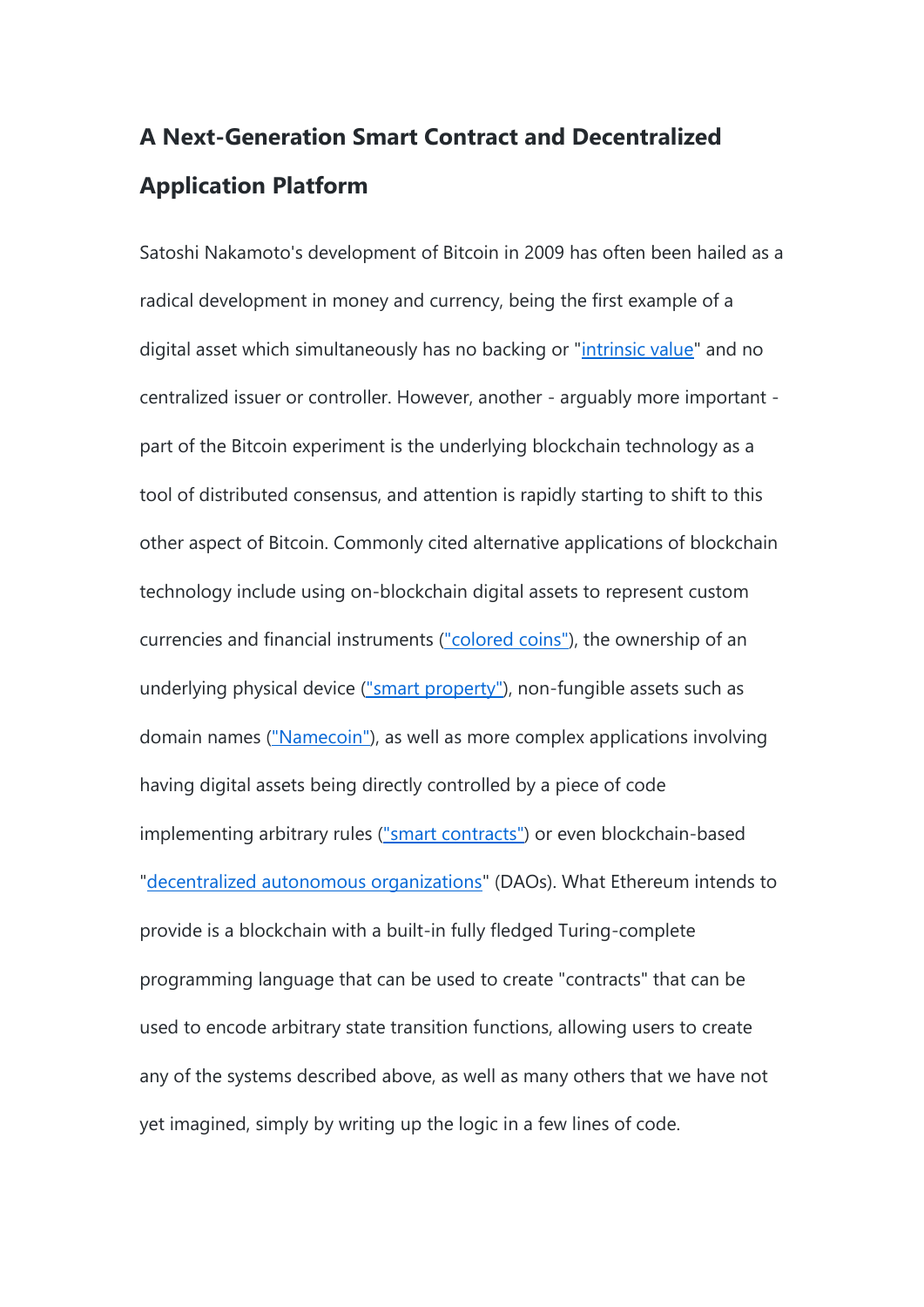## **Table of Contents**

- [History](https://github.com/ethereum/wiki/wiki/White-Paper#history)
	- o [Bitcoin As A State Transition System](https://github.com/ethereum/wiki/wiki/White-Paper#bitcoin-as-a-state-transition-system)
	- o [Mining](https://github.com/ethereum/wiki/wiki/White-Paper#mining)
	- o [Merkle Trees](https://github.com/ethereum/wiki/wiki/White-Paper#merkle-trees)
	- o [Alternative Blockchain Applications](https://github.com/ethereum/wiki/wiki/White-Paper#alternative-blockchain-applications)
	- o [Scripting](https://github.com/ethereum/wiki/wiki/White-Paper#scripting)
- [Ethereum](https://github.com/ethereum/wiki/wiki/White-Paper#ethereum)
	- o [Ethereum Accounts](https://github.com/ethereum/wiki/wiki/White-Paper#ethereum-accounts)
	- o [Messages and Transactions](https://github.com/ethereum/wiki/wiki/White-Paper#messages-and-transactions)
	- o [Ethereum State Transition Function](https://github.com/ethereum/wiki/wiki/White-Paper#ethereum-state-transition-function)
	- o [Code Execution](https://github.com/ethereum/wiki/wiki/White-Paper#code-execution)
	- o [Blockchain and Mining](https://github.com/ethereum/wiki/wiki/White-Paper#blockchain-and-mining)
- **[Applications](https://github.com/ethereum/wiki/wiki/White-Paper#applications)** 
	- o [Token Systems](https://github.com/ethereum/wiki/wiki/White-Paper#token-systems)
	- o [Financial derivatives](https://github.com/ethereum/wiki/wiki/White-Paper#financial-derivatives-and-stable-value-currencies)
	- o [Identity and Reputation Systems](https://github.com/ethereum/wiki/wiki/White-Paper#identity-and-reputation-systems)
	- o [Decentralized File Storage](https://github.com/ethereum/wiki/wiki/White-Paper#decentralized-file-storage)
	- o [Decentralized Autonomous Organizations](https://github.com/ethereum/wiki/wiki/White-Paper#decentralized-autonomous-organizations)
	- o [Further Applications](https://github.com/ethereum/wiki/wiki/White-Paper#further-applications)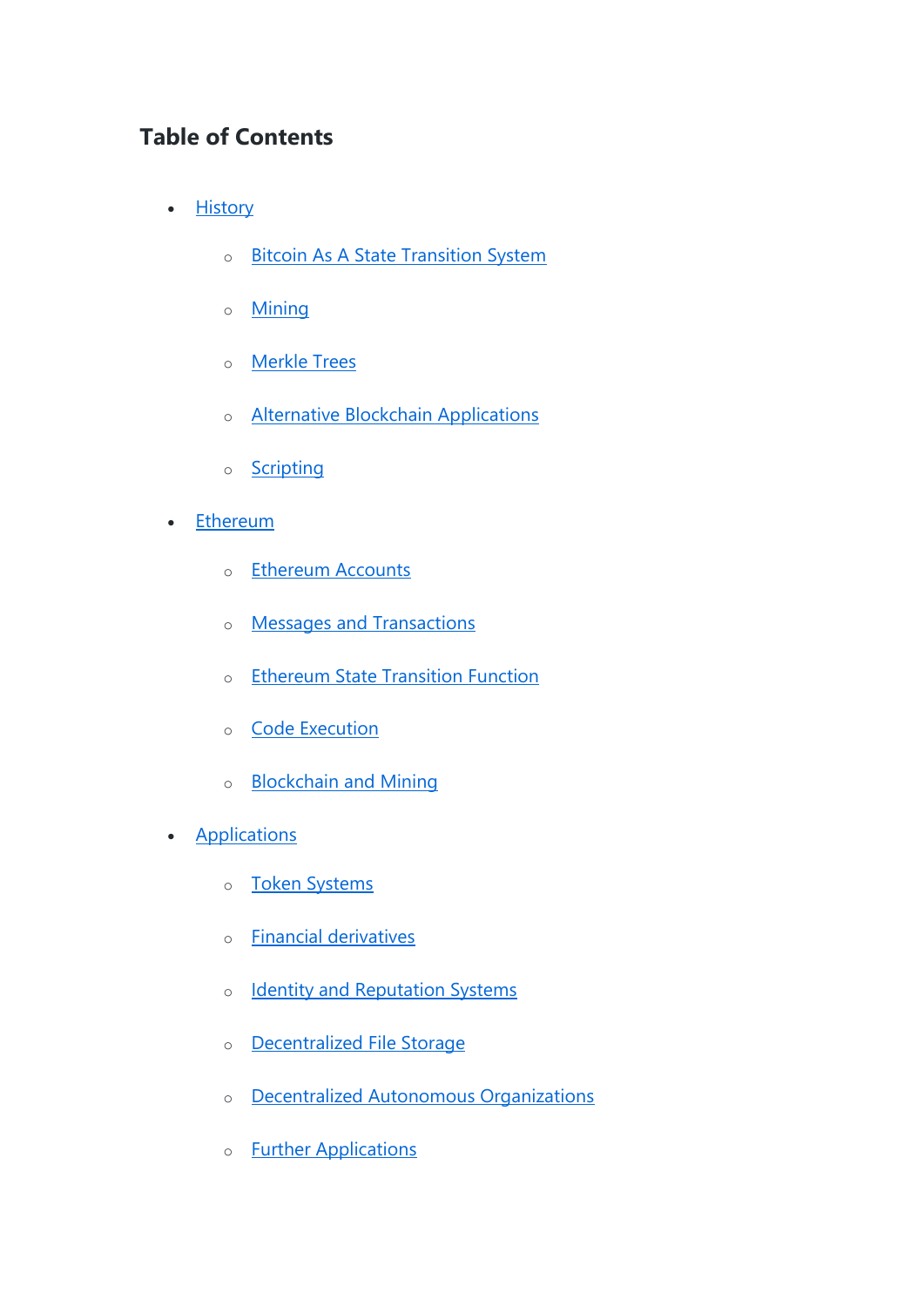- [Miscellanea And Concerns](https://github.com/ethereum/wiki/wiki/White-Paper#miscellanea-and-concerns)
	- o [Modified GHOST Implementation](https://github.com/ethereum/wiki/wiki/White-Paper#modified-ghost-implementation)
	- o [Fees](https://github.com/ethereum/wiki/wiki/White-Paper#fees)
	- o [Computation And Turing-Completeness](https://github.com/ethereum/wiki/wiki/White-Paper#computation-and-turing-completeness)
	- o [Currency And Issuance](https://github.com/ethereum/wiki/wiki/White-Paper#currency-and-issuance)
	- o [Mining Centralization](https://github.com/ethereum/wiki/wiki/White-Paper#mining-centralization)
	- o [Scalability](https://github.com/ethereum/wiki/wiki/White-Paper#scalability)
- **[Conclusion](https://github.com/ethereum/wiki/wiki/White-Paper#conclusion)**
- [References and Further Reading](https://github.com/ethereum/wiki/wiki/White-Paper#references-and-further-reading)

# **Introduction to Bitcoin and Existing Concepts**

#### **History**

The concept of decentralized digital currency, as well as alternative applications like property registries, has been around for decades. The anonymous e-cash protocols of the 1980s and the 1990s, mostly reliant on a cryptographic primitive known as Chaumian blinding, provided a currency with a high degree of privacy, but the protocols largely failed to gain traction because of their reliance on a centralized intermediary. In 1998, Wei Dai's [b](http://www.weidai.com/bmoney.txt)[money](http://www.weidai.com/bmoney.txt) became the first proposal to introduce the idea of creating money through solving computational puzzles as well as decentralized consensus, but the proposal was scant on details as to how decentralized consensus could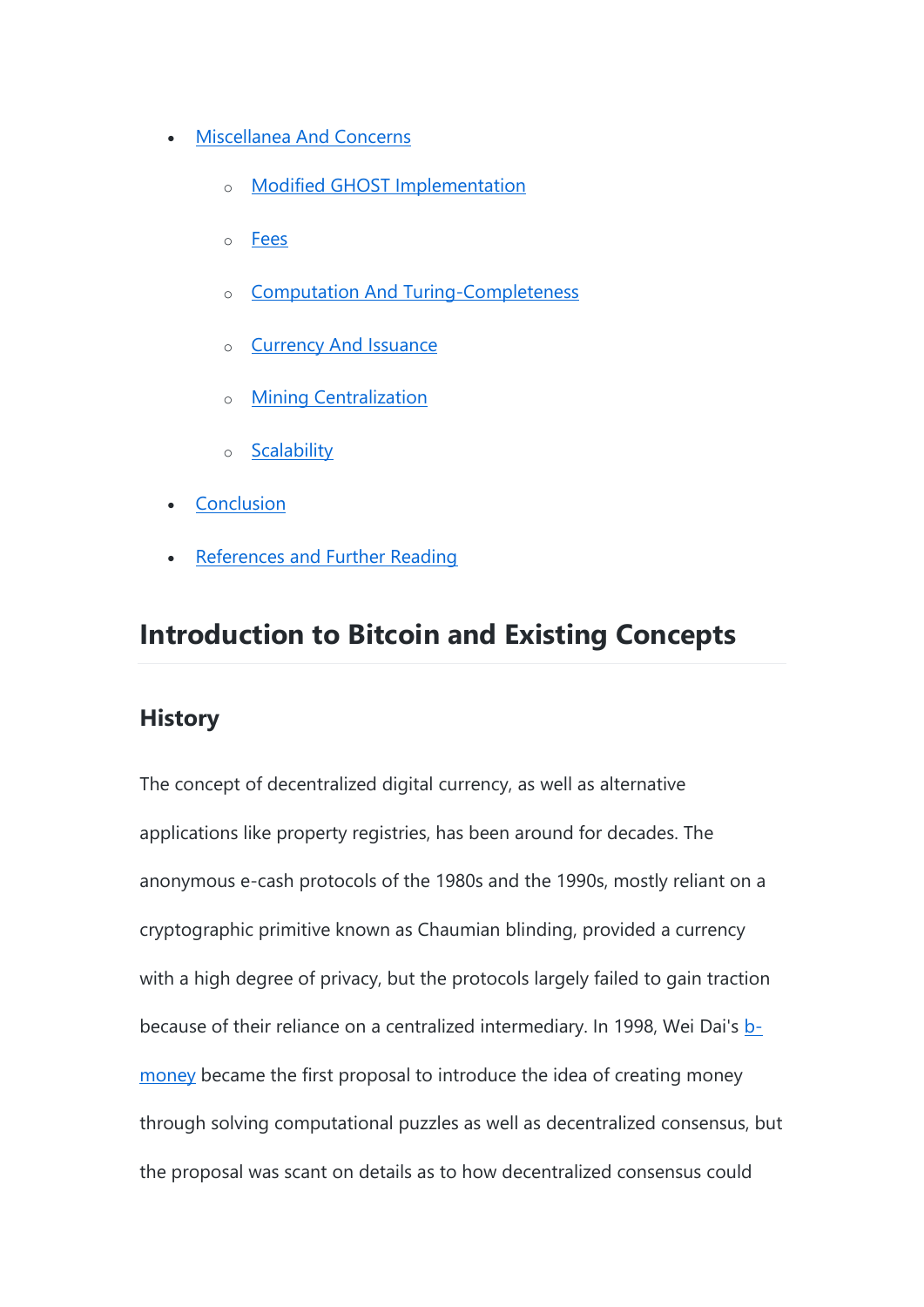actually be implemented. In 2005, Hal Finney introduced a concept of ["reusable proofs of work"](http://nakamotoinstitute.org/finney/rpow/), a system which uses ideas from b-money together with Adam Back's computationally difficult Hashcash puzzles to create a concept for a cryptocurrency, but once again fell short of the ideal by relying on trusted computing as a backend. In 2009, a decentralized currency was for the first time implemented in practice by Satoshi Nakamoto, combining established primitives for managing ownership through public key cryptography with a consensus algorithm for keeping track of who owns coins, known as "proof of work".

The mechanism behind proof of work was a breakthrough in the space because it simultaneously solved two problems. First, it provided a simple and moderately effective consensus algorithm, allowing nodes in the network to collectively agree on a set of canonical updates to the state of the Bitcoin ledger. Second, it provided a mechanism for allowing free entry into the consensus process, solving the political problem of deciding who gets to influence the consensus, while simultaneously preventing sybil attacks. It does this by substituting a formal barrier to participation, such as the requirement to be registered as a unique entity on a particular list, with an economic barrier - the weight of a single node in the consensus voting process is directly proportional to the computing power that the node brings. Since then, an alternative approach has been proposed called *proof of stake*, calculating the weight of a node as being proportional to its currency holdings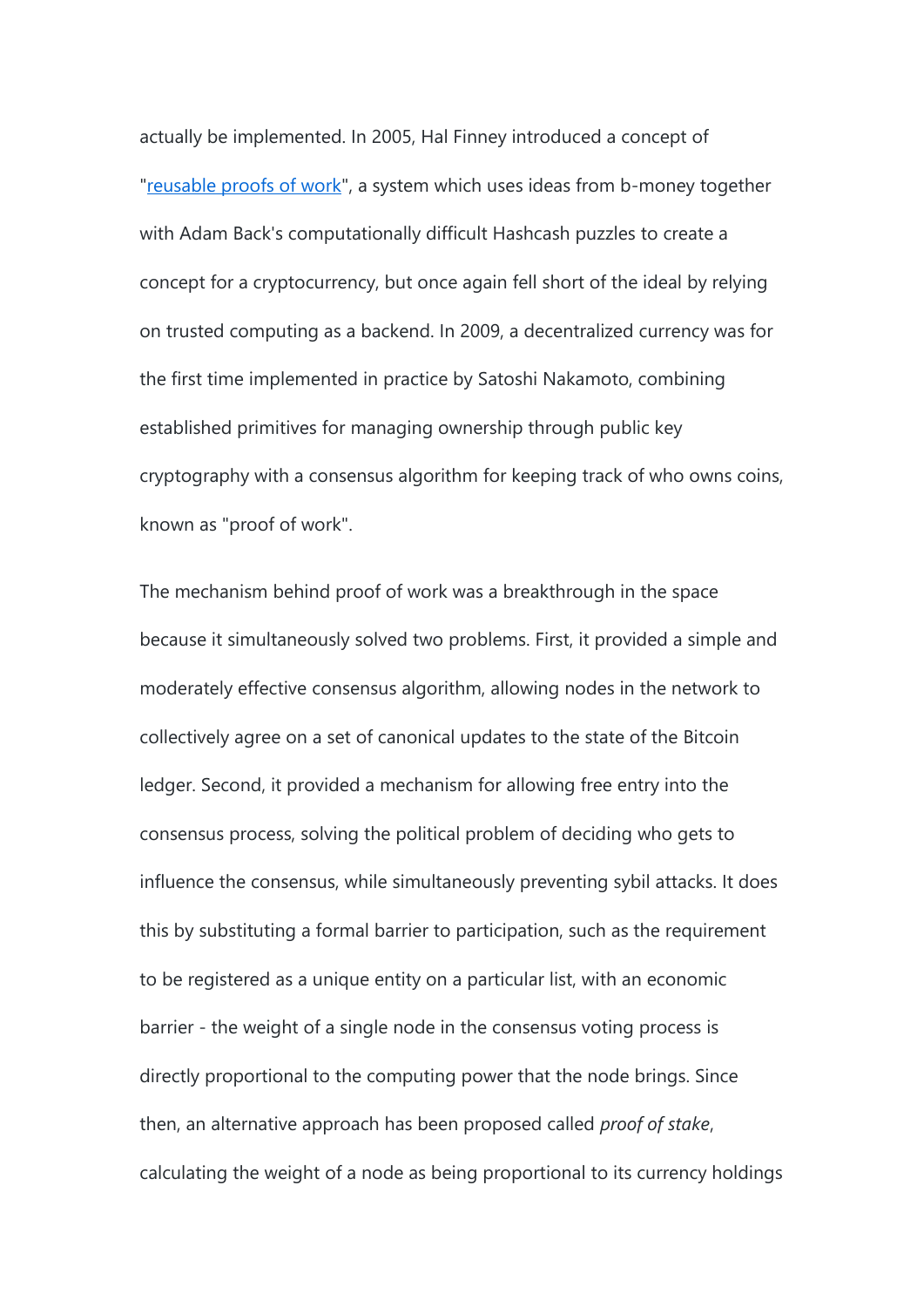and not computational resources; the discussion of the relative merits of the two approaches is beyond the scope of this paper but it should be noted that both approaches can be used to serve as the backbone of a cryptocurrency.



**Bitcoin As A State Transition System**

From a technical standpoint, the ledger of a cryptocurrency such as Bitcoin can be thought of as a state transition system, where there is a "state" consisting of the ownership status of all existing bitcoins and a "state transition function" that takes a state and a transaction and outputs a new state which is the result. In a standard banking system, for example, the state is a balance sheet, a transaction is a request to move \$X from A to B, and the state transition function reduces the value in A's account by \$X and increases the value in B's account by \$X. If A's account has less than \$X in the first place, the state transition function returns an error. Hence, one can formally define:

APPLY(S,TX) -> S' or ERROR

In the banking system defined above: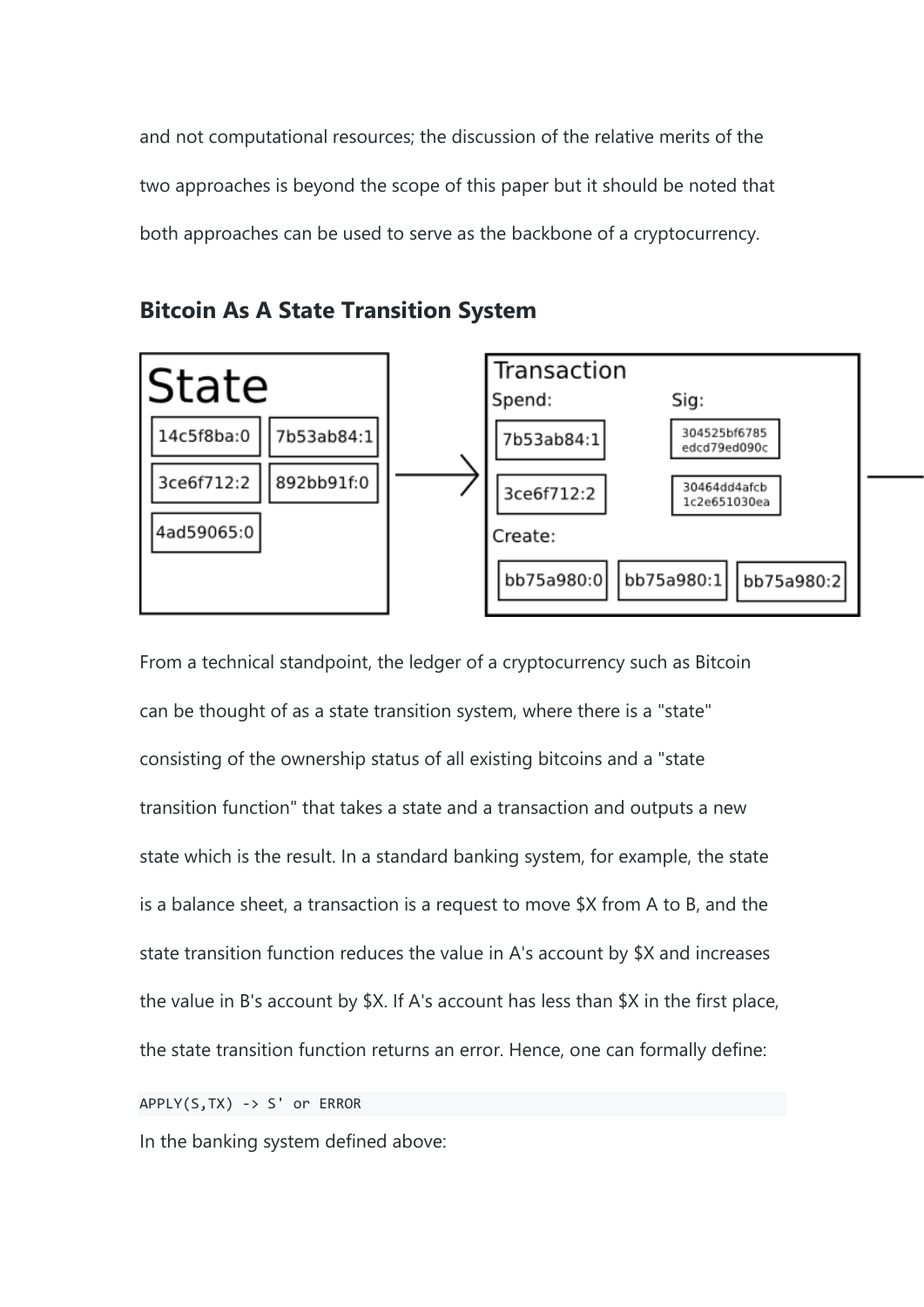APPLY({ Alice:  $$50$ , Bob:  $$50$  },"send  $$20$  from Alice to Bob") = { Alice: \$30, Bob: \$70 }

But:

APPLY({ Alice:  $$50$ , Bob:  $$50$  },"send  $$70$  from Alice to Bob") = ERROR The "state" in Bitcoin is the collection of all coins (technically, "unspent transaction outputs" or UTXO) that have been minted and not yet spent, with each UTXO having a denomination and an owner (defined by a 20-byte address which is essentially a cryptographic public key<sup>[1]</sup>). A transaction contains one or more inputs, with each input containing a reference to an existing UTXO and a cryptographic signature produced by the private key associated with the owner's address, and one or more outputs, with each output containing a new UTXO to be added to the state.

The state transition function APPLY(S, TX)  $\rightarrow$  S' can be defined roughly as follows:

- 1. For each input in TX:
	- o If the referenced UTXO is not in S, return an error.
	- $\circ$  If the provided signature does not match the owner of the UTXO, return an error.
- 2. If the sum of the denominations of all input UTXO is less than the sum of the denominations of all output UTXO, return an error.
- 3. Return S' with all input UTXO removed and all output UTXO added.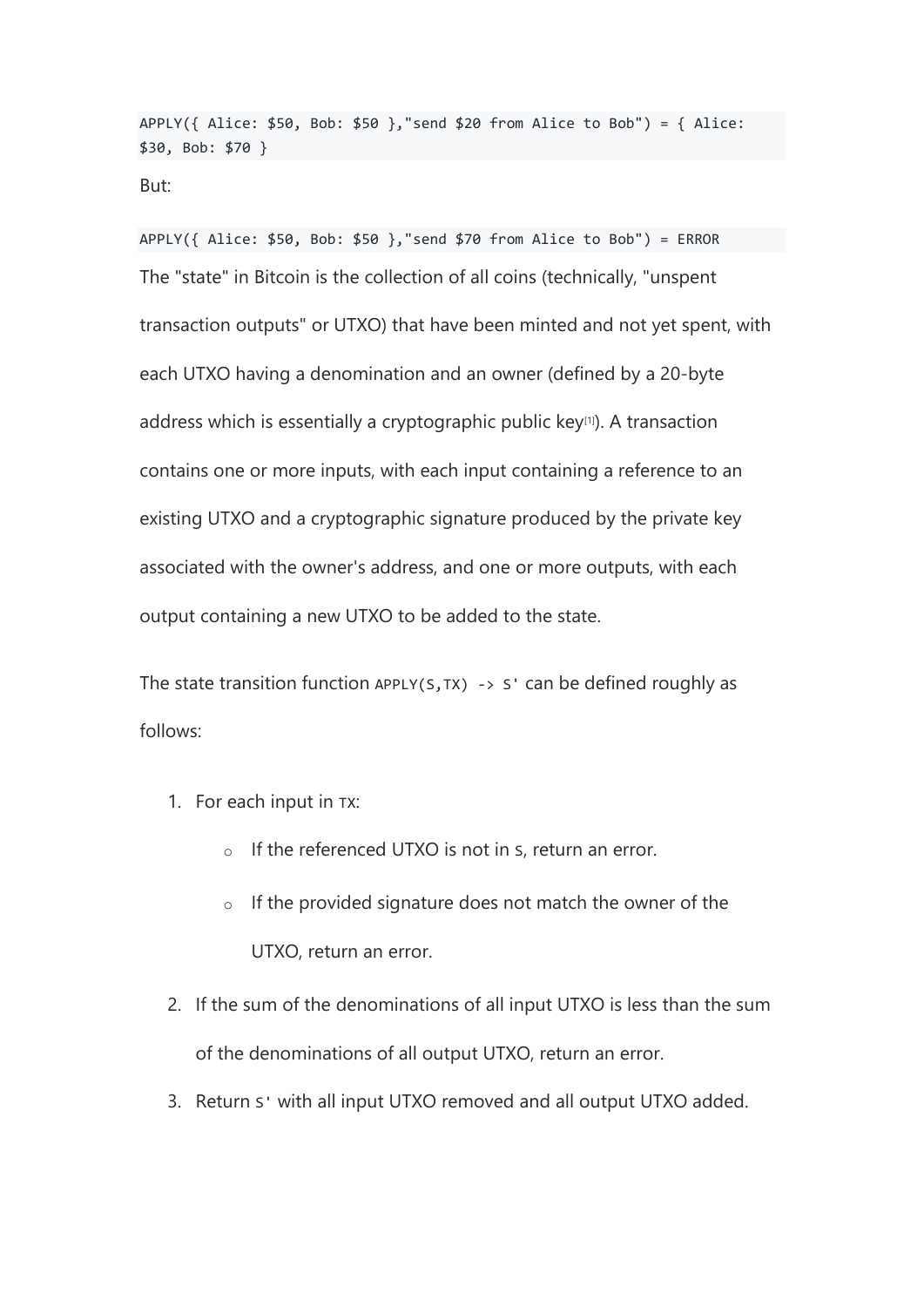The first half of the first step prevents transaction senders from spending coins that do not exist, the second half of the first step prevents transaction senders from spending other people's coins, and the second step enforces conservation of value. In order to use this for payment, the protocol is as follows. Suppose Alice wants to send 11.7 BTC to Bob. First, Alice will look for a set of available UTXO that she owns that totals up to at least 11.7 BTC. Realistically, Alice will not be able to get exactly 11.7 BTC; say that the smallest she can get is 6+4+2=12. She then creates a transaction with those three inputs and two outputs. The first output will be 11.7 BTC with Bob's address as its owner, and the second output will be the remaining 0.3 BTC "change", with the owner being Alice herself.

#### **Mining**

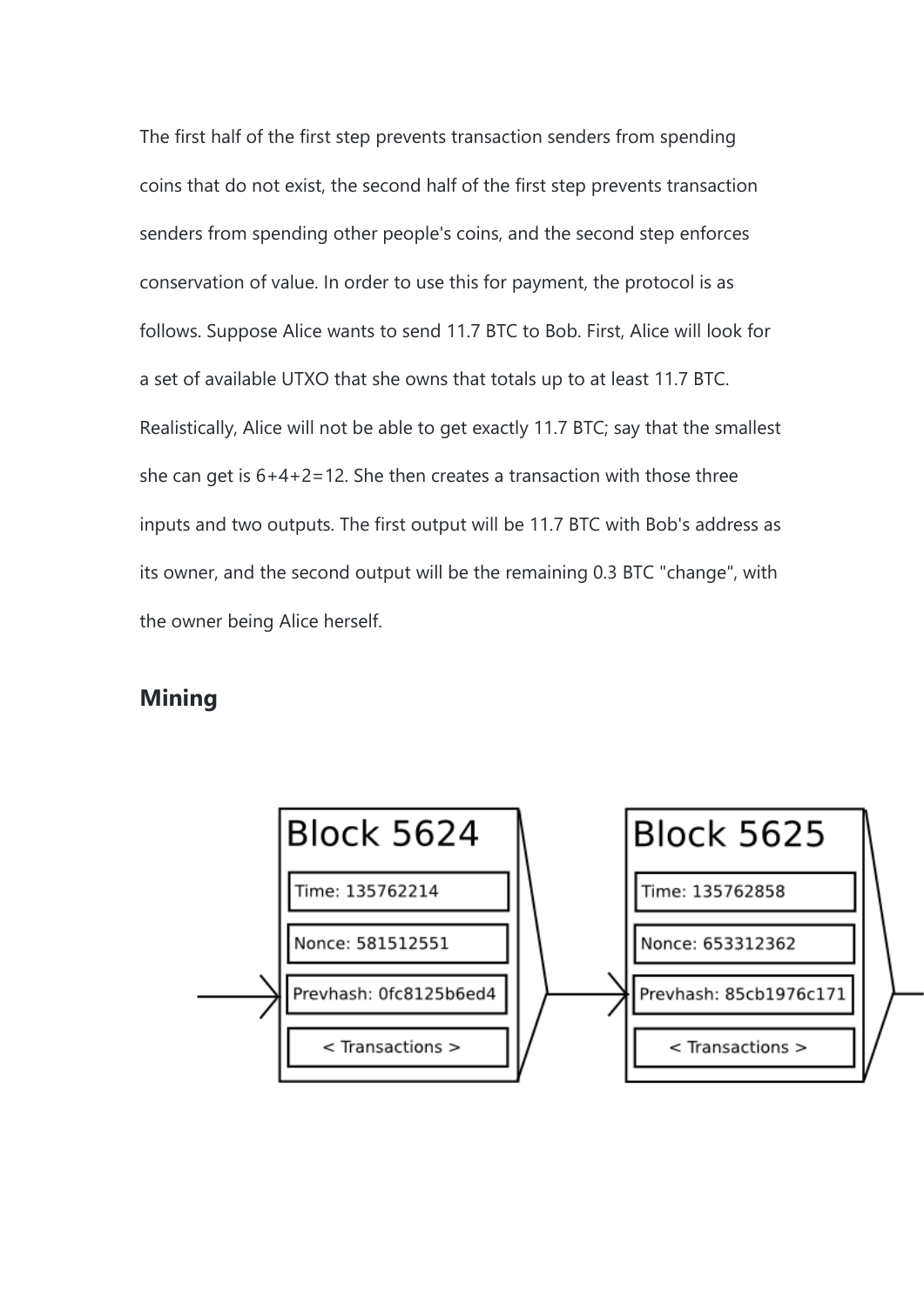If we had access to a trustworthy centralized service, this system would be trivial to implement; it could simply be coded exactly as described, using a centralized server's hard drive to keep track of the state. However, with Bitcoin we are trying to build a decentralized currency system, so we will need to combine the state transaction system with a consensus system in order to ensure that everyone agrees on the order of transactions. Bitcoin's decentralized consensus process requires nodes in the network to continuously attempt to produce packages of transactions called "blocks". The network is intended to produce roughly one block every ten minutes, with each block containing a timestamp, a nonce, a reference to (ie. hash of) the previous block and a list of all of the transactions that have taken place since the previous block. Over time, this creates a persistent, ever-growing, "blockchain" that constantly updates to represent the latest state of the Bitcoin ledger.

The algorithm for checking if a block is valid, expressed in this paradigm, is as follows:

- 1. Check if the previous block referenced by the block exists and is valid.
- 2. Check that the timestamp of the block is greater than that of the previous block<sup>[2]</sup> and less than 2 hours into the future
- 3. Check that the proof of work on the block is valid.
- 4. Let S[0] be the state at the end of the previous block.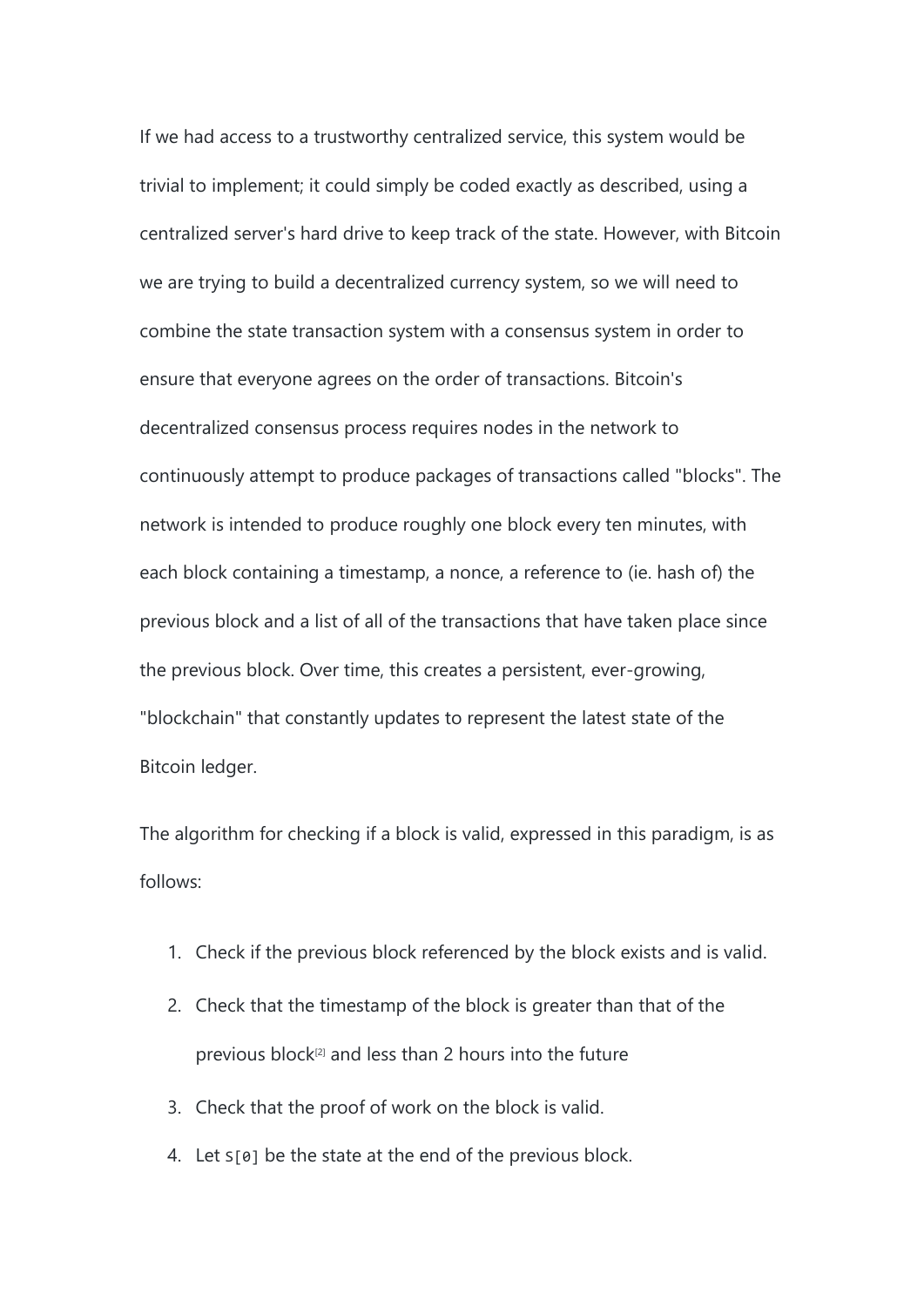- 5. Suppose TX is the block's transaction list with n transactions. For all i in  $0 \ldots n-1$ , set  $S[i+1] = APPLY(S[i], TX[i])$  If any application returns an error, exit and return false.
- 6. Return true, and register  $S[n]$  as the state at the end of this block.

Essentially, each transaction in the block must provide a valid state transition from what was the canonical state before the transaction was executed to some new state. Note that the state is not encoded in the block in any way; it is purely an abstraction to be remembered by the validating node and can only be (securely) computed for any block by starting from the genesis state and sequentially applying every transaction in every block. Additionally, note that the order in which the miner includes transactions into the block matters; if there are two transactions A and B in a block such that B spends a UTXO created by A, then the block will be valid if A comes before B but not otherwise.

The one validity condition present in the above list that is not found in other systems is the requirement for "proof of work". The precise condition is that the double-SHA256 hash of every block, treated as a 256-bit number, must be less than a dynamically adjusted target, which as of the time of this writing is approximately 2187. The purpose of this is to make block creation computationally "hard", thereby preventing sybil attackers from remaking the entire blockchain in their favor. Because SHA256 is designed to be a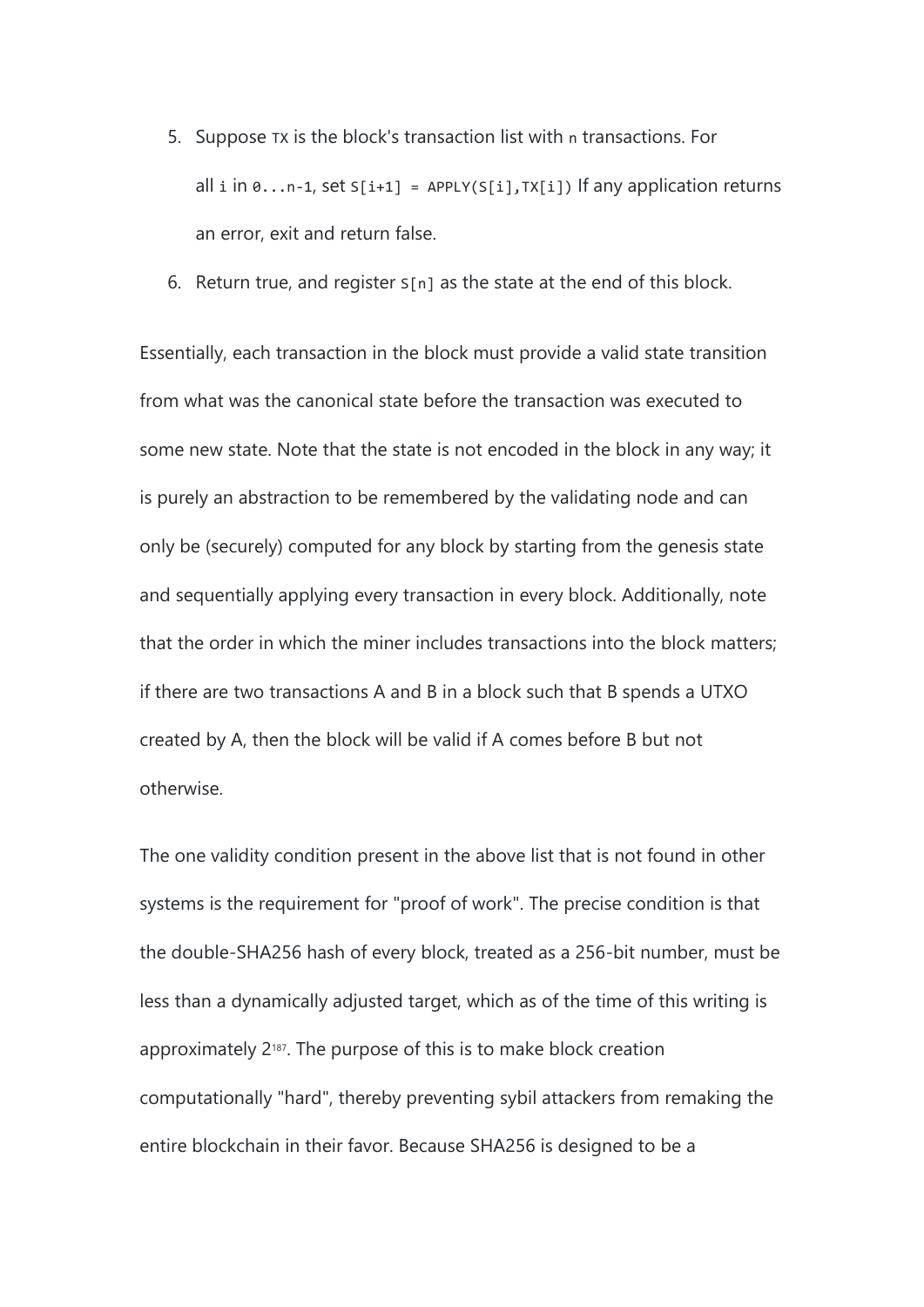completely unpredictable pseudorandom function, the only way to create a valid block is simply trial and error, repeatedly incrementing the nonce and seeing if the new hash matches.

At the current target of  $\sim$ 2<sup>187</sup>, the network must make an average of  $\sim$ 2<sup>69</sup> tries before a valid block is found; in general, the target is recalibrated by the network every 2016 blocks so that on average a new block is produced by some node in the network every ten minutes. In order to compensate miners for this computational work, the miner of every block is entitled to include a transaction giving themselves 25 BTC out of nowhere. Additionally, if any transaction has a higher total denomination in its inputs than in its outputs, the difference also goes to the miner as a "transaction fee". Incidentally, this is also the only mechanism by which BTC are issued; the genesis state contained no coins at all.

In order to better understand the purpose of mining, let us examine what happens in the event of a malicious attacker. Since Bitcoin's underlying cryptography is known to be secure, the attacker will target the one part of the Bitcoin system that is not protected by cryptography directly: the order of transactions. The attacker's strategy is simple:

- 1. Send 100 BTC to a merchant in exchange for some product (preferably a rapid-delivery digital good)
- 2. Wait for the delivery of the product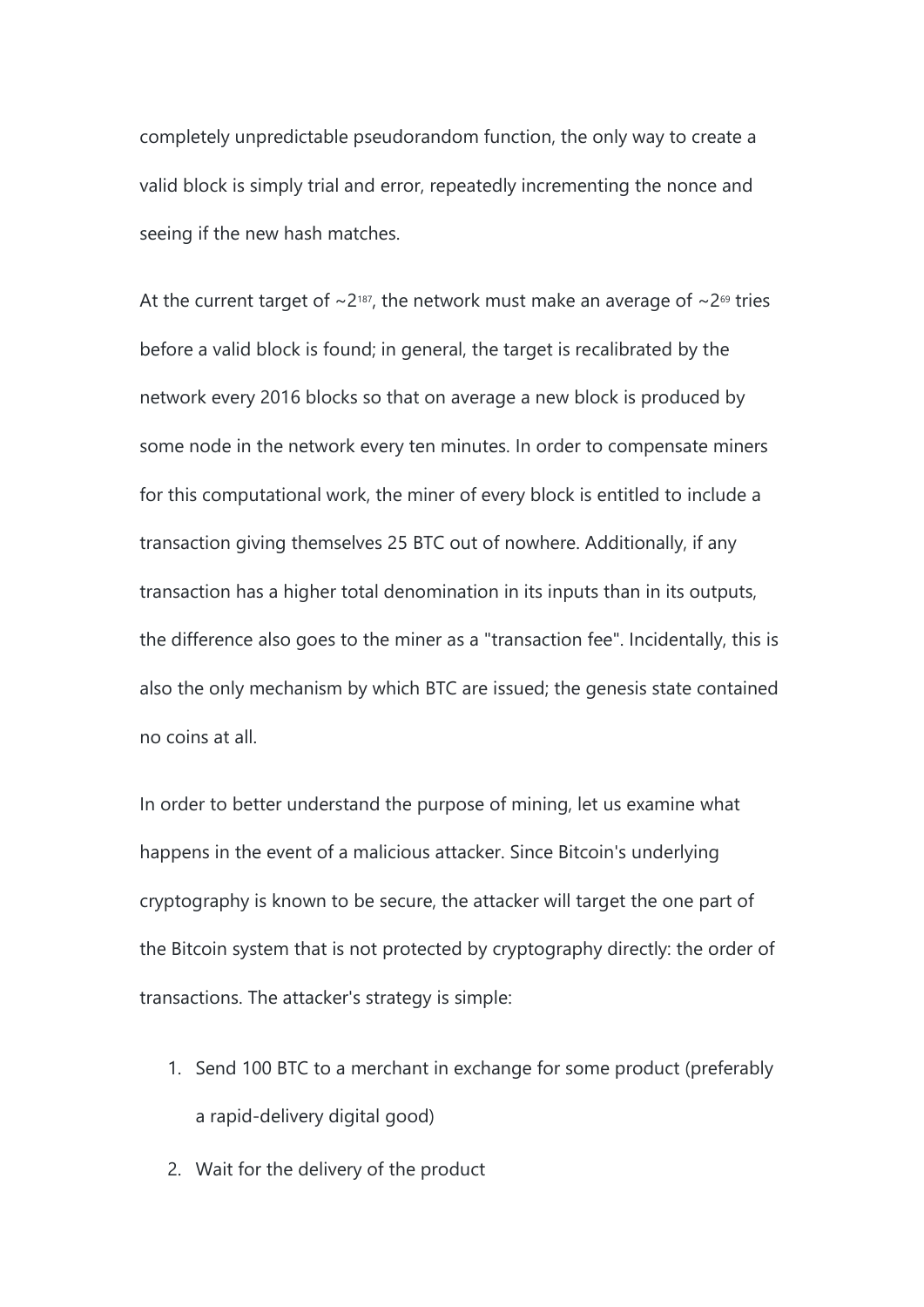- 3. Produce another transaction sending the same 100 BTC to himself
- 4. Try to convince the network that his transaction to himself was the one that came first.

Once step (1) has taken place, after a few minutes some miner will include the transaction in a block, say block number 270000. After about one hour, five more blocks will have been added to the chain after that block, with each of those blocks indirectly pointing to the transaction and thus "confirming" it. At this point, the merchant will accept the payment as finalized and deliver the product; since we are assuming this is a digital good, delivery is instant. Now, the attacker creates another transaction sending the 100 BTC to himself. If the attacker simply releases it into the wild, the transaction will not be processed; miners will attempt to run APPLY(S, TX) and notice that TXCONSumes a UTXO which is no longer in the state. So instead, the attacker creates a "fork" of the blockchain, starting by mining another version of block 270000 pointing to the same block 269999 as a parent but with the new transaction in place of the old one. Because the block data is different, this requires redoing the proof of work. Furthermore, the attacker's new version of block 270000 has a different hash, so the original blocks 270001 to 270005 do not "point" to it; thus, the original chain and the attacker's new chain are completely separate. The rule is that in a fork the longest blockchain is taken to be the truth, and so legitimate miners will work on the 270005 chain while the attacker alone is working on the 270000 chain. In order for the attacker to make his blockchain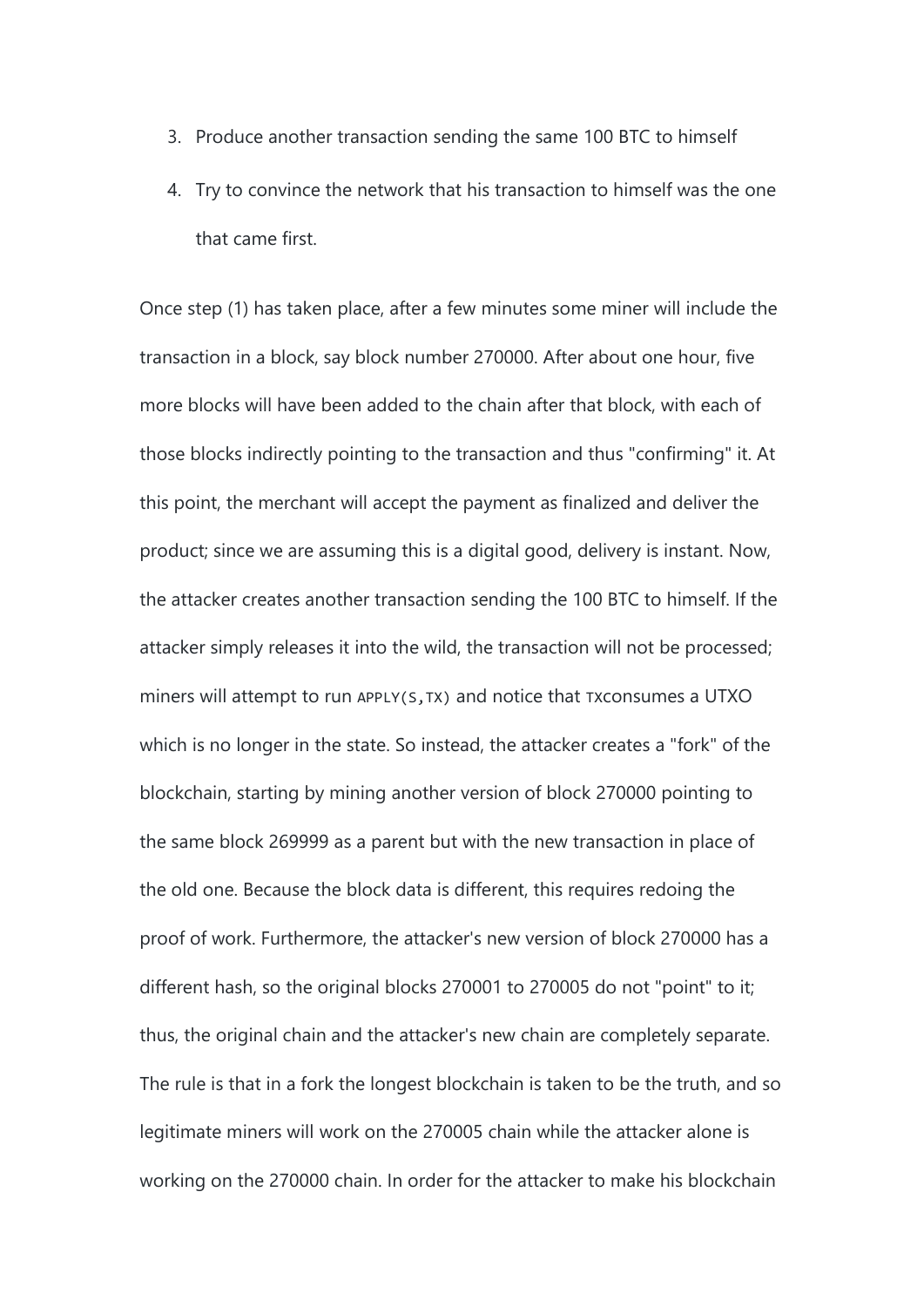the longest, he would need to have more computational power than the rest of the network combined in order to catch up (hence, "51% attack").



### **Merkle Trees**

*Left: it suffices to present only a small number of nodes in a Merkle tree to give a proof of the validity of a branch.*

*Right: any attempt to change any part of the Merkle tree will eventually lead to an inconsistency somewhere up the chain.*

An important scalability feature of Bitcoin is that the block is stored in a multilevel data structure. The "hash" of a block is actually only the hash of the block header, a roughly 200-byte piece of data that contains the timestamp, nonce, previous block hash and the root hash of a data structure called the Merkle tree storing all transactions in the block. A Merkle tree is a type of binary tree,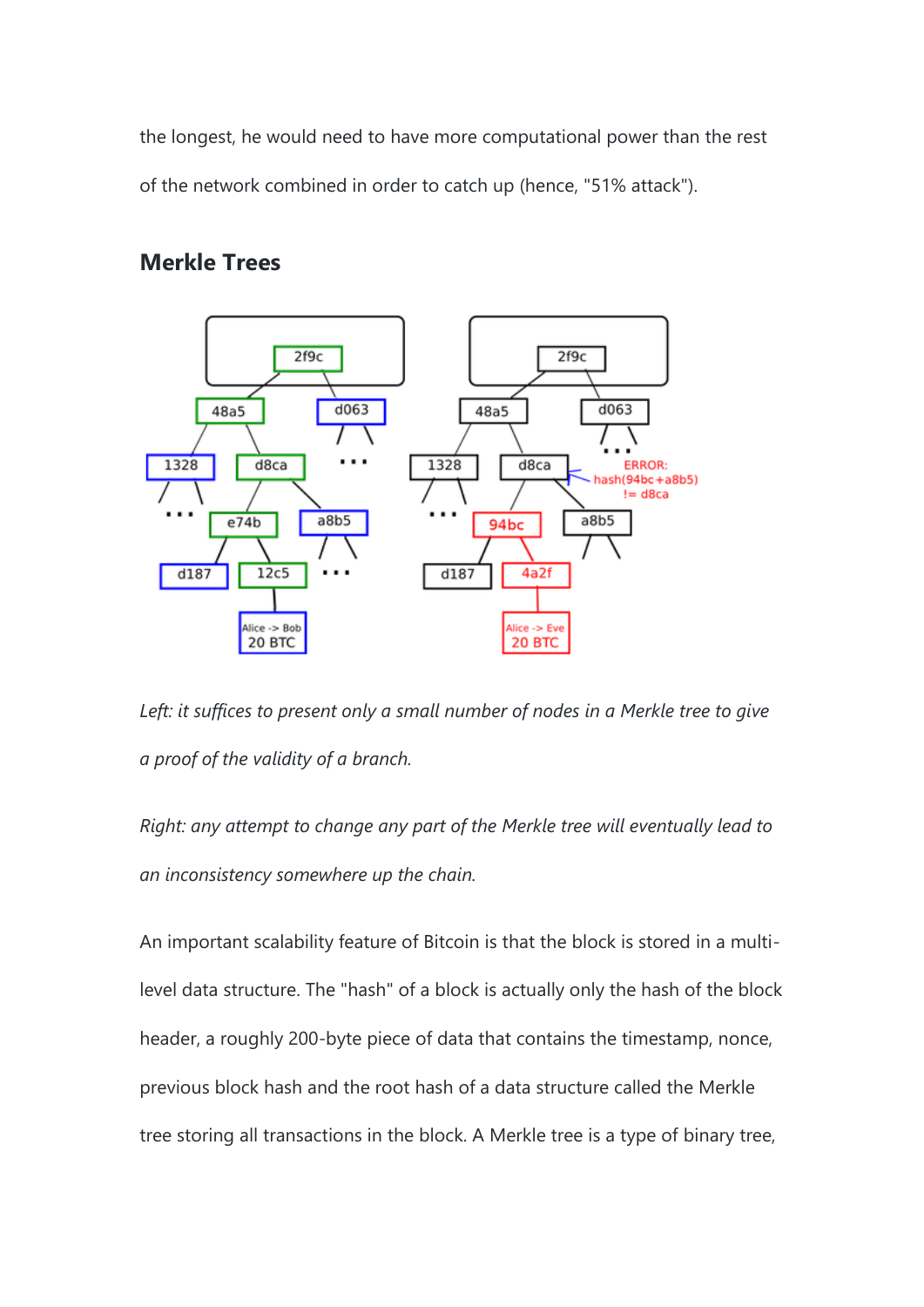composed of a set of nodes with a large number of leaf nodes at the bottom of the tree containing the underlying data, a set of intermediate nodes where each node is the hash of its two children, and finally a single root node, also formed from the hash of its two children, representing the "top" of the tree. The purpose of the Merkle tree is to allow the data in a block to be delivered piecemeal: a node can download only the header of a block from one source, the small part of the tree relevant to them from another source, and still be assured that all of the data is correct. The reason why this works is that hashes propagate upward: if a malicious user attempts to swap in a fake transaction into the bottom of a Merkle tree, this change will cause a change in the node above, and then a change in the node above that, finally changing the root of the tree and therefore the hash of the block, causing the protocol to register it as a completely different block (almost certainly with an invalid proof of work).

The Merkle tree protocol is arguably essential to long-term sustainability. A "full node" in the Bitcoin network, one that stores and processes the entirety of every block, takes up about 15 GB of disk space in the Bitcoin network as of April 2014, and is growing by over a gigabyte per month. Currently, this is viable for some desktop computers and not phones, and later on in the future only businesses and hobbyists will be able to participate. A protocol known as "simplified payment verification" (SPV) allows for another class of nodes to exist, called "light nodes", which download the block headers, verify the proof of work on the block headers, and then download only the "branches"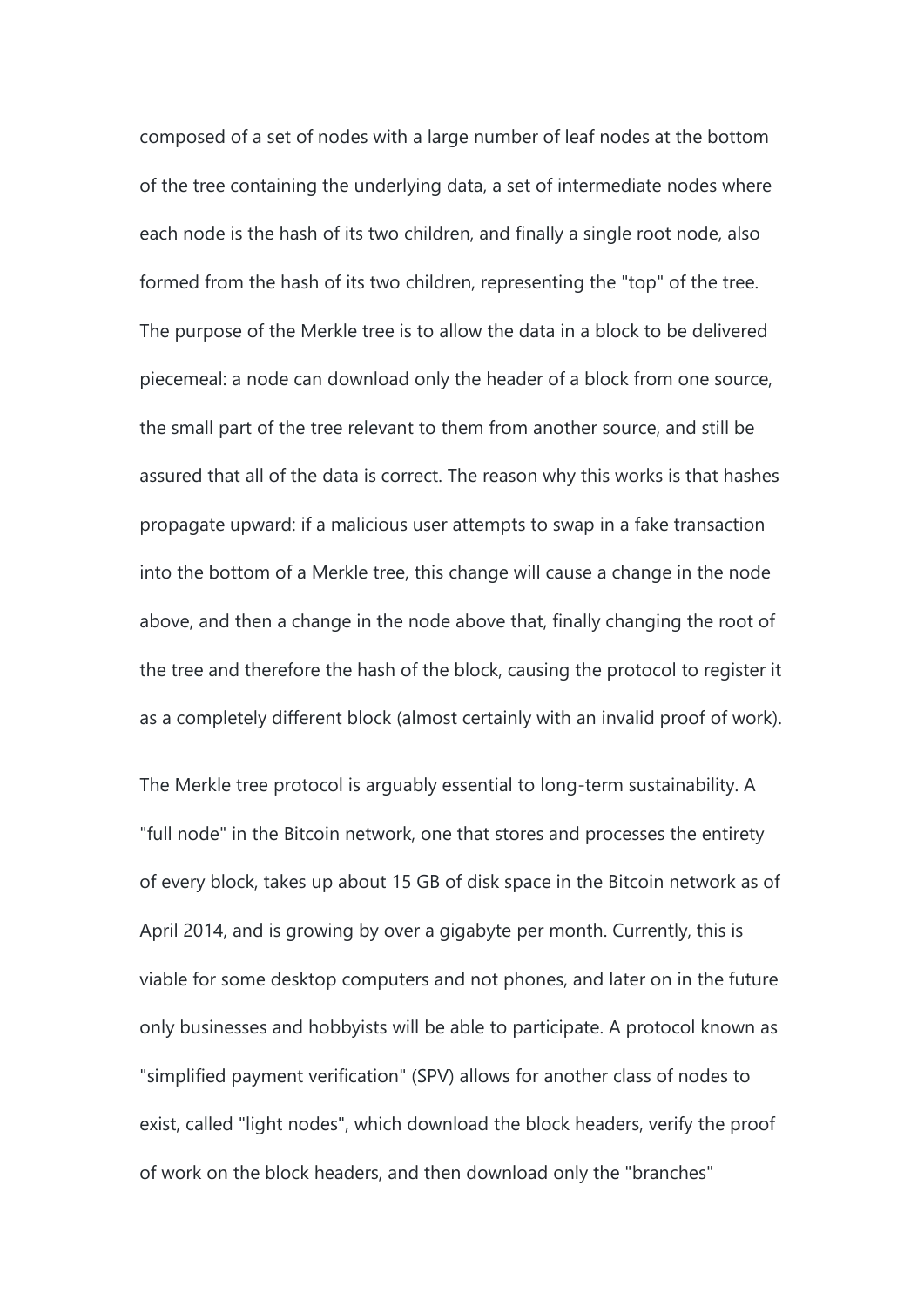associated with transactions that are relevant to them. This allows light nodes to determine with a strong guarantee of security what the status of any Bitcoin transaction, and their current balance, is while downloading only a very small portion of the entire blockchain.

#### **Alternative Blockchain Applications**

The idea of taking the underlying blockchain idea and applying it to other concepts also has a long history. In 2005, Nick Szabo came out with the concept of ["secure property titles with owner authority"](http://szabo.best.vwh.net/securetitle.html), a document describing how "new advances in replicated database technology" will allow for a blockchain-based system for storing a registry of who owns what land, creating an elaborate framework including concepts such as homesteading, adverse possession and Georgian land tax. However, there was unfortunately no effective replicated database system available at the time, and so the protocol was never implemented in practice. After 2009, however, once Bitcoin's decentralized consensus was developed a number of alternative applications rapidly began to emerge.

 **Namecoin** - created in 2010, [Namecoin](https://namecoin.org/) is best described as a decentralized name registration database. In decentralized protocols like Tor, Bitcoin and BitMessage, there needs to be some way of identifying accounts so that other people can interact with them, but in all existing solutions the only kind of identifier available is a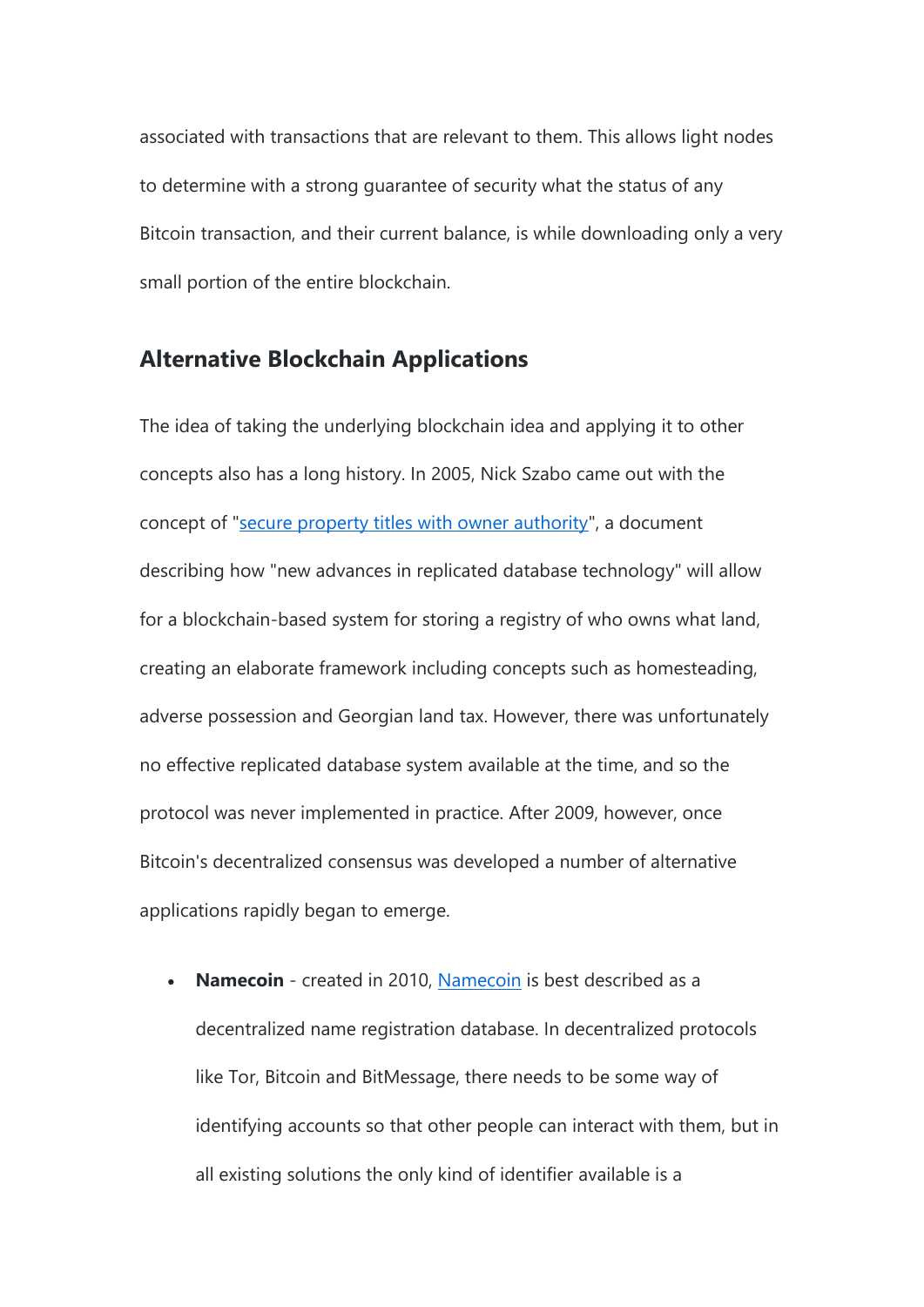pseudorandom hash like 1LW79wp5ZBqaHW1jL5TCiBCrhQYtHagUWy. Ideally, one would like to be able to have an account with a name like "george". However, the problem is that if one person can create an account named "george" then someone else can use the same process to register "george" for themselves as well and impersonate them. The only solution is a first-to-file paradigm, where the first registerer succeeds and the second fails - a problem perfectly suited for the Bitcoin consensus protocol. Namecoin is the oldest, and most successful, implementation of a name registration system using such an idea.

 **Colored coins** - the purpose of [colored coins](https://docs.google.com/a/buterin.com/document/d/1AnkP_cVZTCMLIzw4DvsW6M8Q2JC0lIzrTLuoWu2z1BE/edit) is to serve as a protocol to allow people to create their own digital currencies - or, in the important trivial case of a currency with one unit, digital tokens, on the Bitcoin blockchain. In the colored coins protocol, one "issues" a new currency by publicly assigning a color to a specific Bitcoin UTXO, and the protocol recursively defines the color of other UTXO to be the same as the color of the inputs that the transaction creating them spent (some special rules apply in the case of mixed-color inputs). This allows users to maintain wallets containing only UTXO of a specific color and send them around much like regular bitcoins, backtracking through the blockchain to determine the color of any UTXO that they receive.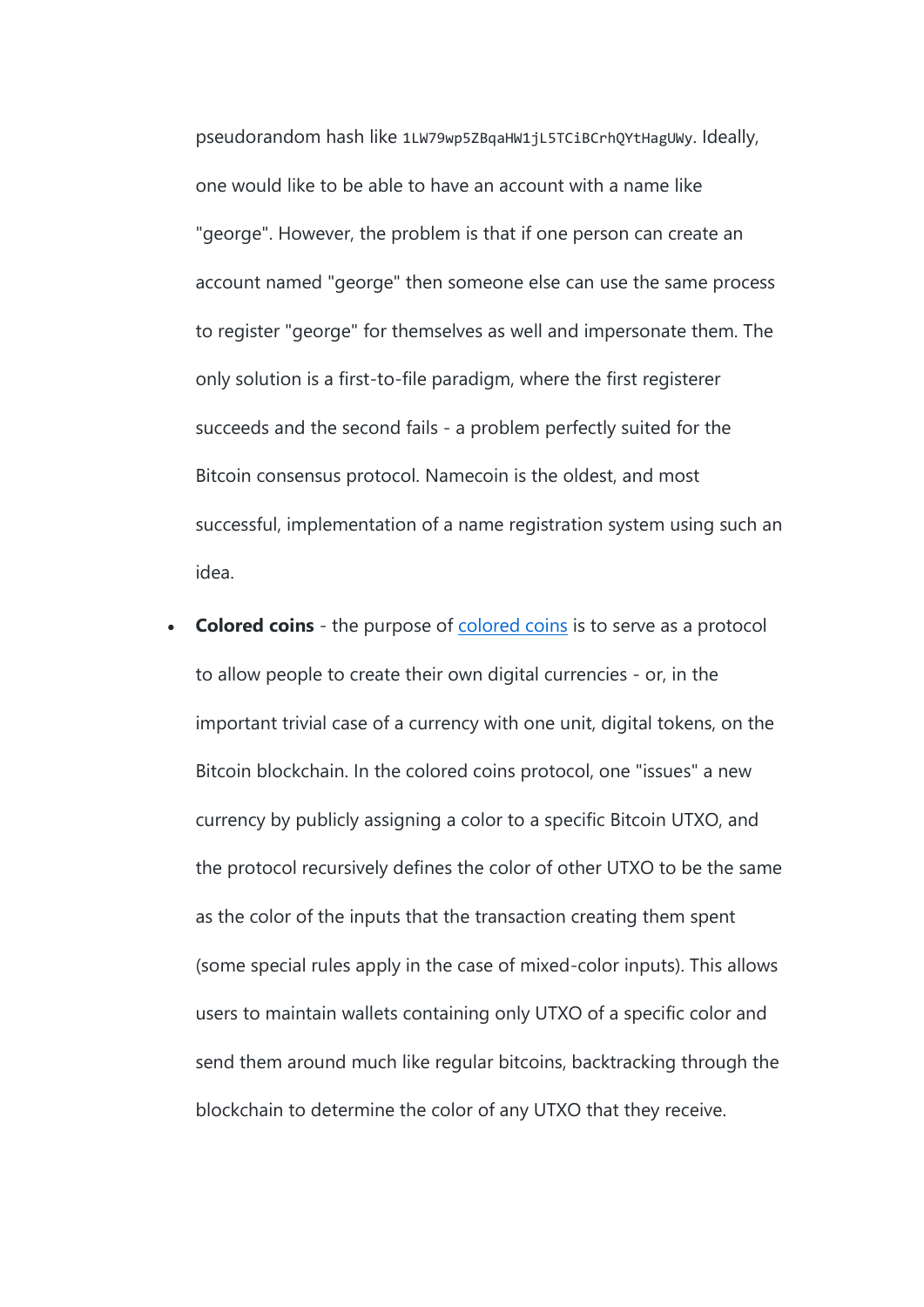**Metacoins** - the idea behind a metacoin is to have a protocol that lives on top of Bitcoin, using Bitcoin transactions to store metacoin transactions but having a different state transition function, APPLY'. Because the metacoin protocol cannot prevent invalid metacoin transactions from appearing in the Bitcoin blockchain, a rule is added that if APPLY'(S,TX)returns an error, the protocol defaults to APPLY'(S, TX) = S. This provides an easy mechanism for creating an arbitrary cryptocurrency protocol, potentially with advanced features that cannot be implemented inside of Bitcoin itself, but with a very low development cost since the complexities of mining and networking are already handled by the Bitcoin protocol. Metacoins have been used to implement some classes of financial contracts, name registration and decentralized exchange.

Thus, in general, there are two approaches toward building a consensus protocol: building an independent network, and building a protocol on top of Bitcoin. The former approach, while reasonably successful in the case of applications like Namecoin, is difficult to implement; each individual implementation needs to bootstrap an independent blockchain, as well as building and testing all of the necessary state transition and networking code. Additionally, we predict that the set of applications for decentralized consensus technology will follow a power law distribution where the vast majority of applications would be too small to warrant their own blockchain,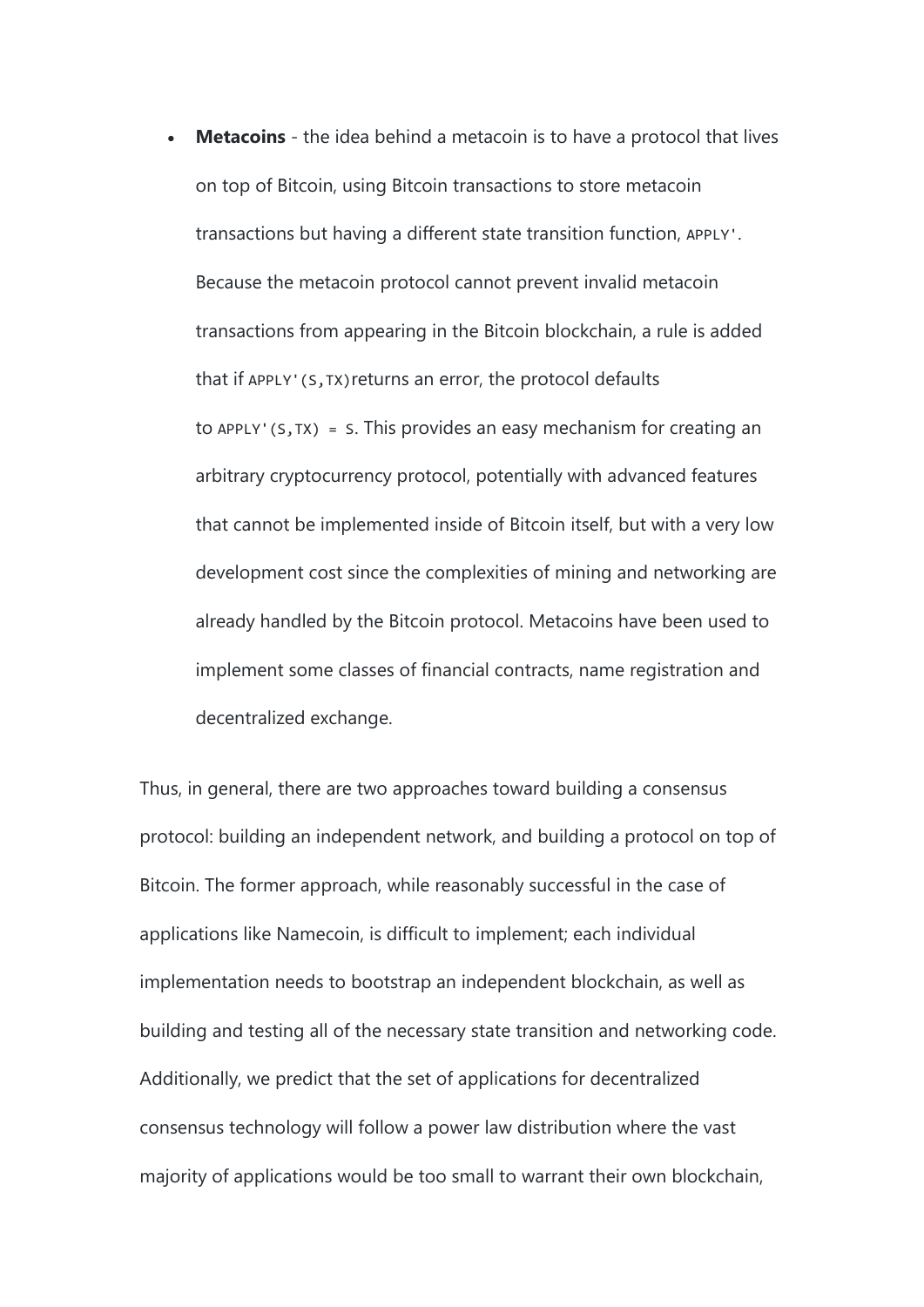and we note that there exist large classes of decentralized applications, particularly decentralized autonomous organizations, that need to interact with each other.

The Bitcoin-based approach, on the other hand, has the flaw that it does not inherit the simplified payment verification features of Bitcoin. SPV works for Bitcoin because it can use blockchain depth as a proxy for validity; at some point, once the ancestors of a transaction go far enough back, it is safe to say that they were legitimately part of the state. Blockchain-based meta-protocols, on the other hand, cannot force the blockchain not to include transactions that are not valid within the context of their own protocols. Hence, a fully secure SPV meta-protocol implementation would need to backward scan all the way to the beginning of the Bitcoin blockchain to determine whether or not certain transactions are valid. Currently, all "light" implementations of Bitcoin-based meta-protocols rely on a trusted server to provide the data, arguably a highly suboptimal result especially when one of the primary purposes of a cryptocurrency is to eliminate the need for trust.

### **Scripting**

Even without any extensions, the Bitcoin protocol actually does facilitate a weak version of a concept of "smart contracts". UTXO in Bitcoin can be owned not just by a public key, but also by a more complicated script expressed in a simple stack-based programming language. In this paradigm, a transaction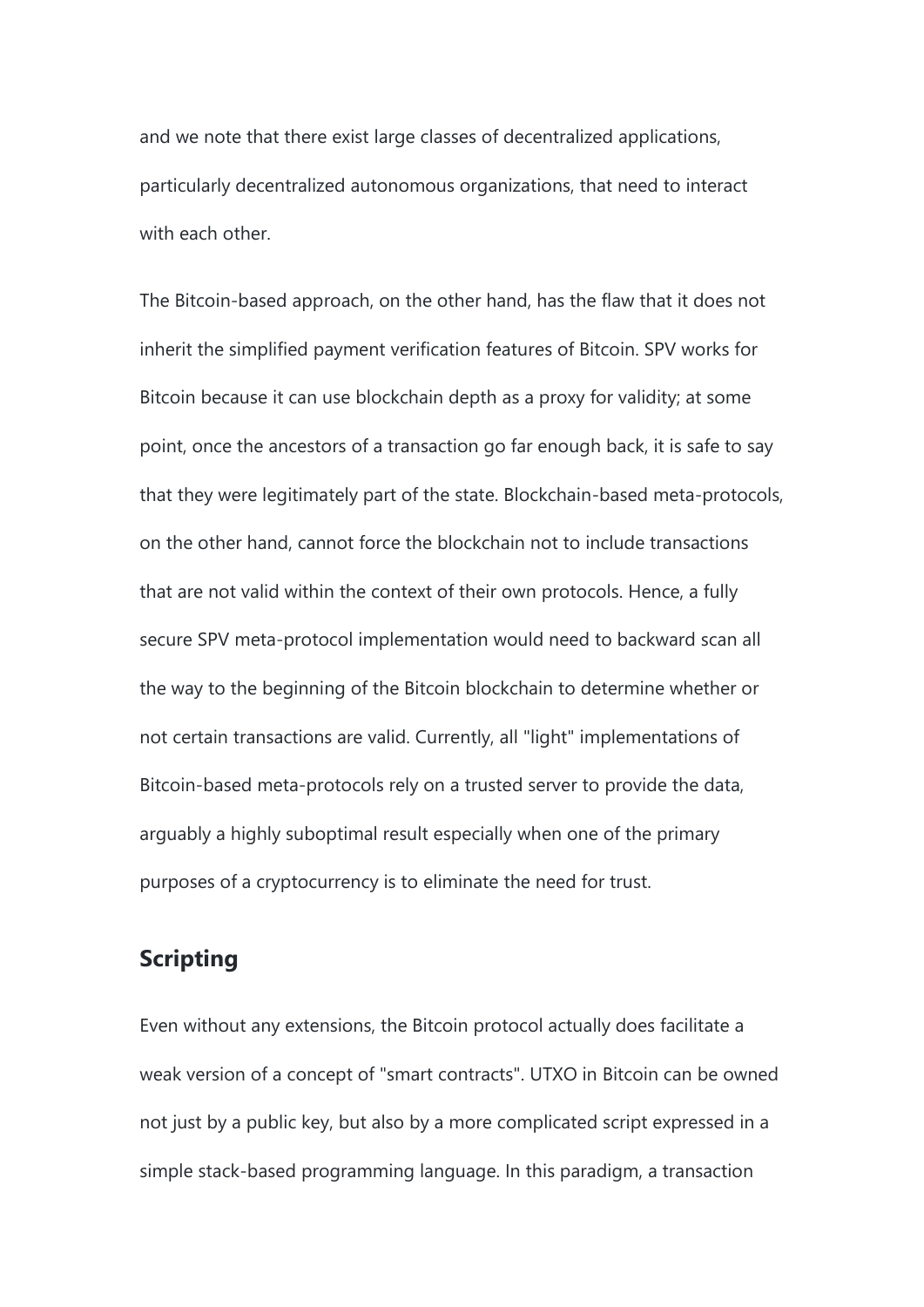spending that UTXO must provide data that satisfies the script. Indeed, even the basic public key ownership mechanism is implemented via a script: the script takes an elliptic curve signature as input, verifies it against the transaction and the address that owns the UTXO, and returns 1 if the verification is successful and 0 otherwise. Other, more complicated, scripts exist for various additional use cases. For example, one can construct a script that requires signatures from two out of a given three private keys to validate ("multisig"), a setup useful for corporate accounts, secure savings accounts and some merchant escrow situations. Scripts can also be used to pay bounties for solutions to computational problems, and one can even construct a script that says something like "this Bitcoin UTXO is yours if you can provide an SPV proof that you sent a Dogecoin transaction of this denomination to me", essentially allowing decentralized cross-cryptocurrency exchange.

However, the scripting language as implemented in Bitcoin has several important limitations:

 **Lack of Turing-completeness** - that is to say, while there is a large subset of computation that the Bitcoin scripting language supports, it does not nearly support everything. The main category that is missing is loops. This is done to avoid infinite loops during transaction verification; theoretically it is a surmountable obstacle for script programmers, since any loop can be simulated by simply repeating the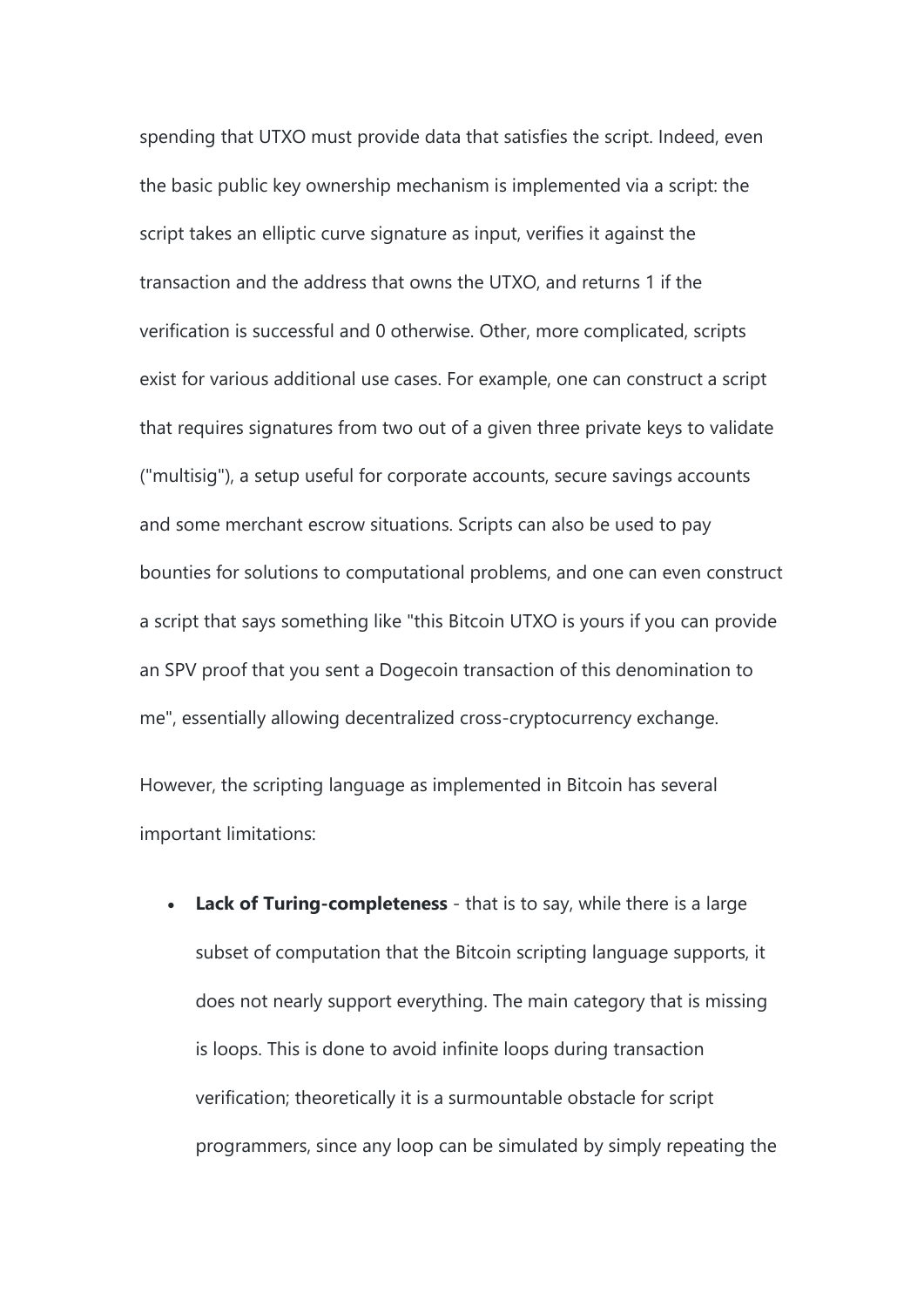underlying code many times with an if statement, but it does lead to scripts that are very space-inefficient. For example, implementing an alternative elliptic curve signature algorithm would likely require 256 repeated multiplication rounds all individually included in the code.

- **Value-blindness** there is no way for a UTXO script to provide finegrained control over the amount that can be withdrawn. For example, one powerful use case of an oracle contract would be a hedging contract, where A and B put in \$1000 worth of BTC and after 30 days the script sends \$1000 worth of BTC to A and the rest to B. This would require an oracle to determine the value of 1 BTC in USD, but even then it is a massive improvement in terms of trust and infrastructure requirement over the fully centralized solutions that are available now. However, because UTXO are all-or-nothing, the only way to achieve this is through the very inefficient hack of having many UTXO of varying denominations (eg. one UTXO of  $2<sup>k</sup>$  for every k up to 30) and having O pick which UTXO to send to A and which to B.
- **Lack of state** UTXO can either be spent or unspent; there is no opportunity for multi-stage contracts or scripts which keep any other internal state beyond that. This makes it hard to make multi-stage options contracts, decentralized exchange offers or two-stage cryptographic commitment protocols (necessary for secure computational bounties). It also means that UTXO can only be used to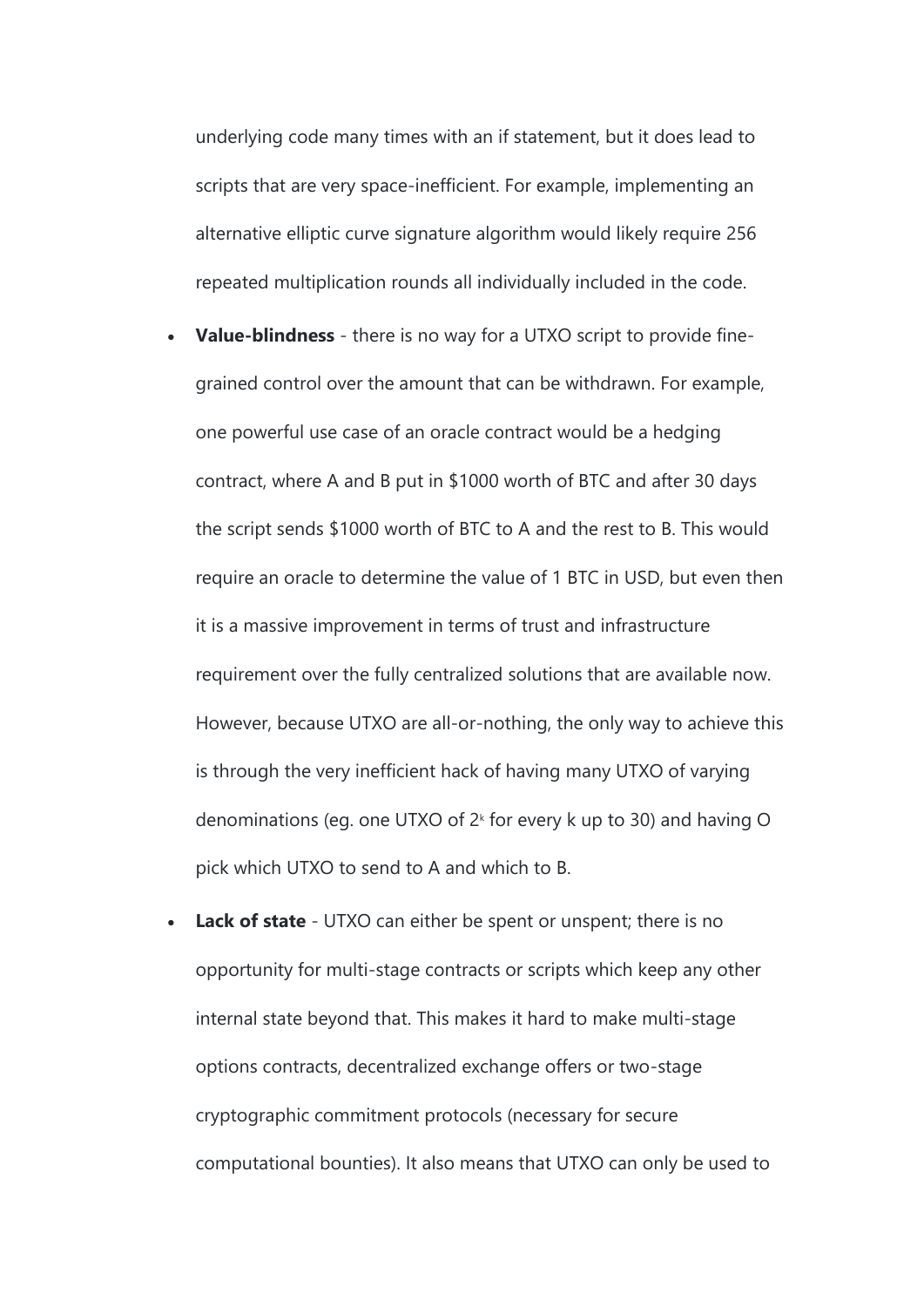build simple, one-off contracts and not more complex "stateful" contracts such as decentralized organizations, and makes metaprotocols difficult to implement. Binary state combined with valueblindness also mean that another important application, withdrawal limits, is impossible.

 **Blockchain-blindness** - UTXO are blind to blockchain data such as the nonce, the timestamp and previous block hash. This severely limits applications in gambling, and several other categories, by depriving the scripting language of a potentially valuable source of randomness.

Thus, we see three approaches to building advanced applications on top of cryptocurrency: building a new blockchain, using scripting on top of Bitcoin, and building a meta-protocol on top of Bitcoin. Building a new blockchain allows for unlimited freedom in building a feature set, but at the cost of development time, bootstrapping effort and security. Using scripting is easy to implement and standardize, but is very limited in its capabilities, and metaprotocols, while easy, suffer from faults in scalability. With Ethereum, we intend to build an alternative framework that provides even larger gains in ease of development as well as even stronger light client properties, while at the same time allowing applications to share an economic environment and blockchain security.

## **Ethereum**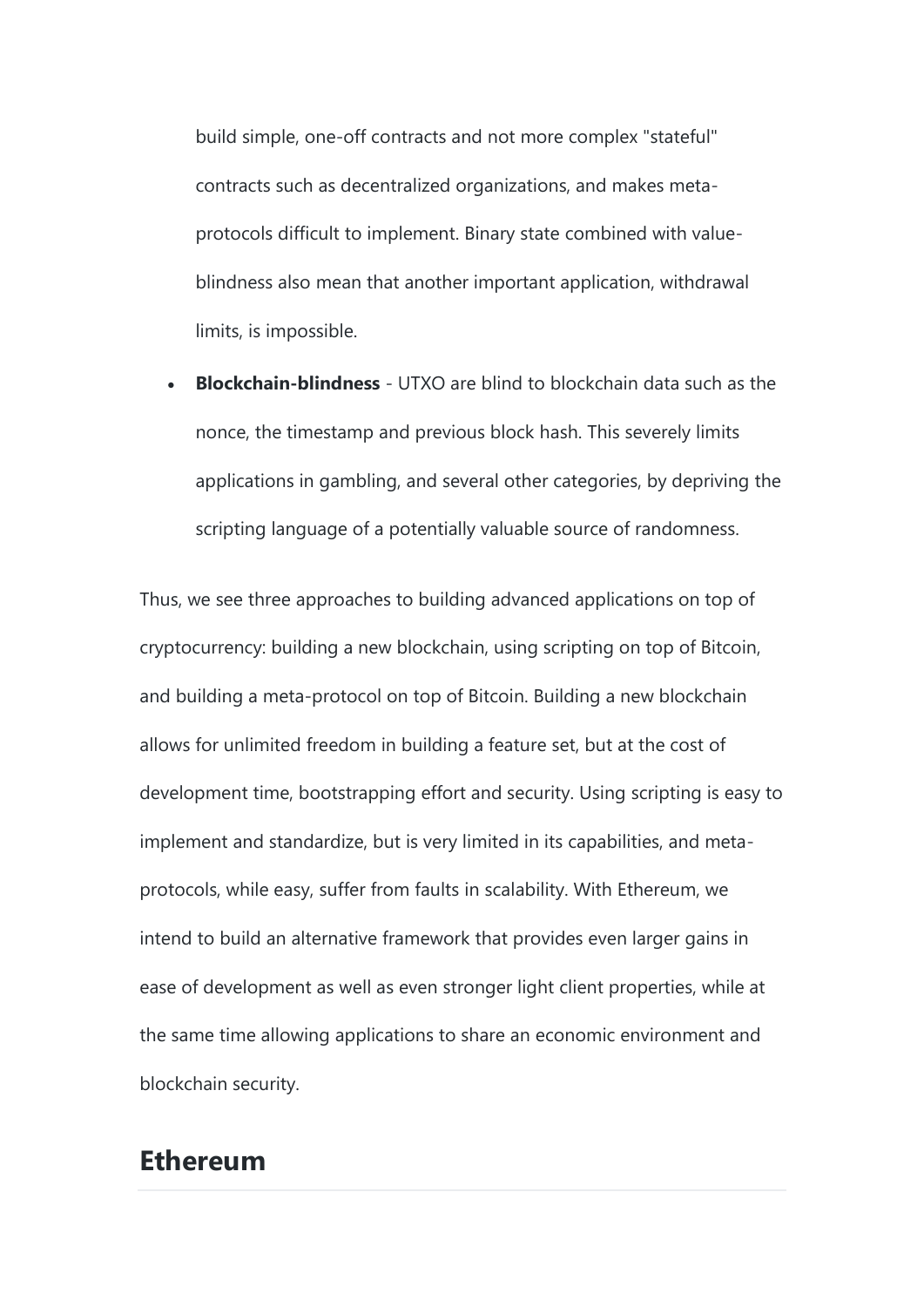The intent of Ethereum is to create an alternative protocol for building decentralized applications, providing a different set of tradeoffs that we believe will be very useful for a large class of decentralized applications, with particular emphasis on situations where rapid development time, security for small and rarely used applications, and the ability of different applications to very efficiently interact, are important. Ethereum does this by building what is essentially the ultimate abstract foundational layer: a blockchain with a built-in Turing-complete programming language, allowing anyone to write smart contracts and decentralized applications where they can create their own arbitrary rules for ownership, transaction formats and state transition functions. A bare-bones version of Namecoin can be written in two lines of code, and other protocols like currencies and reputation systems can be built in under twenty. Smart contracts, cryptographic "boxes" that contain value and only unlock it if certain conditions are met, can also be built on top of the platform, with vastly more power than that offered by Bitcoin scripting because of the added powers of Turing-completeness, value-awareness, blockchain-awareness and state.

#### **Ethereum Accounts**

In Ethereum, the state is made up of objects called "accounts", with each account having a 20-byte address and state transitions being direct transfers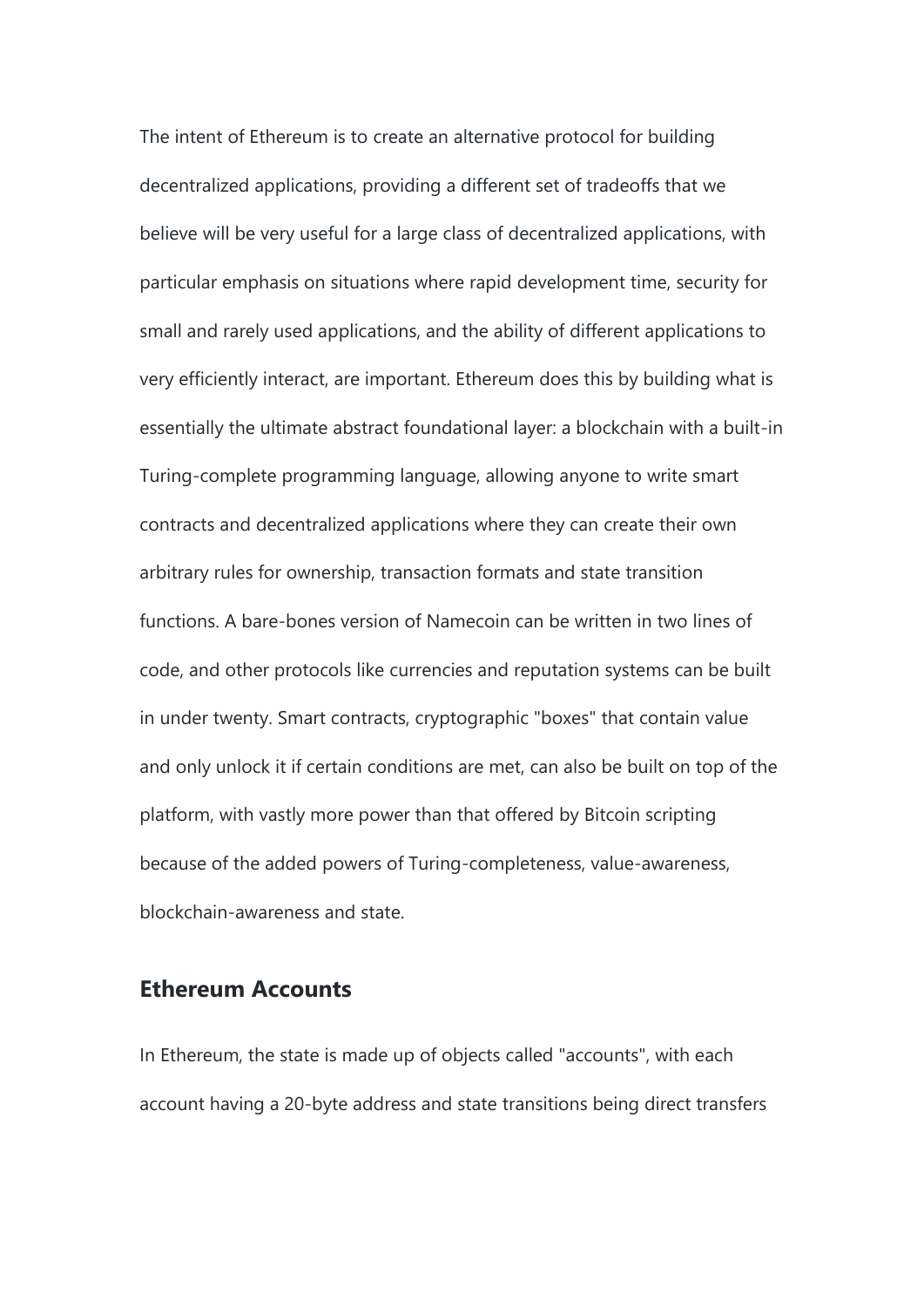of value and information between accounts. An Ethereum account contains four fields:

- The **nonce**, a counter used to make sure each transaction can only be processed once
- The account's current **ether balance**
- The account's **contract code**, if present
- The account's **storage** (empty by default)

"Ether" is the main internal crypto-fuel of Ethereum, and is used to pay transaction fees. In general, there are two types of accounts: **externally owned accounts**, controlled by private keys, and **contract accounts**, controlled by their contract code. An externally owned account has no code, and one can send messages from an externally owned account by creating and signing a transaction; in a contract account, every time the contract account receives a message its code activates, allowing it to read and write to internal storage and send other messages or create contracts in turn.

Note that "contracts" in Ethereum should not be seen as something that should be "fulfilled" or "complied with"; rather, they are more like "autonomous agents" that live inside of the Ethereum execution environment, always executing a specific piece of code when "poked" by a message or transaction, and having direct control over their own ether balance and their own key/value store to keep track of persistent variables.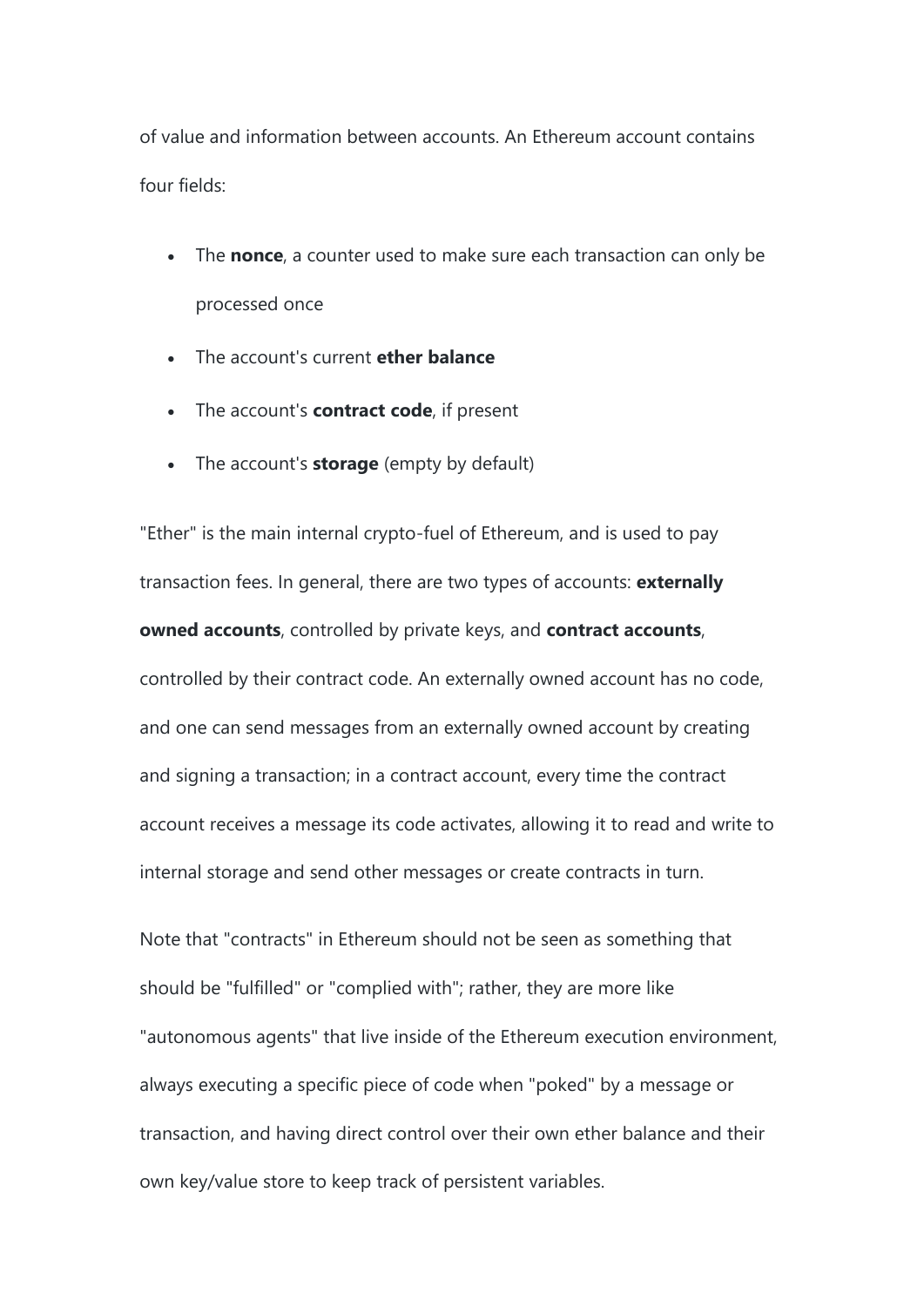### **Messages and Transactions**

The term "transaction" is used in Ethereum to refer to the signed data package that stores a message to be sent from an externally owned account. Transactions contain:

- The recipient of the message
- A signature identifying the sender
- The amount of ether to transfer from the sender to the recipient
- An optional data field
- A STARTGAS value, representing the maximum number of computational steps the transaction execution is allowed to take
- A GASPRICE value, representing the fee the sender pays per computational step

The first three are standard fields expected in any cryptocurrency. The data field has no function by default, but the virtual machine has an opcode using which a contract can access the data; as an example use case, if a contract is functioning as an on-blockchain domain registration service, then it may wish to interpret the data being passed to it as containing two "fields", the first field being a domain to register and the second field being the IP address to register it to. The contract would read these values from the message data and appropriately place them in storage.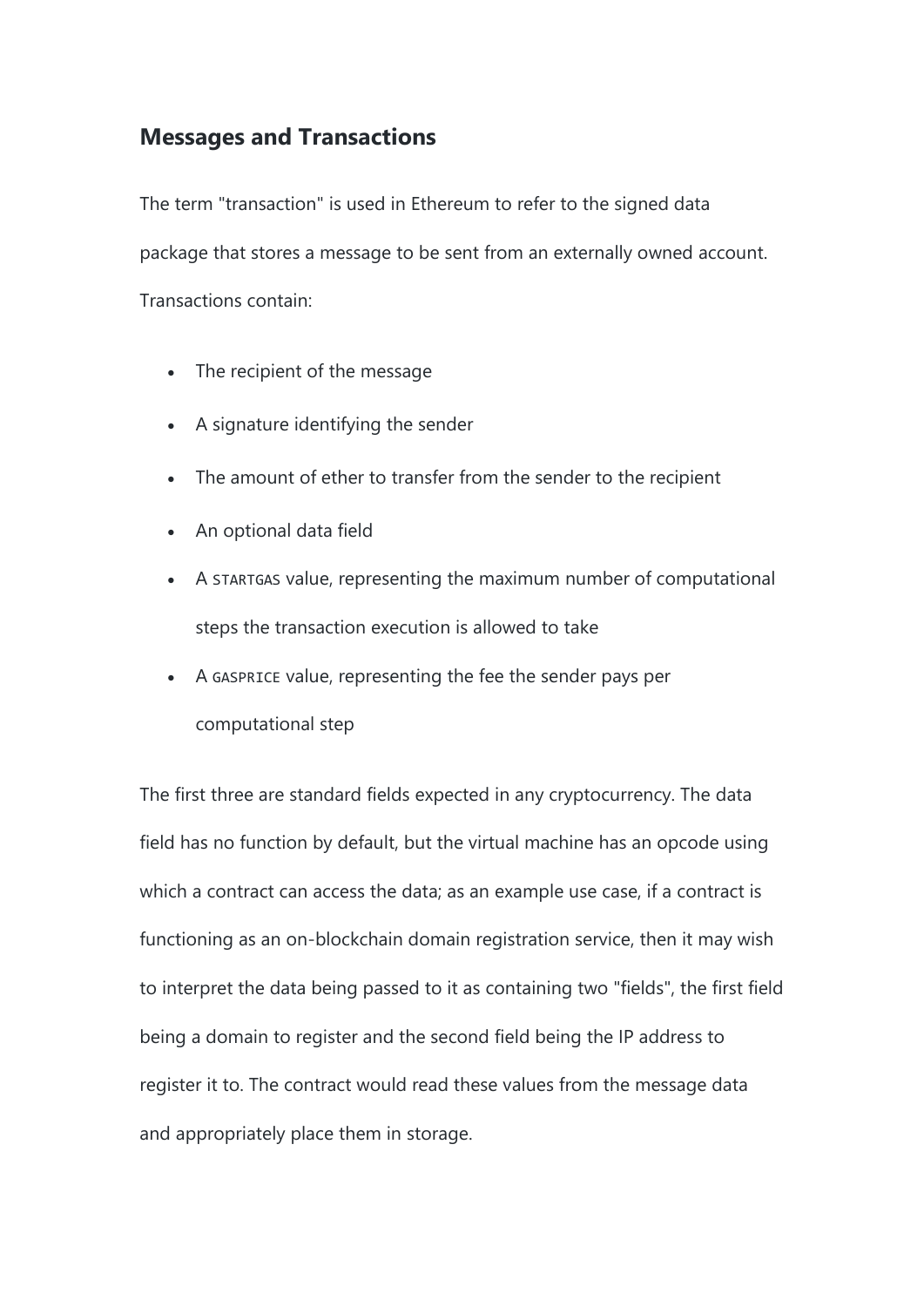The STARTGAS and GASPRICE fields are crucial for Ethereum's anti-denial of service model. In order to prevent accidental or hostile infinite loops or other computational wastage in code, each transaction is required to set a limit to how many computational steps of code execution it can use. The fundamental unit of computation is "gas"; usually, a computational step costs 1 gas, but some operations cost higher amounts of gas because they are more computationally expensive, or increase the amount of data that must be stored as part of the state. There is also a fee of 5 gas for every byte in the transaction data. The intent of the fee system is to require an attacker to pay proportionately for every resource that they consume, including computation, bandwidth and storage; hence, any transaction that leads to the network consuming a greater amount of any of these resources must have a gas fee roughly proportional to the increment.

#### **Messages**

Contracts have the ability to send "messages" to other contracts. Messages are virtual objects that are never serialized and exist only in the Ethereum execution environment. A message contains:

- The sender of the message (implicit)
- The recipient of the message
- The amount of ether to transfer alongside the message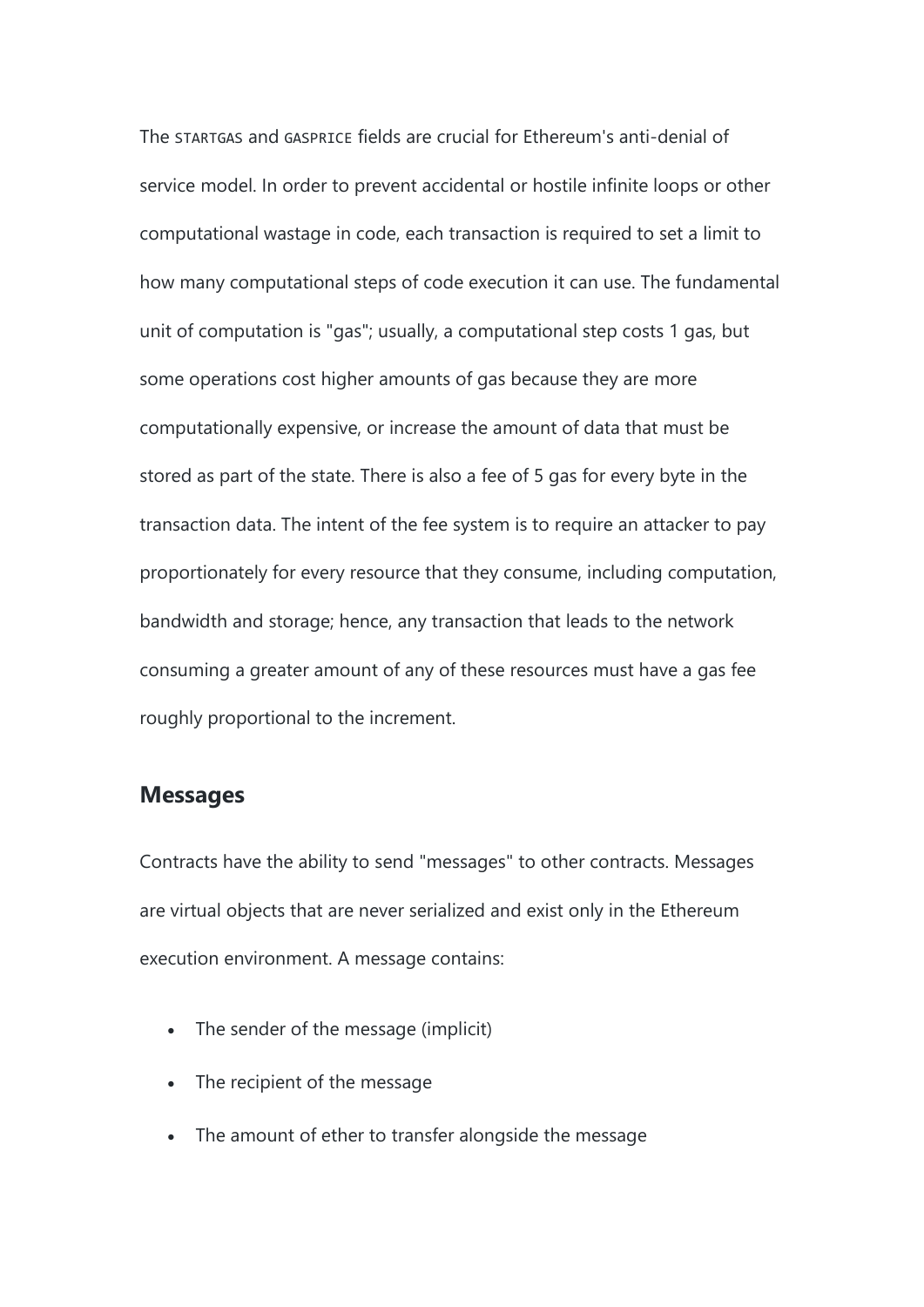- An optional data field
- A STARTGAS value

Essentially, a message is like a transaction, except it is produced by a contract and not an external actor. A message is produced when a contract currently executing code executes the CALLopcode, which produces and executes a message. Like a transaction, a message leads to the recipient account running its code. Thus, contracts can have relationships with other contracts in exactly the same way that external actors can.

Note that the gas allowance assigned by a transaction or contract applies to the total gas consumed by that transaction and all sub-executions. For example, if an external actor A sends a transaction to B with 1000 gas, and B consumes 600 gas before sending a message to C, and the internal execution of C consumes 300 gas before returning, then B can spend another 100 gas before running out of gas.

#### **Ethereum State Transition Function**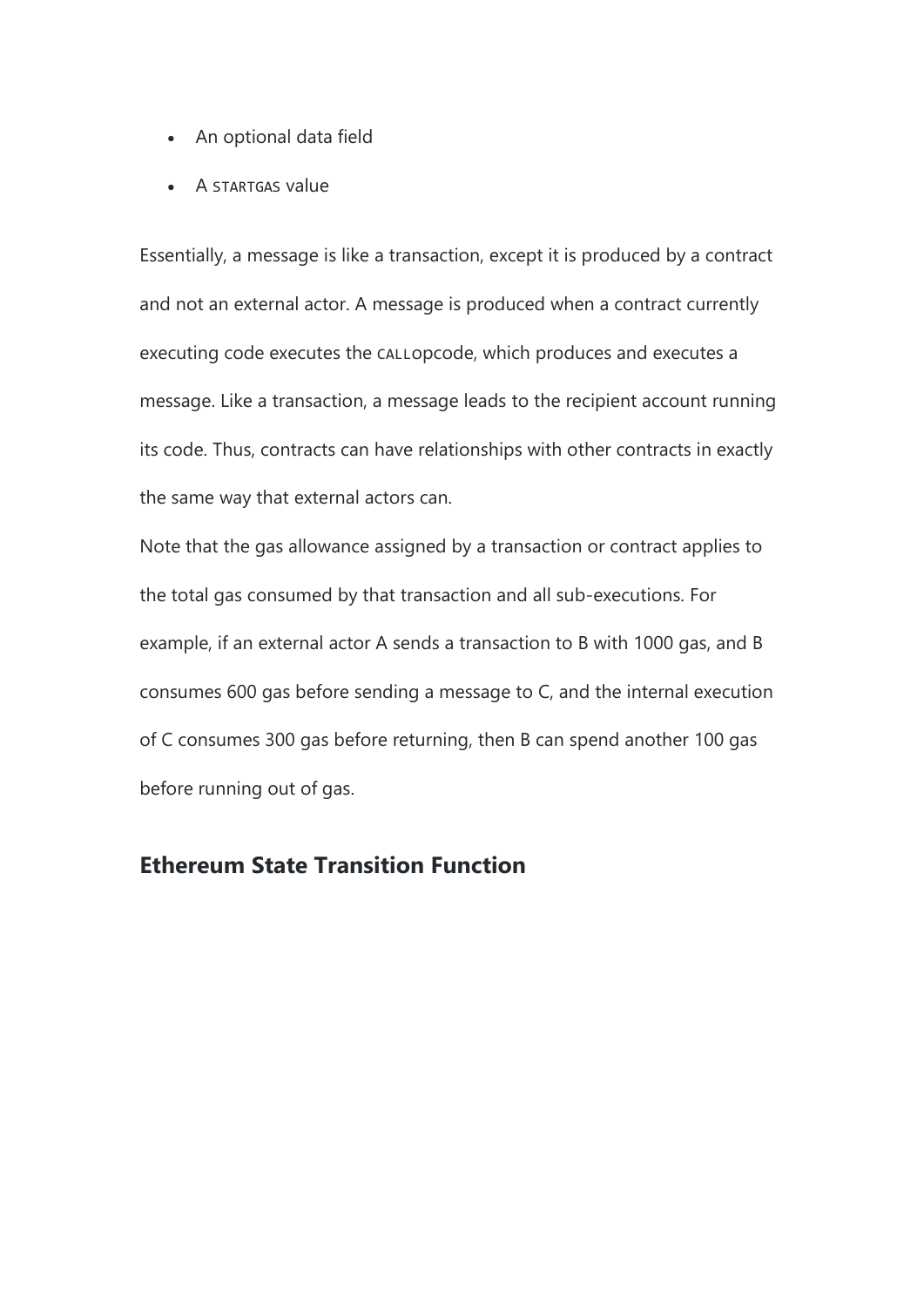

The Ethereum state transition function, APPLY(S, TX) -> S' can be defined as follows:

- 1. Check if the transaction is well-formed (ie. has the right number of values), the signature is valid, and the nonce matches the nonce in the sender's account. If not, return an error.
- 2. Calculate the transaction fee as STARTGAS \* GASPRICE, and determine the sending address from the signature. Subtract the fee from the sender's account balance and increment the sender's nonce. If there is not enough balance to spend, return an error.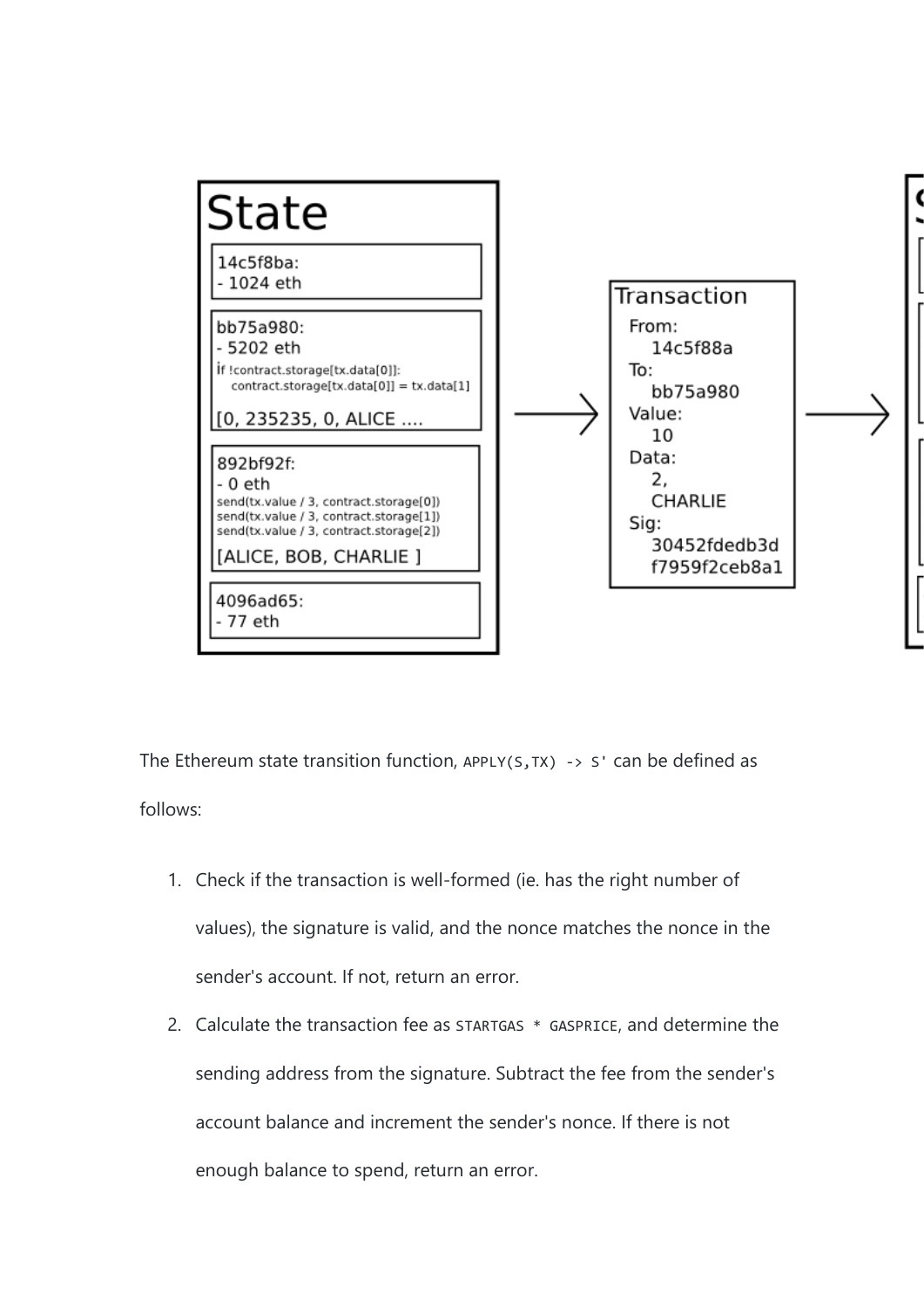- 3. Initialize GAS = STARTGAS, and take off a certain quantity of gas per byte to pay for the bytes in the transaction.
- 4. Transfer the transaction value from the sender's account to the receiving account. If the receiving account does not yet exist, create it. If the receiving account is a contract, run the contract's code either to completion or until the execution runs out of gas.
- 5. If the value transfer failed because the sender did not have enough money, or the code execution ran out of gas, revert all state changes except the payment of the fees, and add the fees to the miner's account.
- 6. Otherwise, refund the fees for all remaining gas to the sender, and send the fees paid for gas consumed to the miner.

For example, suppose that the contract's code is:

```
if !self.storage[calldataload(0)]:
   self. storage[calldataload(0)] = calldataload(32)
```
Note that in reality the contract code is written in the low-level EVM code; this example is written in Serpent, one of our high-level languages, for clarity, and can be compiled down to EVM code. Suppose that the contract's storage starts off empty, and a transaction is sent with 10 ether value, 2000 gas, 0.001 ether gasprice, and 64 bytes of data, with bytes 0-31 representing the number 2and bytes 32-63 representing the string CHARLIE. The process for the state transition function in this case is as follows: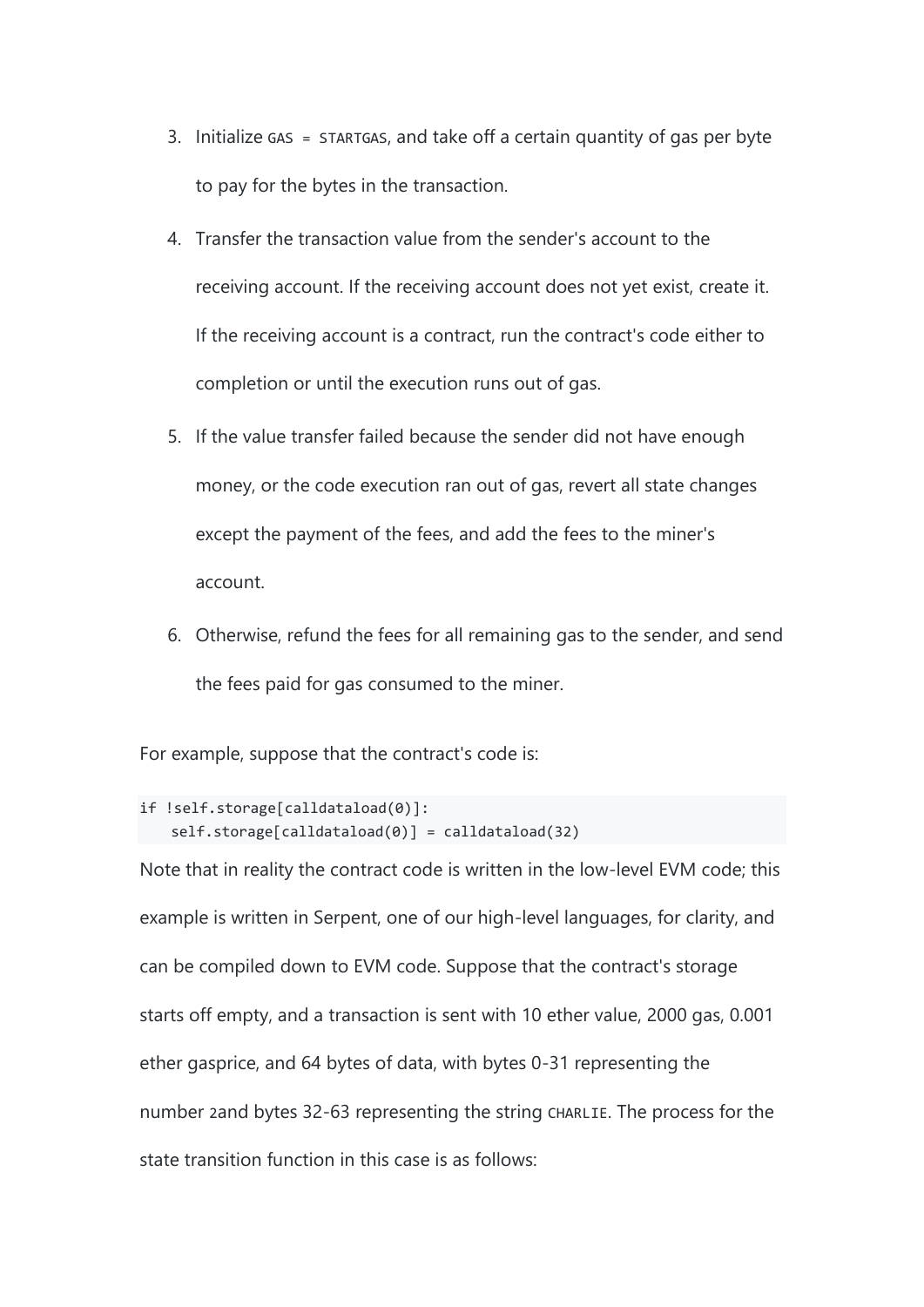- 1. Check that the transaction is valid and well formed.
- 2. Check that the transaction sender has at least  $2000 * 0.001 = 2$  ether. If it is, then subtract 2 ether from the sender's account.
- 3. Initialize gas = 2000; assuming the transaction is 170 bytes long and the byte-fee is 5, subtract 850 so that there is 1150 gas left.
- 4. Subtract 10 more ether from the sender's account, and add it to the contract's account.
- 5. Run the code. In this case, this is simple: it checks if the contract's storage at index 2 is used, notices that it is not, and so it sets the storage at index 2 to the value CHARLIE. Suppose this takes 187 gas, so the remaining amount of gas is  $1150 - 187 = 963$
- 6. Add 963  $*$  0.001 = 0.963 ether back to the sender's account, and return the resulting state.

If there was no contract at the receiving end of the transaction, then the total transaction fee would simply be equal to the provided GASPRICE multiplied by the length of the transaction in bytes, and the data sent alongside the transaction would be irrelevant.

Note that messages work equivalently to transactions in terms of reverts: if a message execution runs out of gas, then that message's execution, and all other executions triggered by that execution, revert, but parent executions do not need to revert. This means that it is "safe" for a contract to call another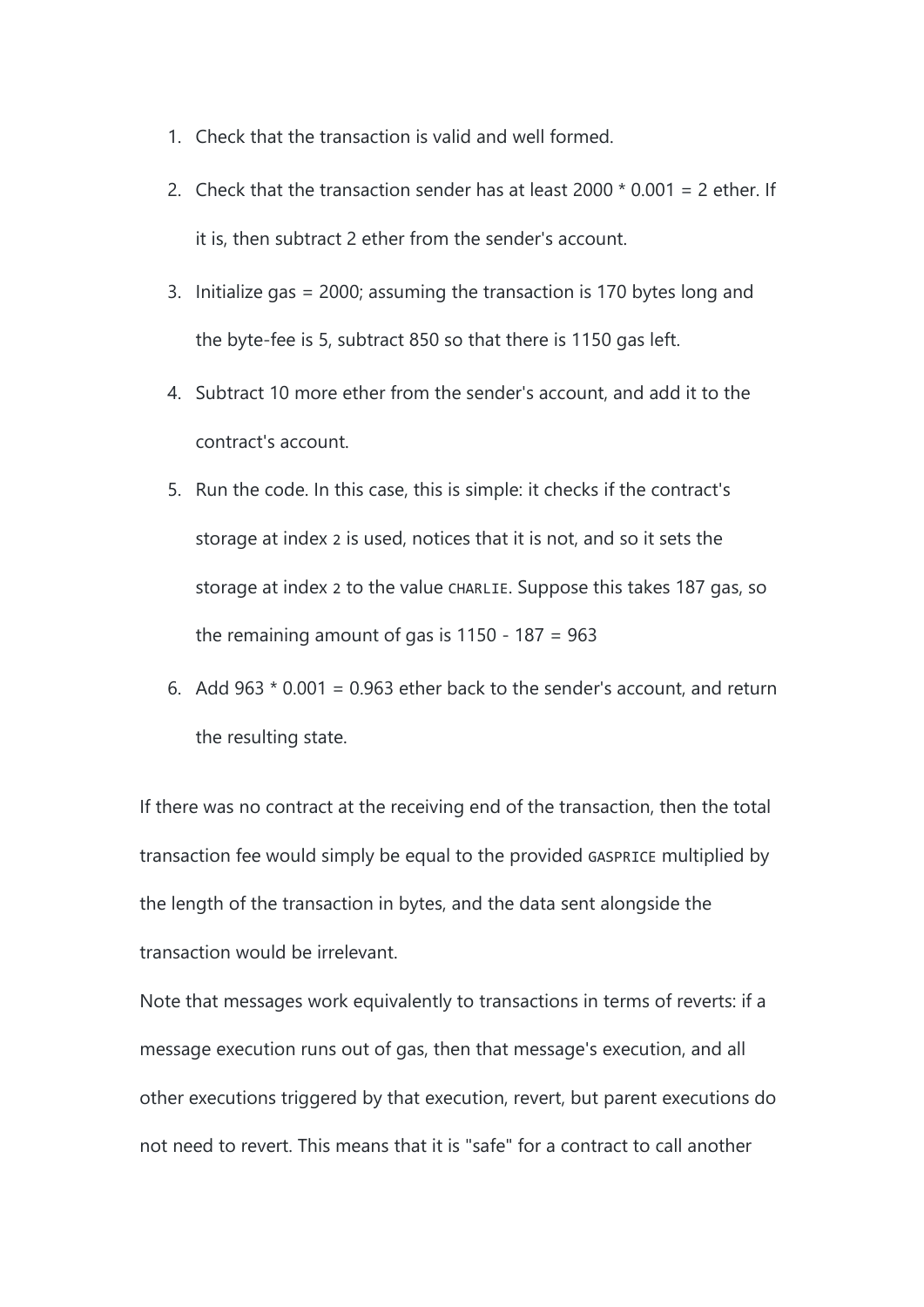contract, as if A calls B with G gas then A's execution is guaranteed to lose at most G gas. Finally, note that there is an opcode, CREATE, that creates a contract; its execution mechanics are generally similar to CALL, with the exception that the output of the execution determines the code of a newly created contract.

#### **Code Execution**

The code in Ethereum contracts is written in a low-level, stack-based bytecode language, referred to as "Ethereum virtual machine code" or "EVM code". The code consists of a series of bytes, where each byte represents an operation. In general, code execution is an infinite loop that consists of repeatedly carrying out the operation at the current program counter (which begins at zero) and then incrementing the program counter by one, until the end of the code is reached or an error or STOP or RETURN instruction is detected. The operations have access to three types of space in which to store data:

- The **stack**, a last-in-first-out container to which values can be pushed and popped
- **Memory**, an infinitely expandable byte array
- The contract's long-term **storage**, a key/value store. Unlike stack and memory, which reset after computation ends, storage persists for the long term.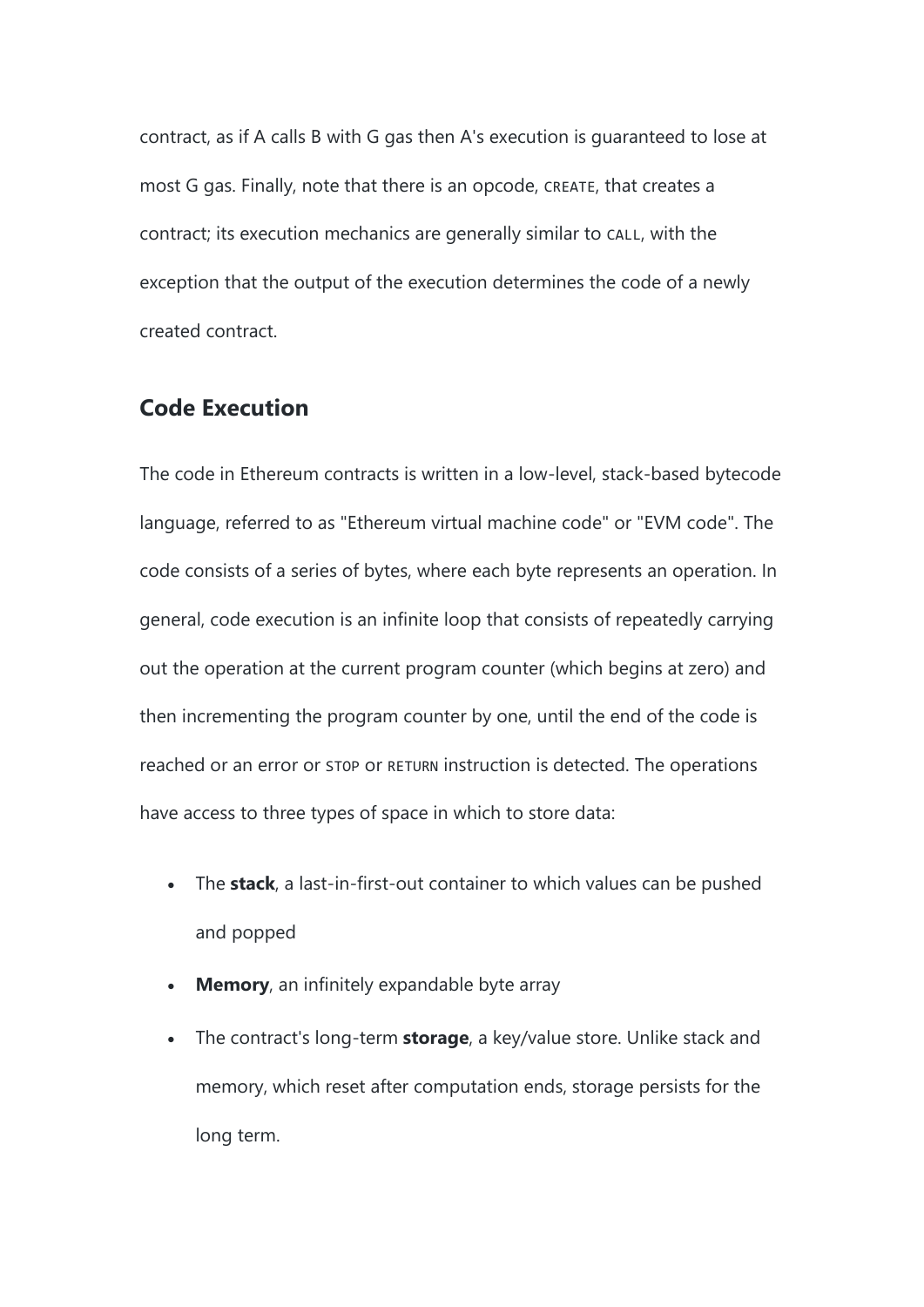The code can also access the value, sender and data of the incoming message, as well as block header data, and the code can also return a byte array of data as an output.

The formal execution model of EVM code is surprisingly simple. While the Ethereum virtual machine is running, its full computational state can be defined by the tuple (block\_state, transaction, message, code, memory, stack, pc, gas), where block state is the global state containing all accounts and includes balances and storage. At the start of every round of execution, the current instruction is found by taking the pcth byte of code (or 0 if  $pc$  >= len(code)), and each instruction has its own definition in terms of how it affects the tuple. For example, ADD pops two items off the stack and pushes their sum, reduces gas by 1 and increments pc by 1, and SSTORE pops the top two items off the stack and inserts the second item into the contract's storage at the index specified by the first item. Although there are many ways to optimize Ethereum virtual machine execution via just-in-time compilation, a basic implementation of Ethereum can be done in a few hundred lines of code.

#### **Blockchain and Mining**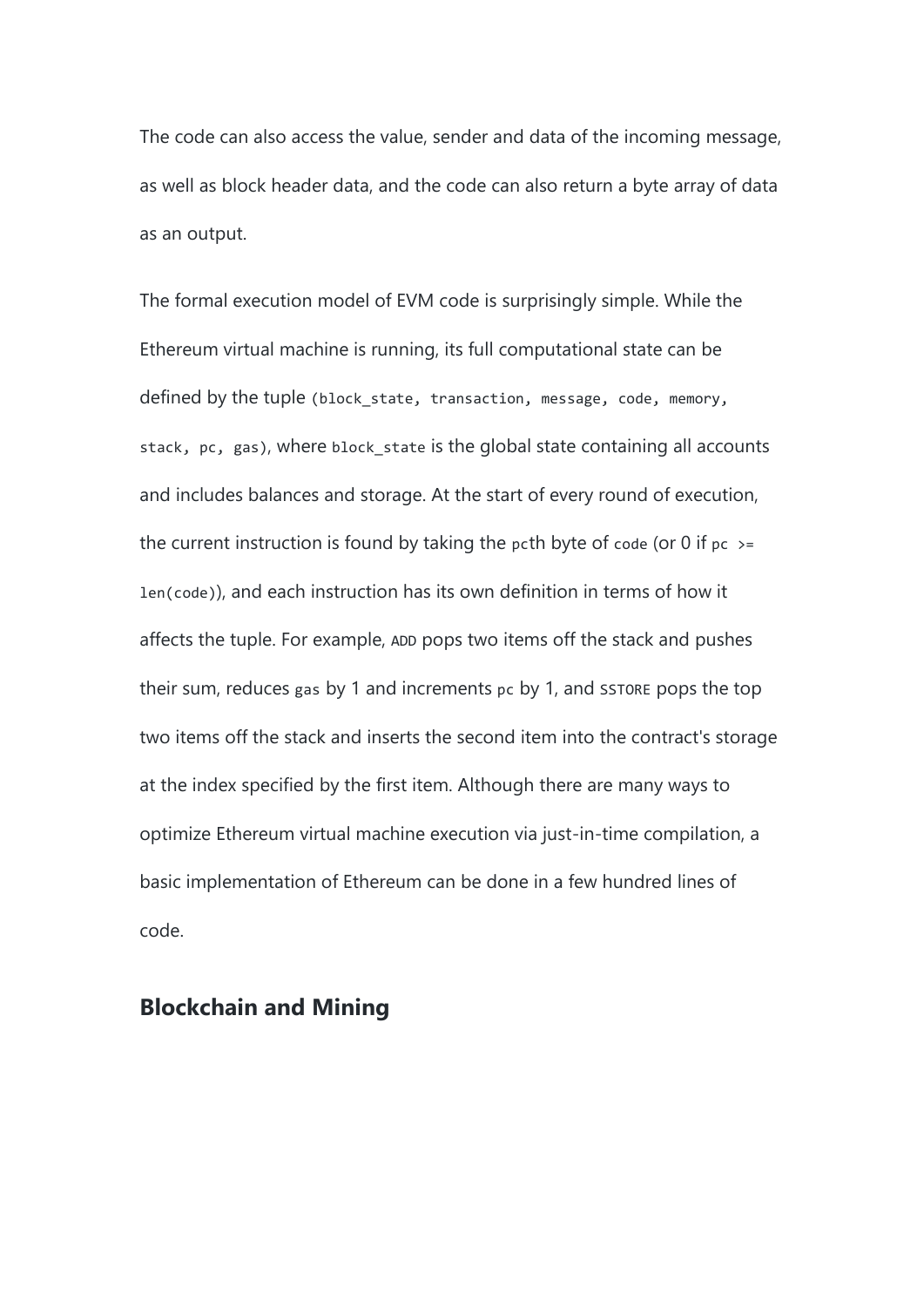

The Ethereum blockchain is in many ways similar to the Bitcoin blockchain, although it does have some differences. The main difference between Ethereum and Bitcoin with regard to the blockchain architecture is that, unlike Bitcoin, Ethereum blocks contain a copy of both the transaction list and the most recent state. Aside from that, two other values, the block number and the difficulty, are also stored in the block. The basic block validation algorithm in Ethereum is as follows:

- 1. Check if the previous block referenced exists and is valid.
- 2. Check that the timestamp of the block is greater than that of the referenced previous block and less than 15 minutes into the future
- 3. Check that the block number, difficulty, transaction root, uncle root and gas limit (various low-level Ethereum-specific concepts) are valid.
- 4. Check that the proof of work on the block is valid.
- 5. Let S[0] be the state at the end of the previous block.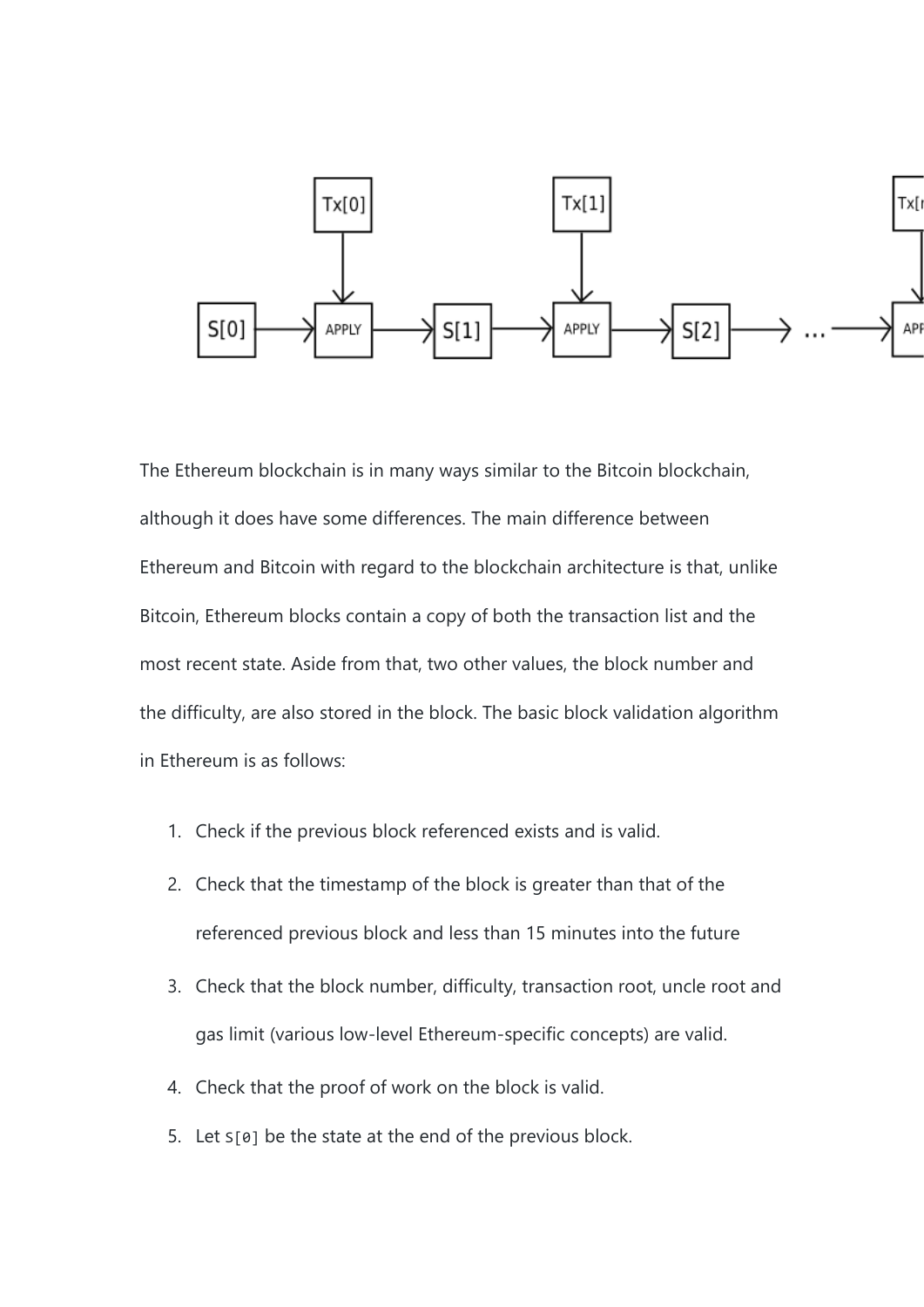- 6. Let TX be the block's transaction list, with n transactions. For all i in  $0 \ldots n-1$ , set  $S[i+1] = APPLY(S[i], TX[i])$ . If any applications returns an error, or if the total gas consumed in the block up until this point exceeds the GASLIMIT, return an error.
- 7. Let s FINAL be  $S[n]$ , but adding the block reward paid to the miner.
- 8. Check if the Merkle tree root of the state s FINAL is equal to the final state root provided in the block header. If it is, the block is valid; otherwise, it is not valid.

The approach may seem highly inefficient at first glance, because it needs to store the entire state with each block, but in reality efficiency should be comparable to that of Bitcoin. The reason is that the state is stored in the tree structure, and after every block only a small part of the tree needs to be changed. Thus, in general, between two adjacent blocks the vast majority of the tree should be the same, and therefore the data can be stored once and referenced twice using pointers (ie. hashes of subtrees). A special kind of tree known as a "Patricia tree" is used to accomplish this, including a modification to the Merkle tree concept that allows for nodes to be inserted and deleted, and not just changed, efficiently. Additionally, because all of the state information is part of the last block, there is no need to store the entire blockchain history - a strategy which, if it could be applied to Bitcoin, can be calculated to provide 5-20x savings in space.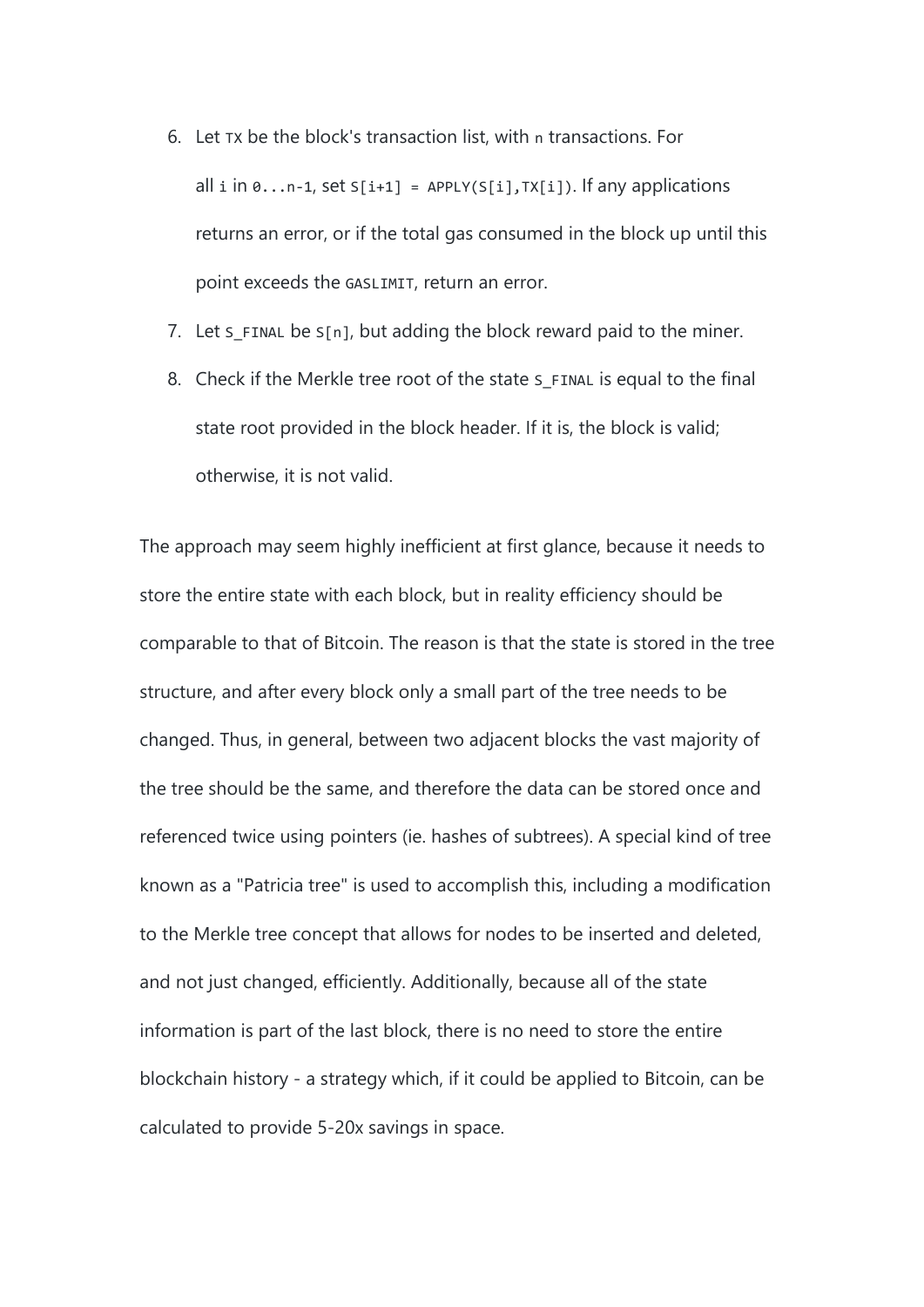A commonly asked question is "where" contract code is executed, in terms of physical hardware. This has a simple answer: the process of executing contract code is part of the definition of the state transition function, which is part of the block validation algorithm, so if a transaction is added into block B the code execution spawned by that transaction will be executed by all nodes, now and in the future, that download and validate block B.

# **Applications**

In general, there are three types of applications on top of Ethereum. The first category is financial applications, providing users with more powerful ways of managing and entering into contracts using their money. This includes subcurrencies, financial derivatives, hedging contracts, savings wallets, wills, and ultimately even some classes of full-scale employment contracts. The second category is semi-financial applications, where money is involved but there is also a heavy non-monetary side to what is being done; a perfect example is self-enforcing bounties for solutions to computational problems. Finally, there are applications such as online voting and decentralized governance that are not financial at all.

#### **Token Systems**

On-blockchain token systems have many applications ranging from subcurrencies representing assets such as USD or gold to company stocks,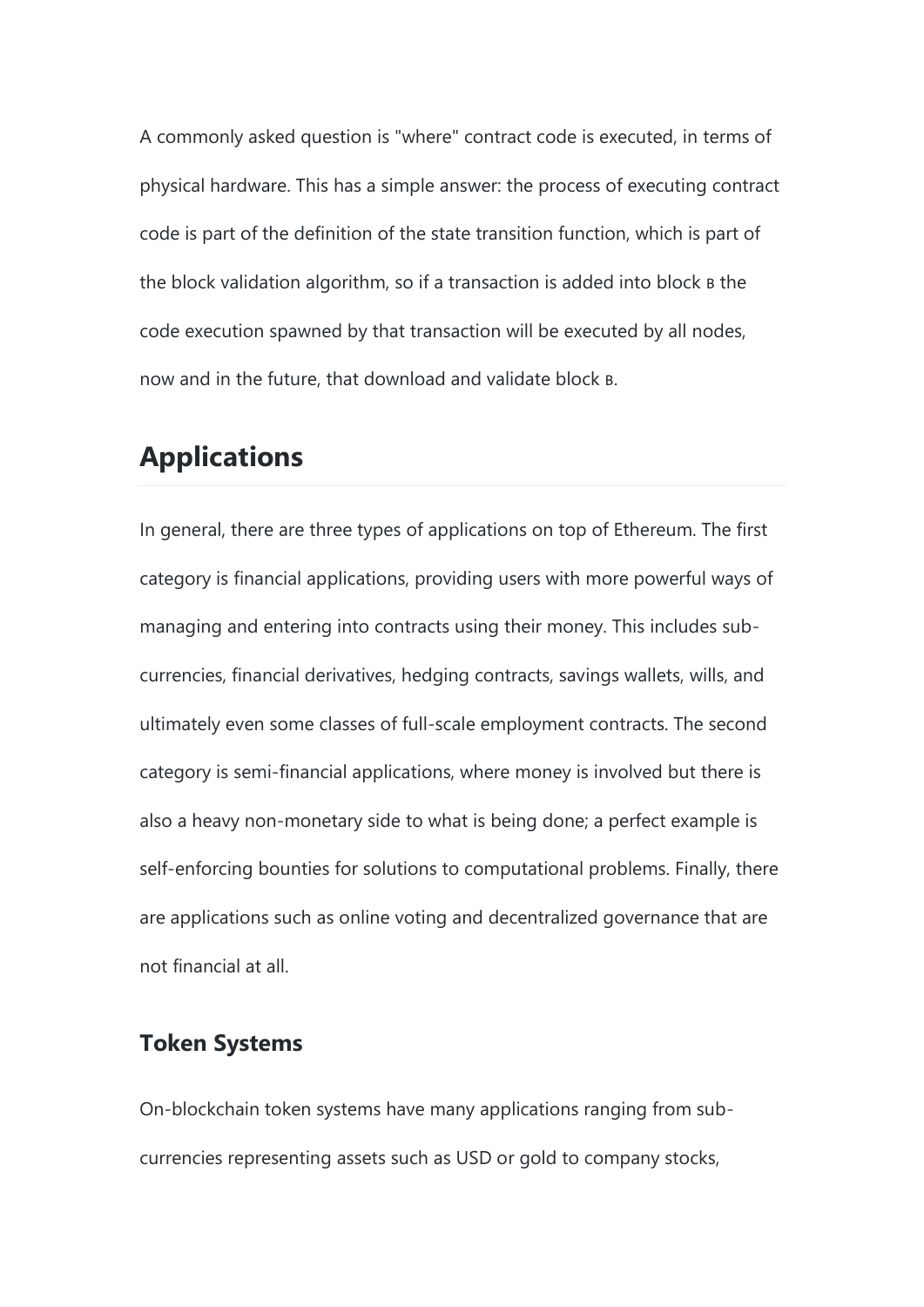individual tokens representing smart property, secure unforgeable coupons, and even token systems with no ties to conventional value at all, used as point systems for incentivization. Token systems are surprisingly easy to implement in Ethereum. The key point to understand is that all a currency, or token system, fundamentally is a database with one operation: subtract X units from A and give X units to B, with the proviso that (1) A had at least X units before the transaction and (2) the transaction is approved by A. All that it takes to implement a token system is to implement this logic into a contract.

The basic code for implementing a token system in Serpent looks as follows:

```
def send(to, value):
    if self.storage[msg.sender] >= value:
        self.storage[msg.sender] = self.storage[msg.sender] - value
        self.storage[to] = self.storage[to] + value
```
This is essentially a literal implementation of the "banking system" state transition function described further above in this document. A few extra lines of code need to be added to provide for the initial step of distributing the currency units in the first place and a few other edge cases, and ideally a function would be added to let other contracts query for the balance of an address. But that's all there is to it. Theoretically, Ethereum-based token systems acting as sub-currencies can potentially include another important feature that on-chain Bitcoin-based meta-currencies lack: the ability to pay transaction fees directly in that currency. The way this would be implemented is that the contract would maintain an ether balance with which it would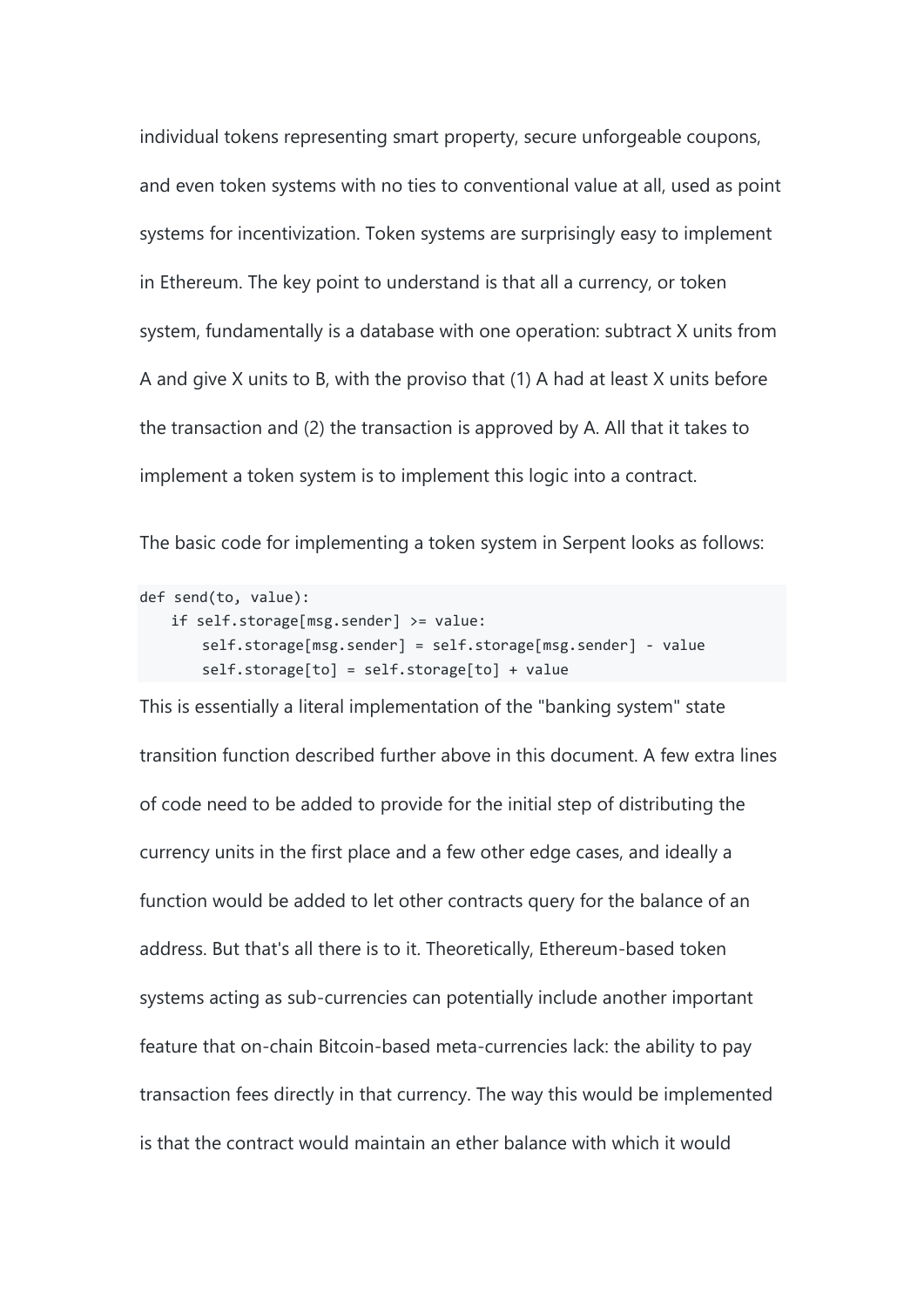refund ether used to pay fees to the sender, and it would refill this balance by collecting the internal currency units that it takes in fees and reselling them in a constant running auction. Users would thus need to "activate" their accounts with ether, but once the ether is there it would be reusable because the contract would refund it each time.

#### **Financial derivatives and Stable-Value Currencies**

Financial derivatives are the most common application of a "smart contract", and one of the simplest to implement in code. The main challenge in implementing financial contracts is that the majority of them require reference to an external price ticker; for example, a very desirable application is a smart contract that hedges against the volatility of ether (or another cryptocurrency) with respect to the US dollar, but doing this requires the contract to know what the value of ETH/USD is. The simplest way to do this is through a "data feed" contract maintained by a specific party (eg. NASDAQ) designed so that that party has the ability to update the contract as needed, and providing an interface that allows other contracts to send a message to that contract and get back a response that provides the price.

Given that critical ingredient, the hedging contract would look as follows:

- 1. Wait for party A to input 1000 ether.
- 2. Wait for party B to input 1000 ether.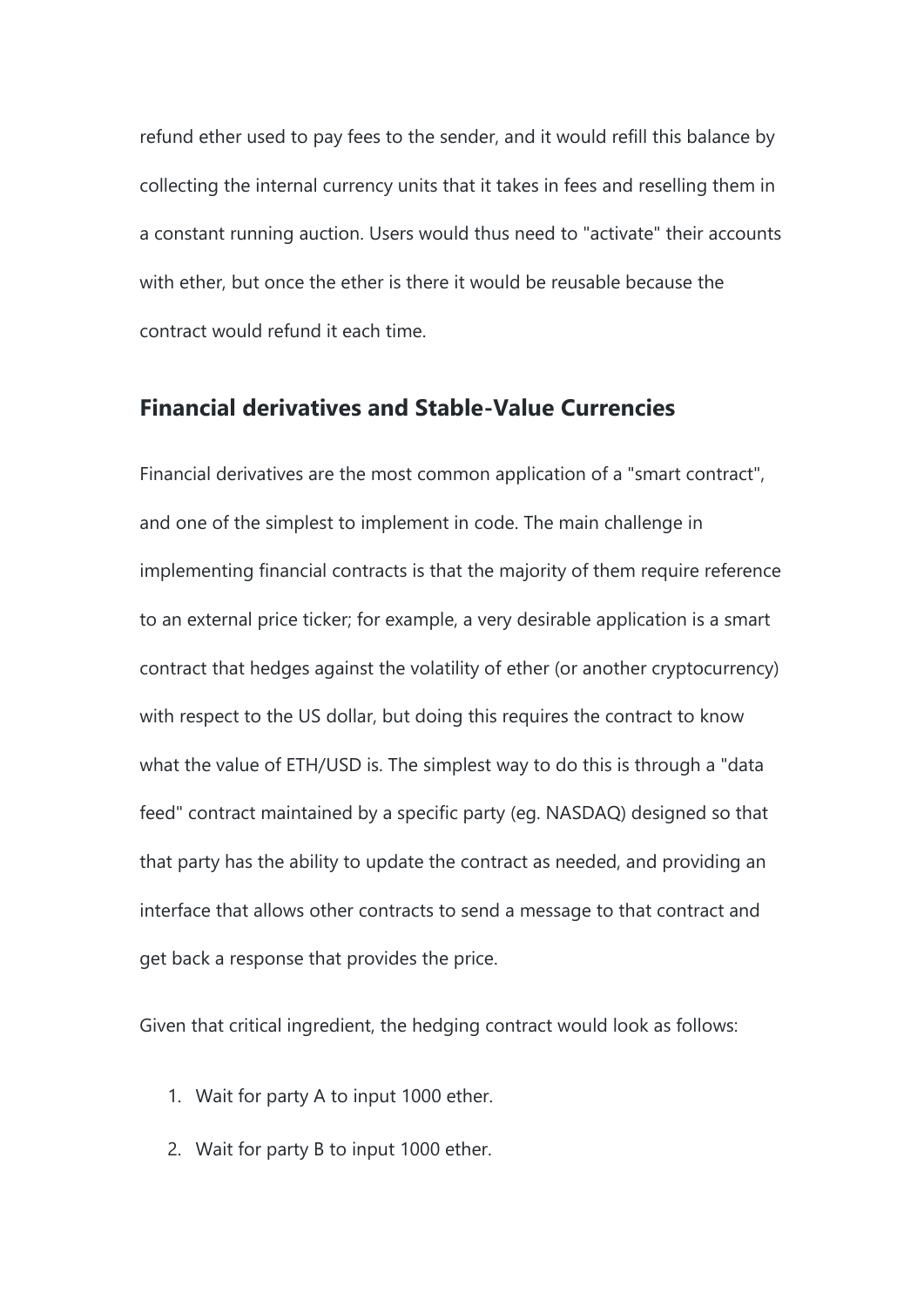- 3. Record the USD value of 1000 ether, calculated by querying the data feed contract, in storage, say this is \$x.
- 4. After 30 days, allow A or B to "reactivate" the contract in order to send \$x worth of ether (calculated by querying the data feed contract again to get the new price) to A and the rest to B.

Such a contract would have significant potential in crypto-commerce. One of the main problems cited about cryptocurrency is the fact that it's volatile; although many users and merchants may want the security and convenience of dealing with cryptographic assets, they may not wish to face that prospect of losing 23% of the value of their funds in a single day. Up until now, the most commonly proposed solution has been issuer-backed assets; the idea is that an issuer creates a sub-currency in which they have the right to issue and revoke units, and provide one unit of the currency to anyone who provides them (offline) with one unit of a specified underlying asset (eg. gold, USD). The issuer then promises to provide one unit of the underlying asset to anyone who sends back one unit of the crypto-asset. This mechanism allows any non-cryptographic asset to be "uplifted" into a cryptographic asset, provided that the issuer can be trusted.

In practice, however, issuers are not always trustworthy, and in some cases the banking infrastructure is too weak, or too hostile, for such services to exist. Financial derivatives provide an alternative. Here, instead of a single issuer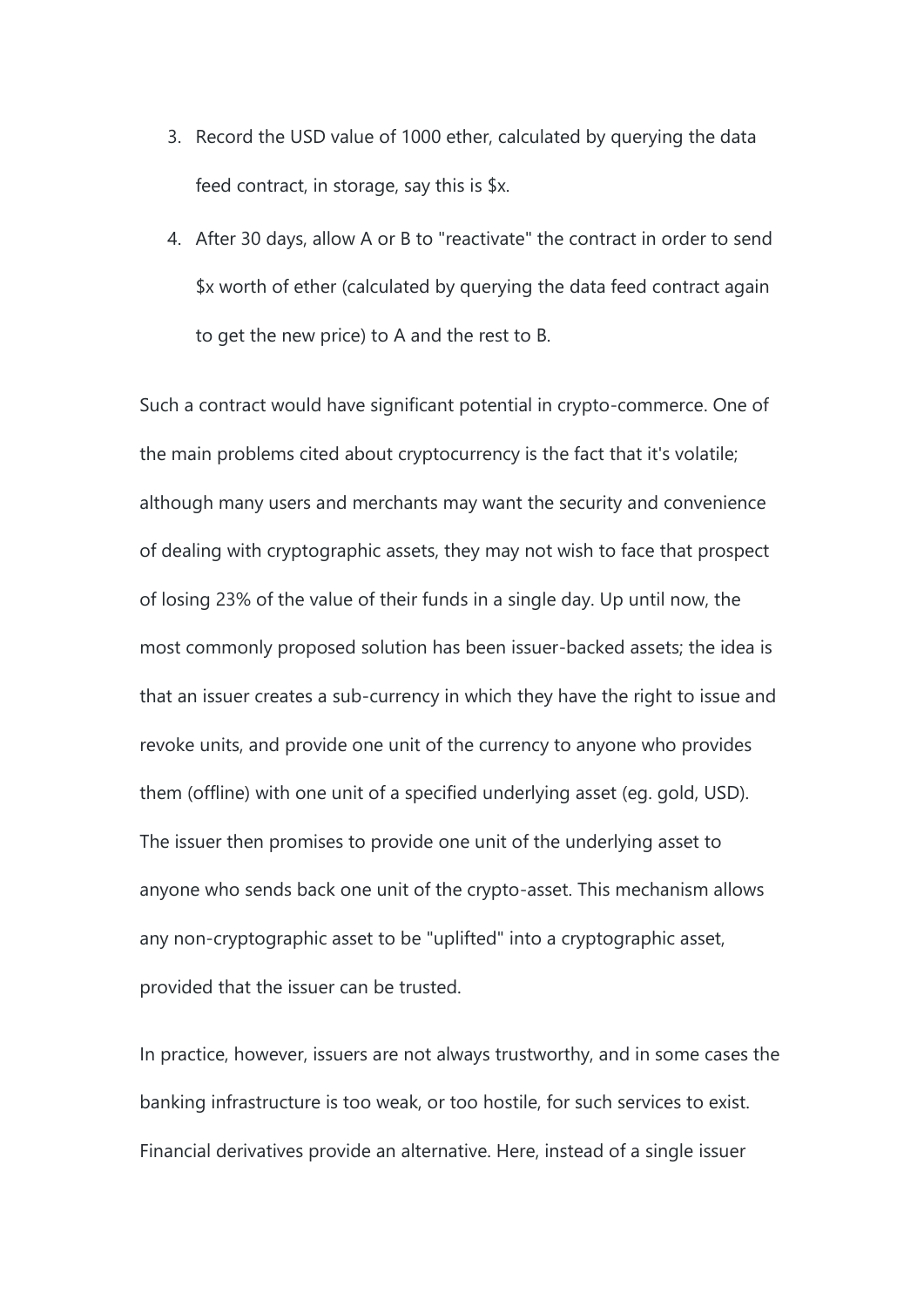providing the funds to back up an asset, a decentralized market of speculators, betting that the price of a cryptographic reference asset (eg. ETH) will go up, plays that role. Unlike issuers, speculators have no option to default on their side of the bargain because the hedging contract holds their funds in escrow. Note that this approach is not fully decentralized, because a trusted source is still needed to provide the price ticker, although arguably even still this is a massive improvement in terms of reducing infrastructure requirements (unlike being an issuer, issuing a price feed requires no licenses and can likely be categorized as free speech) and reducing the potential for fraud.

#### **Identity and Reputation Systems**

The earliest alternative cryptocurrency of all, [Namecoin,](http://namecoin.org/) attempted to use a Bitcoin-like blockchain to provide a name registration system, where users can register their names in a public database alongside other data. The major cited use case is for a [DNS](http://en.wikipedia.org/wiki/Domain_Name_System) system, mapping domain names like "bitcoin.org" (or, in Namecoin's case, "bitcoin.bit") to an IP address. Other use cases include email authentication and potentially more advanced reputation systems. Here is the basic contract to provide a Namecoin-like name registration system on Ethereum:

```
def register(name, value):
    if !self.storage[name]:
        self.storage[name] = value
```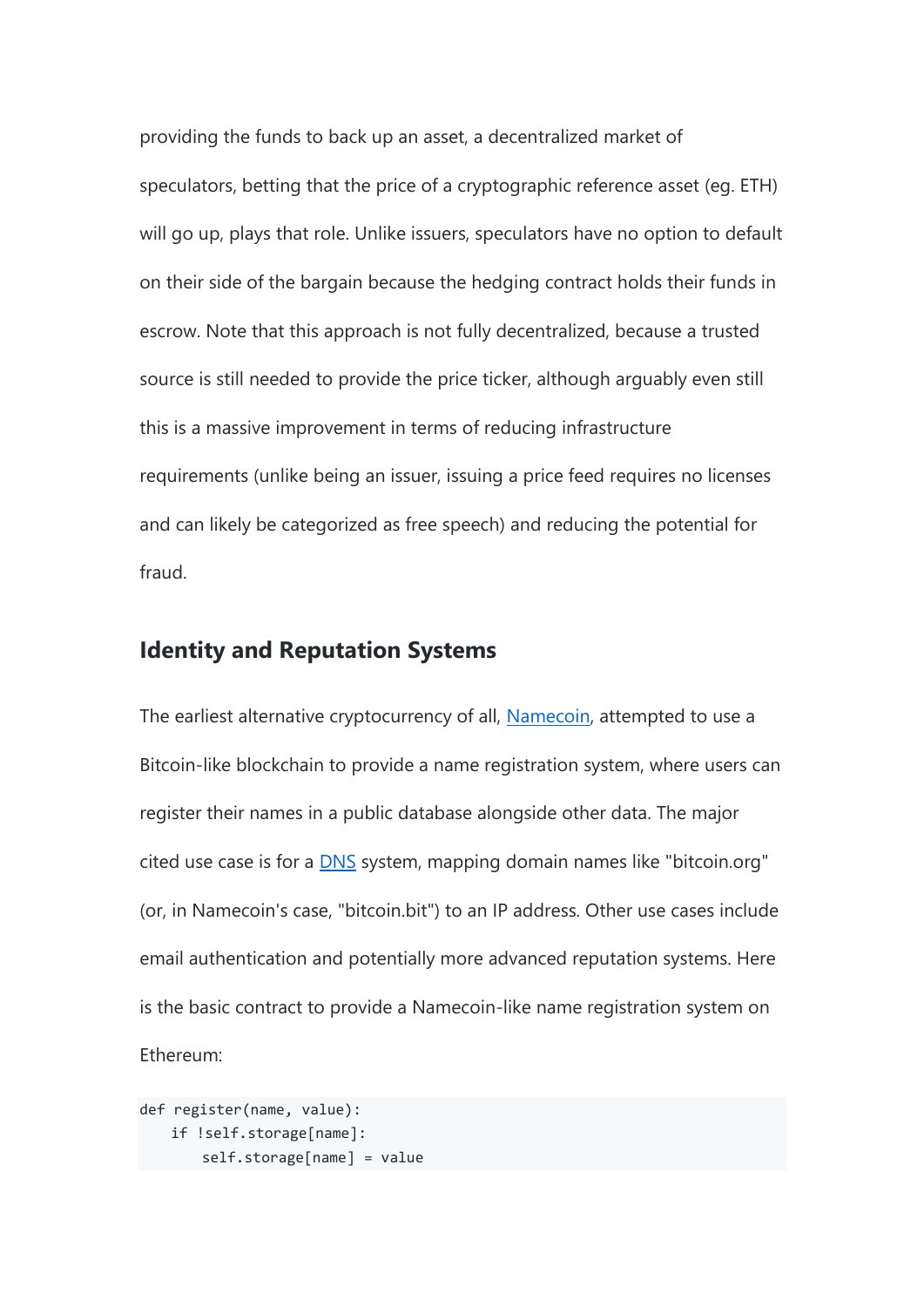The contract is very simple; all it is is a database inside the Ethereum network that can be added to, but not modified or removed from. Anyone can register a name with some value, and that registration then sticks forever. A more sophisticated name registration contract will also have a "function clause" allowing other contracts to query it, as well as a mechanism for the "owner" (ie. the first registerer) of a name to change the data or transfer ownership. One can even add reputation and web-of-trust functionality on top.

#### **Decentralized File Storage**

Over the past few years, there have emerged a number of popular online file storage startups, the most prominent being Dropbox, seeking to allow users to upload a backup of their hard drive and have the service store the backup and allow the user to access it in exchange for a monthly fee. However, at this point the file storage market is at times relatively inefficient; a cursory look at various [existing solutions](http://online-storage-service-review.toptenreviews.com/) shows that, particularly at the "uncanny valley" 20- 200 GB level at which neither free quotas nor enterprise-level discounts kick in, monthly prices for mainstream file storage costs are such that you are paying for more than the cost of the entire hard drive in a single month. Ethereum contracts can allow for the development of a decentralized file storage ecosystem, where individual users can earn small quantities of money by renting out their own hard drives and unused space can be used to further drive down the costs of file storage.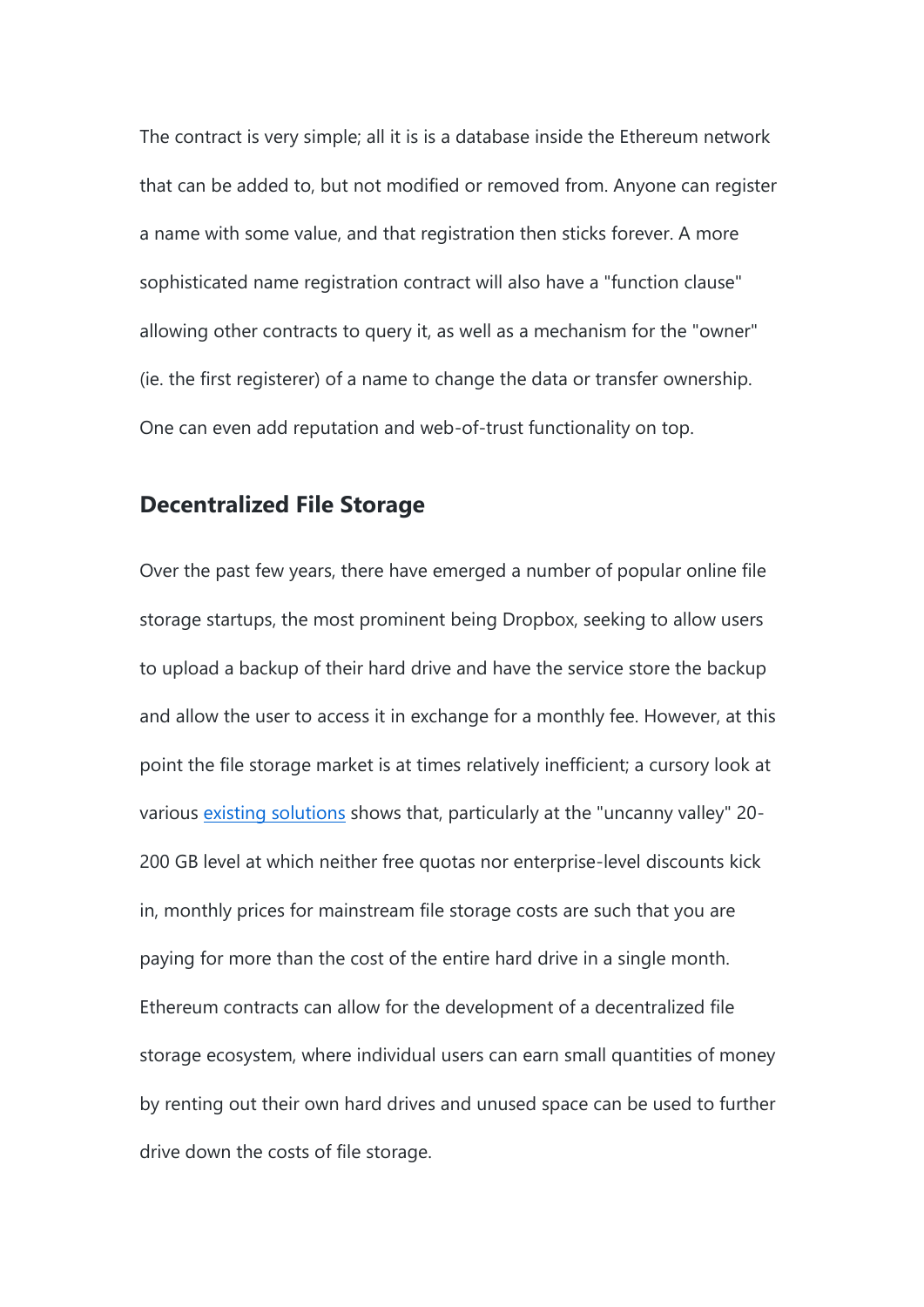The key underpinning piece of such a device would be what we have termed the "decentralized Dropbox contract". This contract works as follows. First, one splits the desired data up into blocks, encrypting each block for privacy, and builds a Merkle tree out of it. One then makes a contract with the rule that, every N blocks, the contract would pick a random index in the Merkle tree (using the previous block hash, accessible from contract code, as a source of randomness), and give X ether to the first entity to supply a transaction with a simplified payment verification-like proof of ownership of the block at that particular index in the tree. When a user wants to re-download their file, they can use a micropayment channel protocol (eg. pay 1 szabo per 32 kilobytes) to recover the file; the most fee-efficient approach is for the payer not to publish the transaction until the end, instead replacing the transaction with a slightly more lucrative one with the same nonce after every 32 kilobytes.

An important feature of the protocol is that, although it may seem like one is trusting many random nodes not to decide to forget the file, one can reduce that risk down to near-zero by splitting the file into many pieces via secret sharing, and watching the contracts to see each piece is still in some node's possession. If a contract is still paying out money, that provides a cryptographic proof that someone out there is still storing the file.

#### **Decentralized Autonomous Organizations**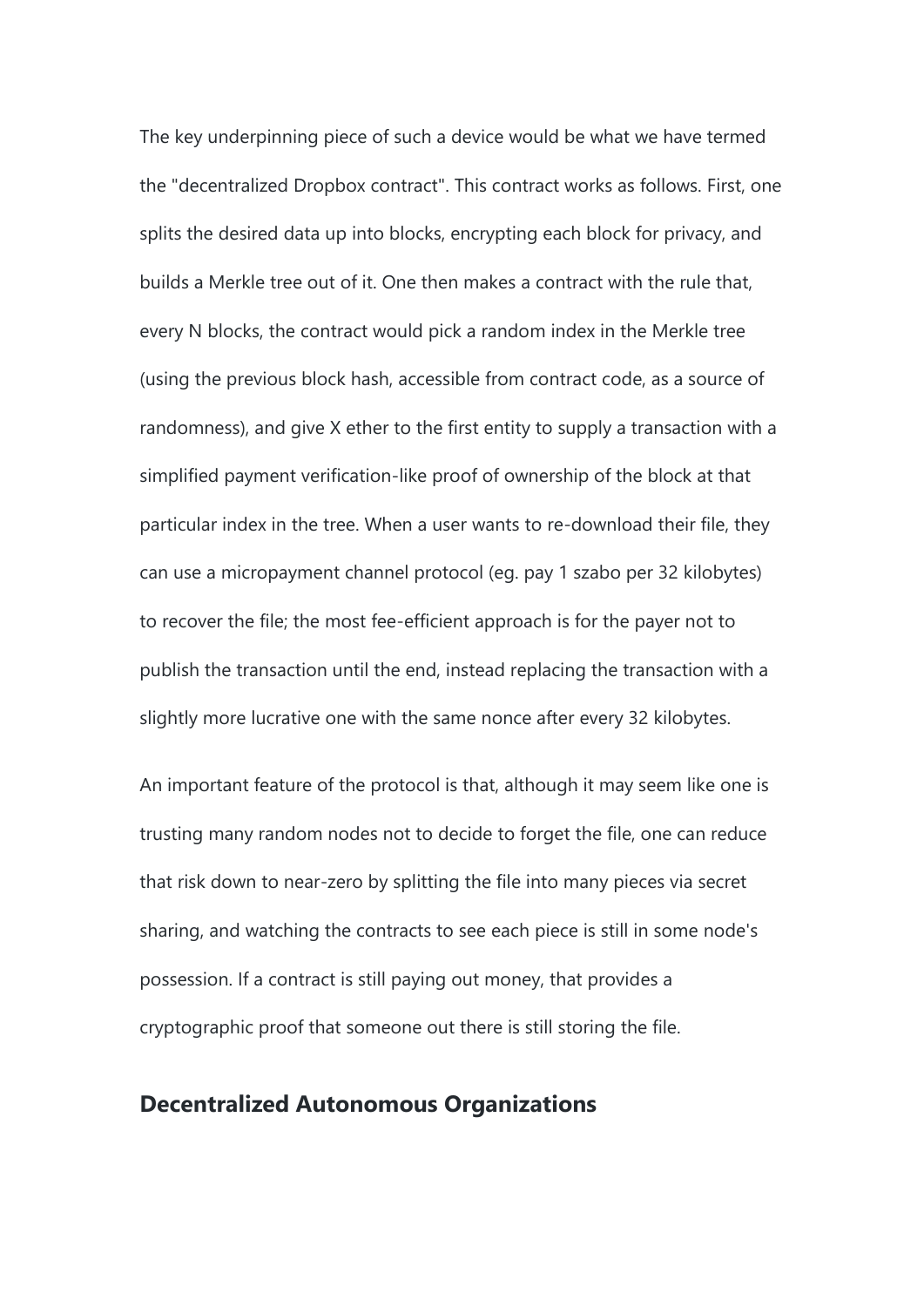The general concept of a "decentralized autonomous organization" is that of a virtual entity that has a certain set of members or shareholders which, perhaps with a 67% majority, have the right to spend the entity's funds and modify its code. The members would collectively decide on how the organization should allocate its funds. Methods for allocating a DAO's funds could range from bounties, salaries to even more exotic mechanisms such as an internal currency to reward work. This essentially replicates the legal trappings of a traditional company or nonprofit but using only cryptographic blockchain technology for enforcement. So far much of the talk around DAOs has been around the "capitalist" model of a "decentralized autonomous corporation" (DAC) with dividend-receiving shareholders and tradable shares; an alternative, perhaps described as a "decentralized autonomous community", would have all members have an equal share in the decision making and require 67% of existing members to agree to add or remove a member. The requirement that one person can only have one membership would then need to be enforced collectively by the group.

A general outline for how to code a DAO is as follows. The simplest design is simply a piece of self-modifying code that changes if two thirds of members agree on a change. Although code is theoretically immutable, one can easily get around this and have de-facto mutability by having chunks of the code in separate contracts, and having the address of which contracts to call stored in the modifiable storage. In a simple implementation of such a DAO contract,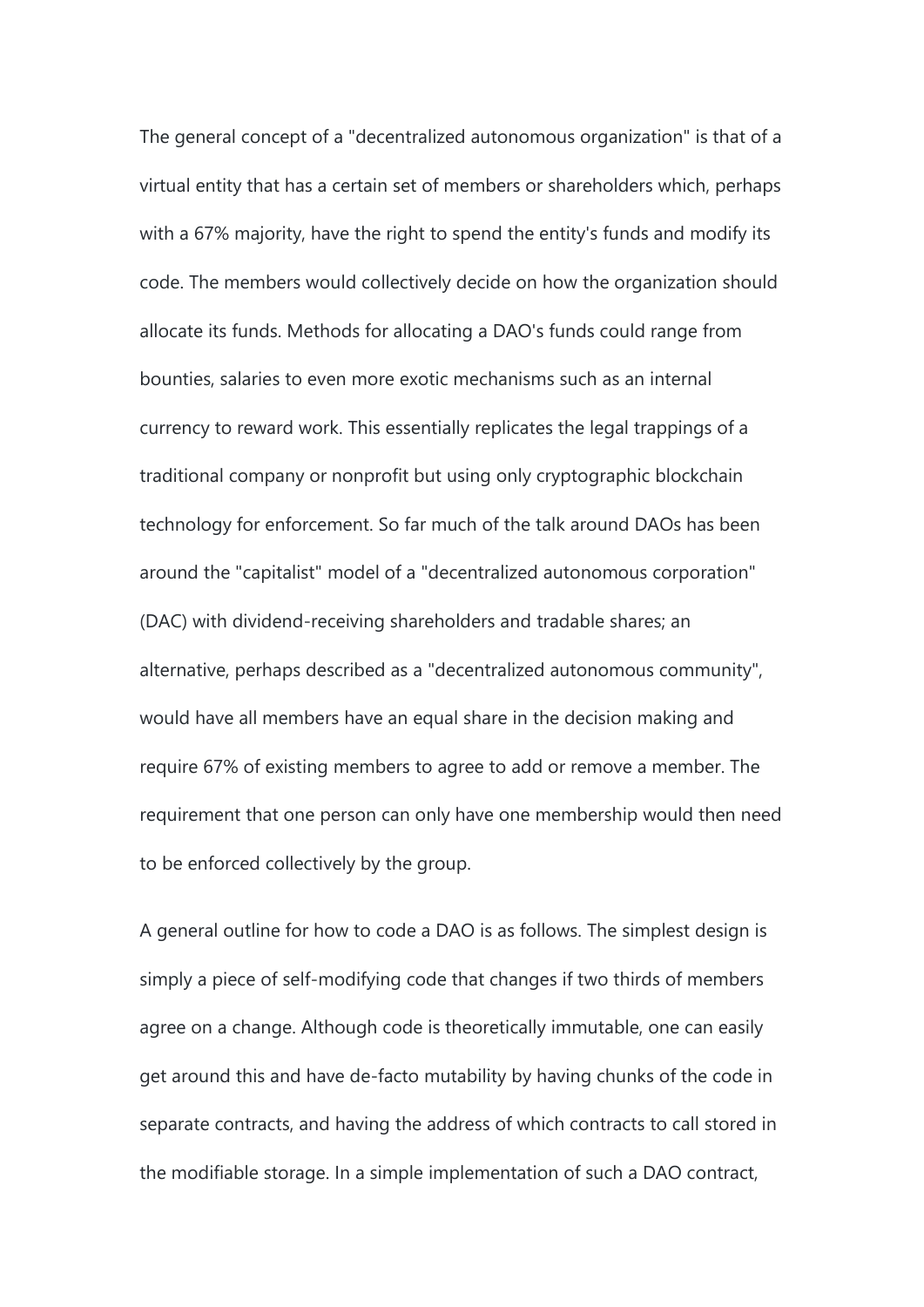there would be three transaction types, distinguished by the data provided in the transaction:

- $[0, i, K, V]$  to register a proposal with index i to change the address at storage index K to value V
- $[0, i]$  to register a vote in favor of proposal i
- $\bullet$  [2, i] to finalize proposal i if enough votes have been made

The contract would then have clauses for each of these. It would maintain a record of all open storage changes, along with a list of who voted for them. It would also have a list of all members. When any storage change gets to two thirds of members voting for it, a finalizing transaction could execute the change. A more sophisticated skeleton would also have built-in voting ability for features like sending a transaction, adding members and removing members, and may even provide for **[Liquid Democracy-](http://en.wikipedia.org/wiki/Delegative_democracy)style vote delegation** (ie. anyone can assign someone to vote for them, and assignment is transitive so if A assigns B and B assigns C then C determines A's vote). This design would allow the DAO to grow organically as a decentralized community, allowing people to eventually delegate the task of filtering out who is a member to specialists, although unlike in the "current system" specialists can easily pop in and out of existence over time as individual community members change their alignments.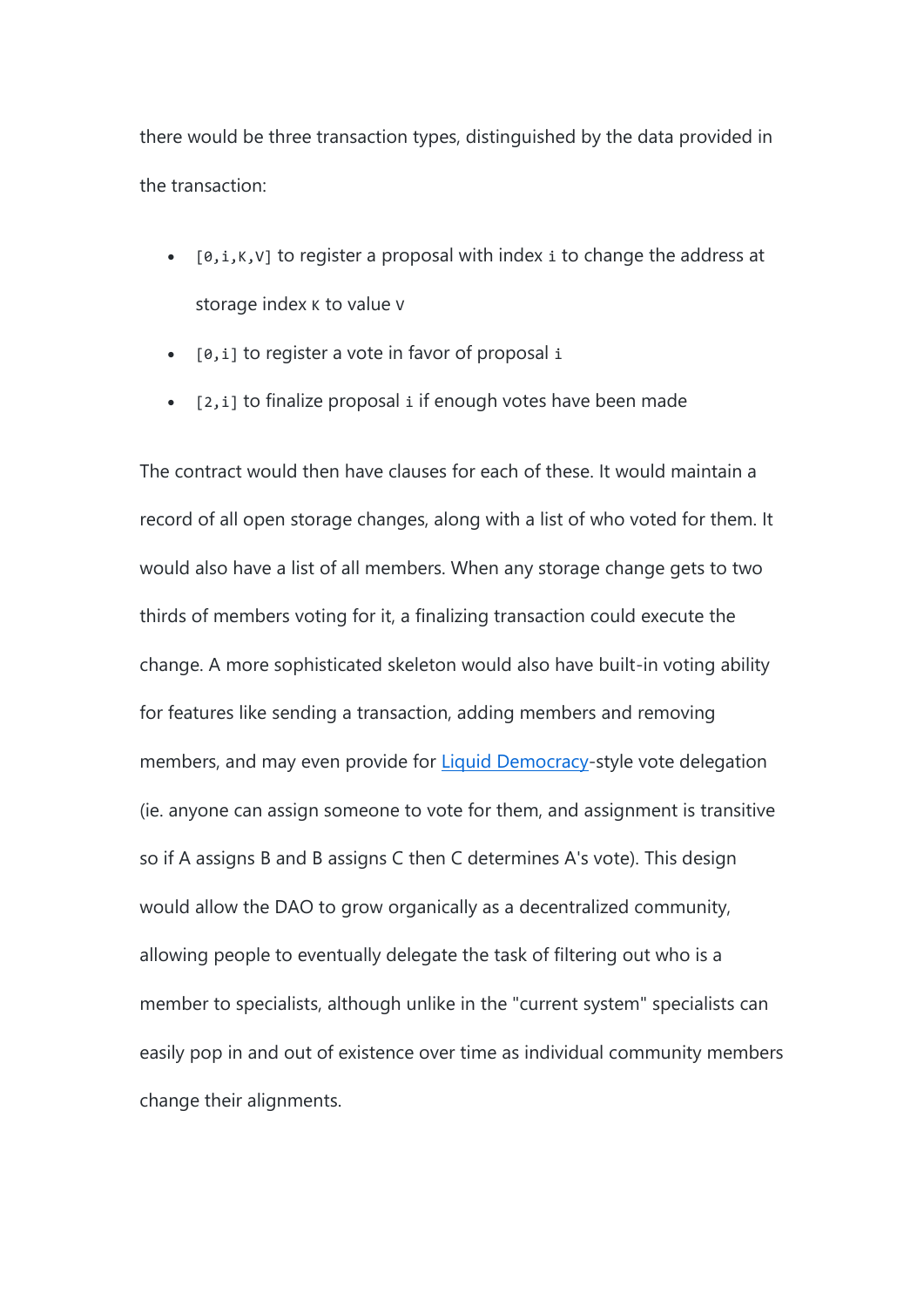An alternative model is for a decentralized corporation, where any account can have zero or more shares, and two thirds of the shares are required to make a decision. A complete skeleton would involve asset management functionality, the ability to make an offer to buy or sell shares, and the ability to accept offers (preferably with an order-matching mechanism inside the contract). Delegation would also exist Liquid Democracy-style, generalizing the concept of a "board of directors".

### **Further Applications**

**1. Savings wallets**. Suppose that Alice wants to keep her funds safe, but is worried that she will lose or someone will hack her private key. She puts ether into a contract with Bob, a bank, as follows:

- Alice alone can withdraw a maximum of 1% of the funds per day.
- Bob alone can withdraw a maximum of 1% of the funds per day, but Alice has the ability to make a transaction with her key shutting off this ability.
- Alice and Bob together can withdraw anything.

Normally, 1% per day is enough for Alice, and if Alice wants to withdraw more she can contact Bob for help. If Alice's key gets hacked, she runs to Bob to move the funds to a new contract. If she loses her key, Bob will get the funds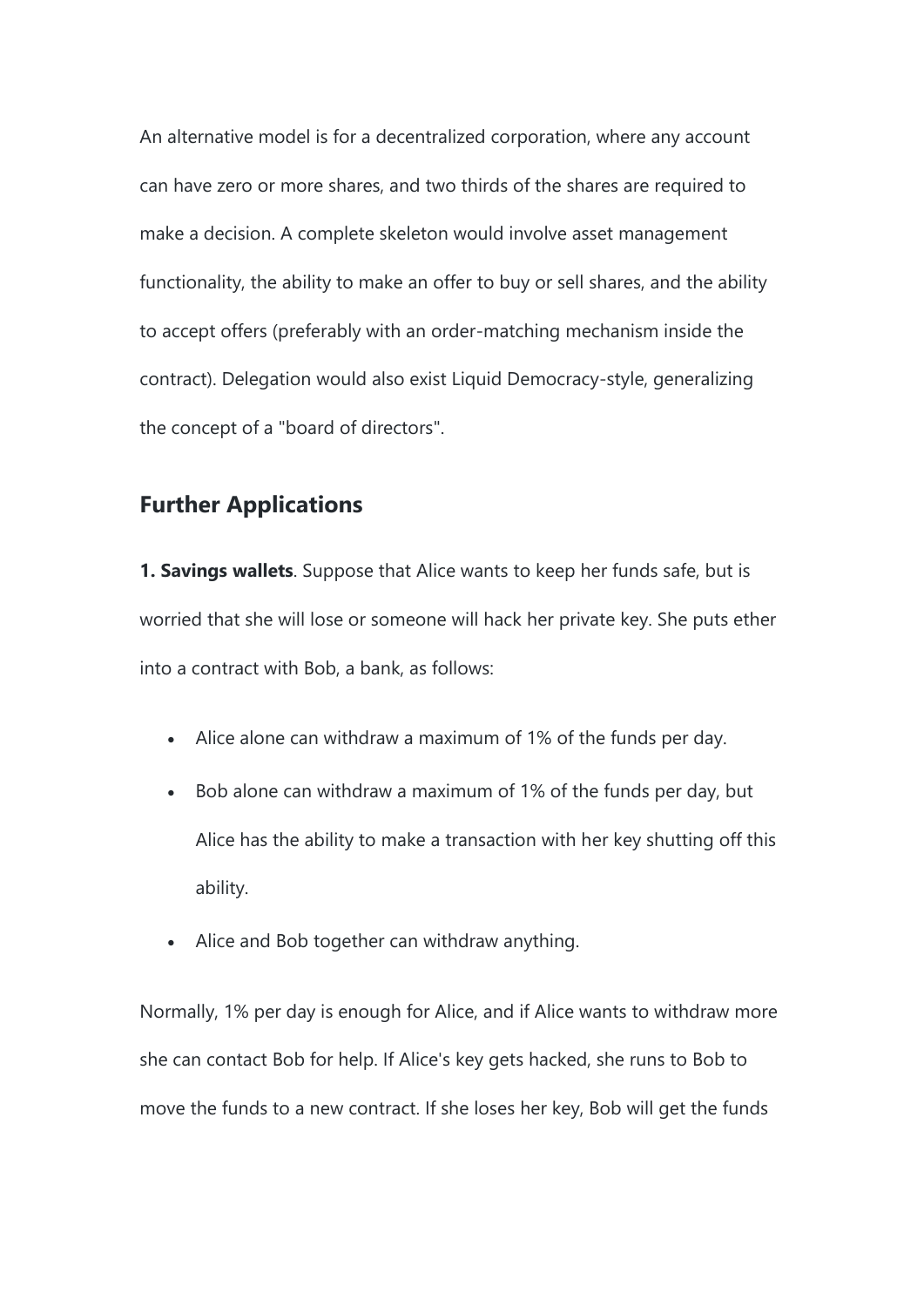out eventually. If Bob turns out to be malicious, then she can turn off his ability to withdraw.

**2. Crop insurance**. One can easily make a financial derivatives contract but using a data feed of the weather instead of any price index. If a farmer in Iowa purchases a derivative that pays out inversely based on the precipitation in Iowa, then if there is a drought, the farmer will automatically receive money and if there is enough rain the farmer will be happy because their crops would do well. This can be expanded to natural disaster insurance generally.

**3. A decentralized data feed**. For financial contracts for difference, it may actually be possible to decentralize the data feed via a protocol called ["SchellingCoin"](http://blog.ethereum.org/2014/03/28/schellingcoin-a-minimal-trust-universal-data-feed/). SchellingCoin basically works as follows: N parties all put into the system the value of a given datum (eg. the ETH/USD price), the values are sorted, and everyone between the 25th and 75th percentile gets one token as a reward. Everyone has the incentive to provide the answer that everyone else will provide, and the only value that a large number of players can realistically agree on is the obvious default: the truth. This creates a decentralized protocol that can theoretically provide any number of values, including the ETH/USD price, the temperature in Berlin or even the result of a particular hard computation.

**4. Smart multisignature escrow**. Bitcoin allows multisignature transaction contracts where, for example, three out of a given five keys can spend the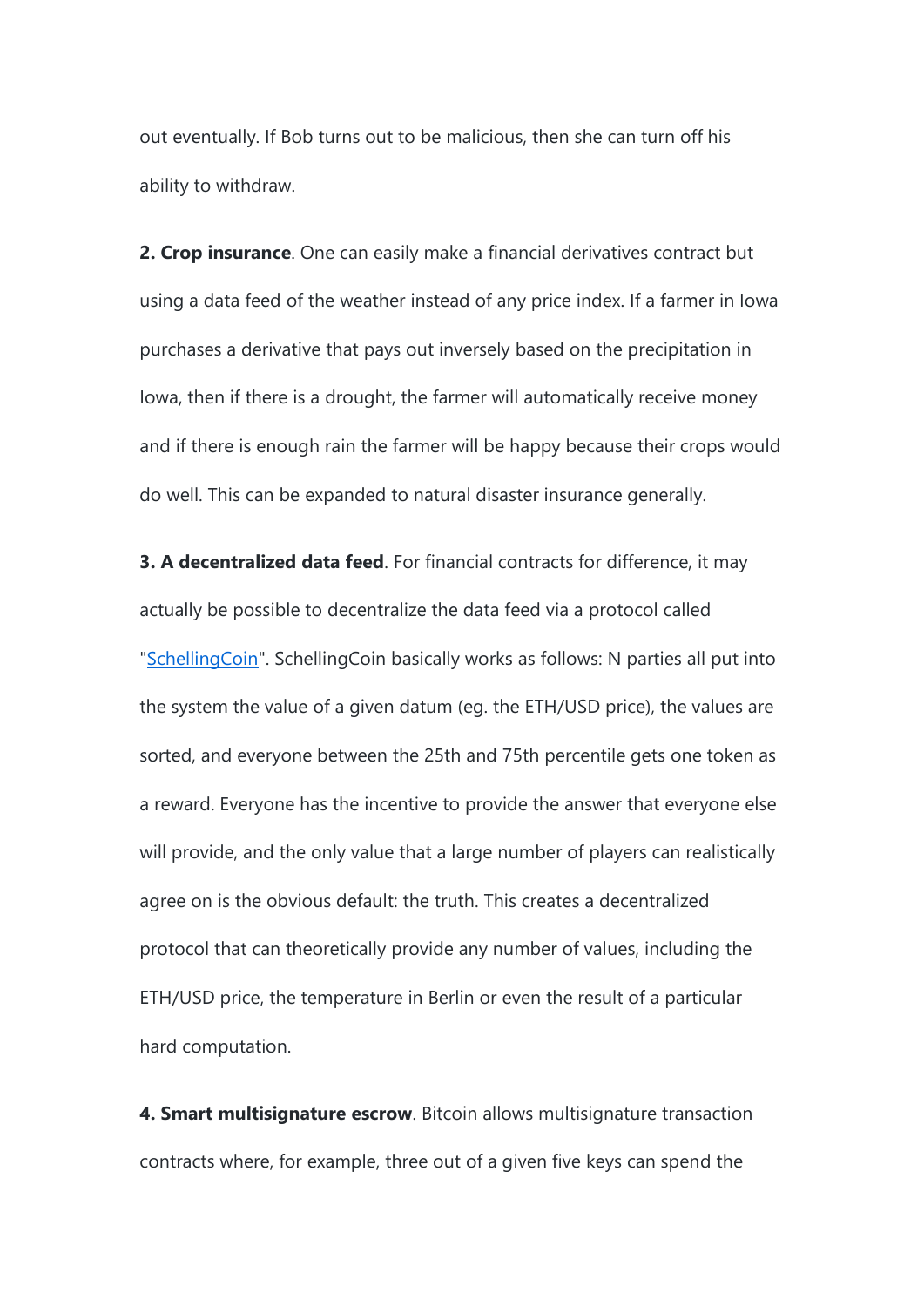funds. Ethereum allows for more granularity; for example, four out of five can spend everything, three out of five can spend up to 10% per day, and two out of five can spend up to 0.5% per day. Additionally, Ethereum multisig is asynchronous - two parties can register their signatures on the blockchain at different times and the last signature will automatically send the transaction.

**5. Cloud computing**. The EVM technology can also be used to create a verifiable computing environment, allowing users to ask others to carry out computations and then optionally ask for proofs that computations at certain randomly selected checkpoints were done correctly. This allows for the creation of a cloud computing market where any user can participate with their desktop, laptop or specialized server, and spot-checking together with security deposits can be used to ensure that the system is trustworthy (ie. nodes cannot profitably cheat). Although such a system may not be suitable for all tasks; tasks that require a high level of inter-process communication, for example, cannot easily be done on a large cloud of nodes. Other tasks, however, are much easier to parallelize; projects like SETI@home, folding@home and genetic algorithms can easily be implemented on top of such a platform.

**6. Peer-to-peer gambling**. Any number of peer-to-peer gambling protocols, such as Frank Stajano and Richard Clayton's [Cyberdice,](http://www.cl.cam.ac.uk/~fms27/papers/2008-StajanoCla-cyberdice.pdf) can be implemented on the Ethereum blockchain. The simplest gambling protocol is actually simply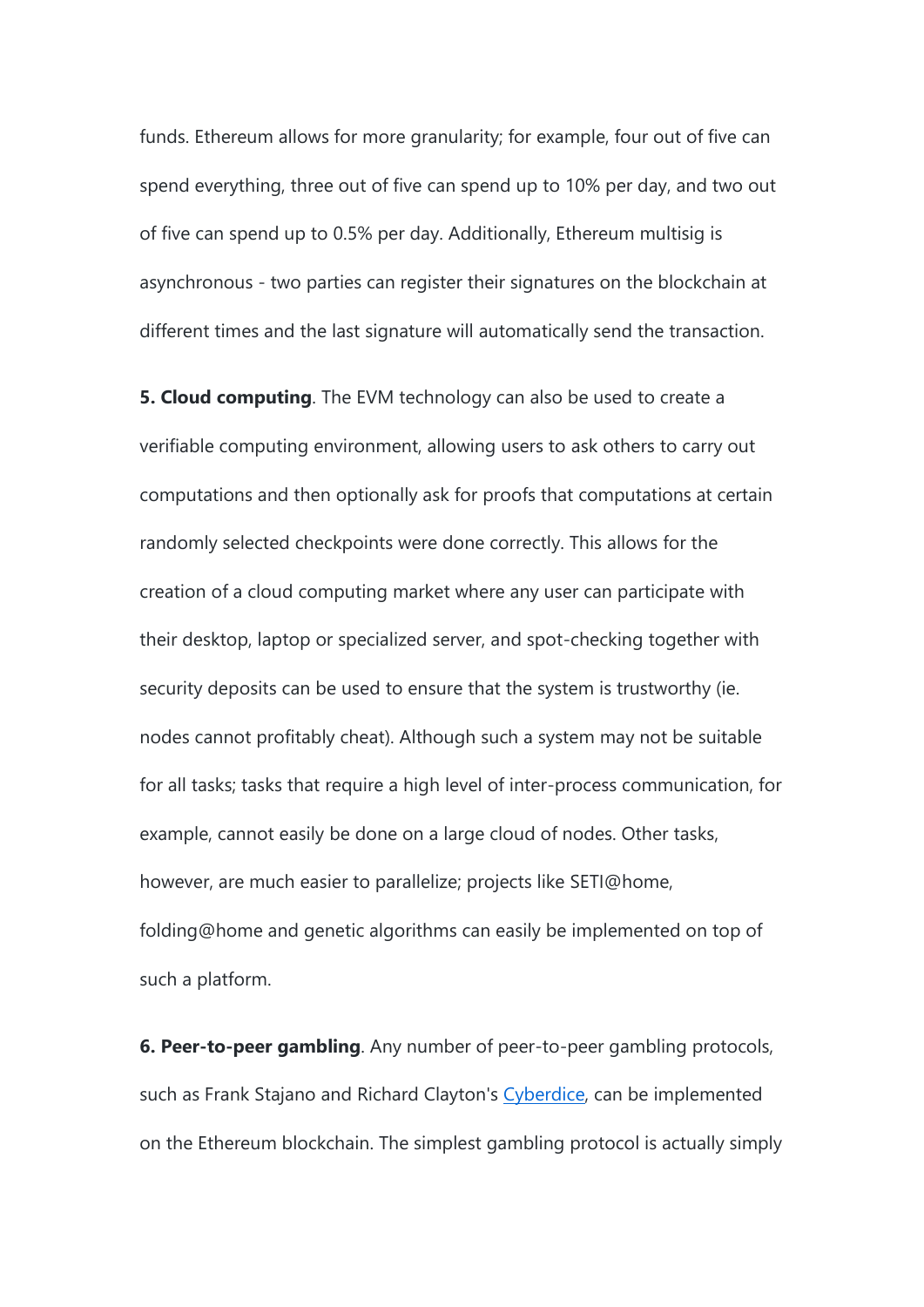a contract for difference on the next block hash, and more advanced protocols can be built up from there, creating gambling services with near-zero fees that have no ability to cheat.

**7. Prediction markets**. Provided an oracle or SchellingCoin, prediction markets are also easy to implement, and prediction markets together with SchellingCoin may prove to be the first mainstream application of [futarchy](http://hanson.gmu.edu/futarchy.html) as a governance protocol for decentralized organizations.

**8. On-chain decentralized marketplaces**, using the identity and reputation system as a base.

## **Miscellanea And Concerns**

### **Modified GHOST Implementation**

The "Greedy Heaviest Observed Subtree" (GHOST) protocol is an innovation first introduced by Yonatan Sompolinsky and Aviv Zohar in [December 2013.](https://eprint.iacr.org/2013/881.pdf) The motivation behind GHOST is that blockchains with fast confirmation times currently suffer from reduced security due to a high stale rate - because blocks take a certain time to propagate through the network, if miner A mines a block and then miner B happens to mine another block before miner A's block propagates to B, miner B's block will end up wasted and will not contribute to network security. Furthermore, there is a centralization issue: if miner A is a mining pool with 30% hashpower and B has 10% hashpower, A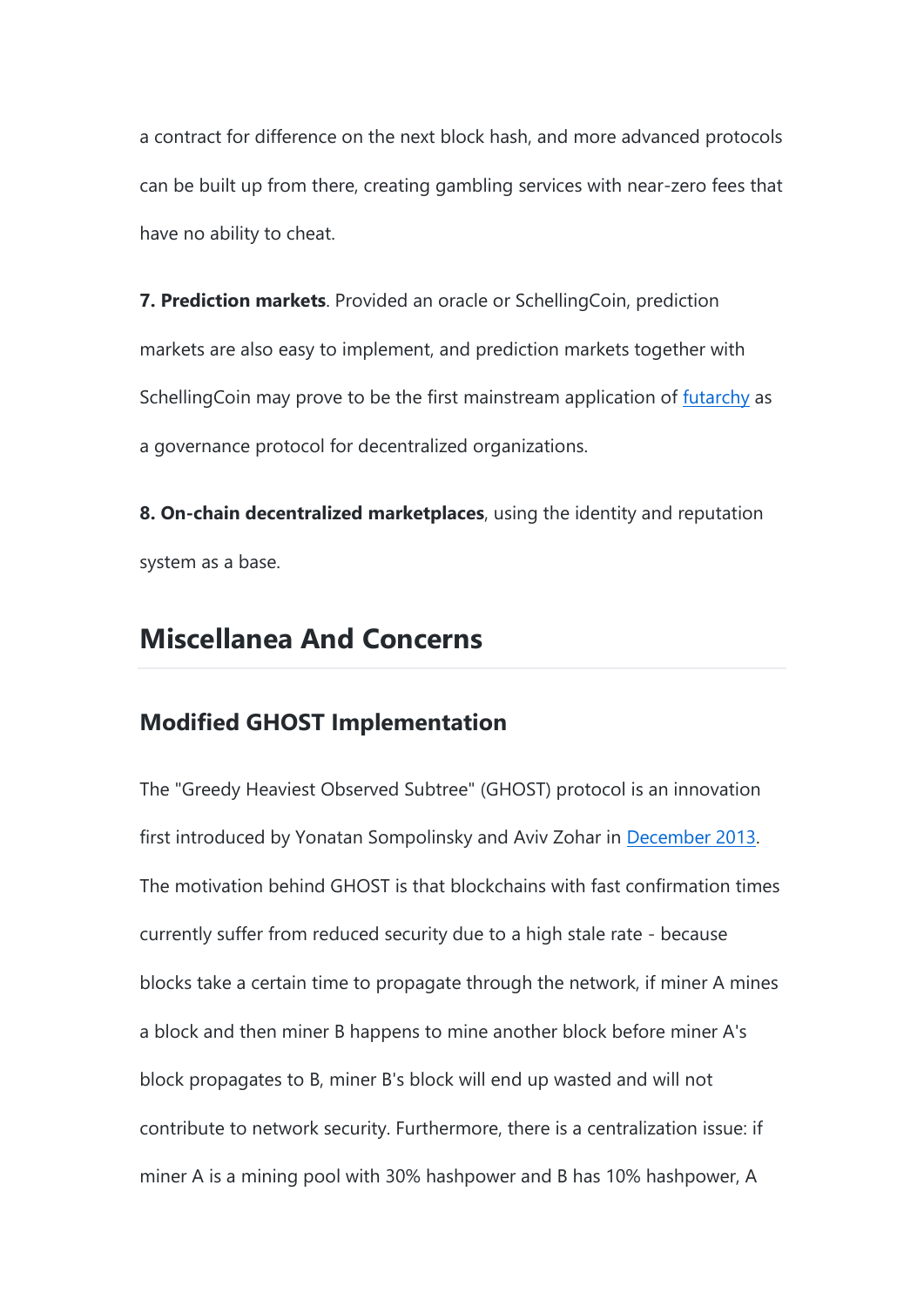will have a risk of producing a stale block 70% of the time (since the other 30% of the time A produced the last block and so will get mining data immediately) whereas B will have a risk of producing a stale block 90% of the time. Thus, if the block interval is short enough for the stale rate to be high, A will be substantially more efficient simply by virtue of its size. With these two effects combined, blockchains which produce blocks quickly are very likely to lead to one mining pool having a large enough percentage of the network hashpower to have de facto control over the mining process.

As described by Sompolinsky and Zohar, GHOST solves the first issue of network security loss by including stale blocks in the calculation of which chain is the "longest"; that is to say, not just the parent and further ancestors of a block, but also the stale descendants of the block's ancestor (in Ethereum jargon, "uncles") are added to the calculation of which block has the largest total proof of work backing it. To solve the second issue of centralization bias, we go beyond the protocol described by Sompolinsky and Zohar, and also provide block rewards to stales: a stale block receives 87.5% of its base reward, and the nephew that includes the stale block receives the remaining 12.5%. Transaction fees, however, are not awarded to uncles.

Ethereum implements a simplified version of GHOST which only goes down seven levels. Specifically, it is defined as follows:

A block must specify a parent, and it must specify 0 or more uncles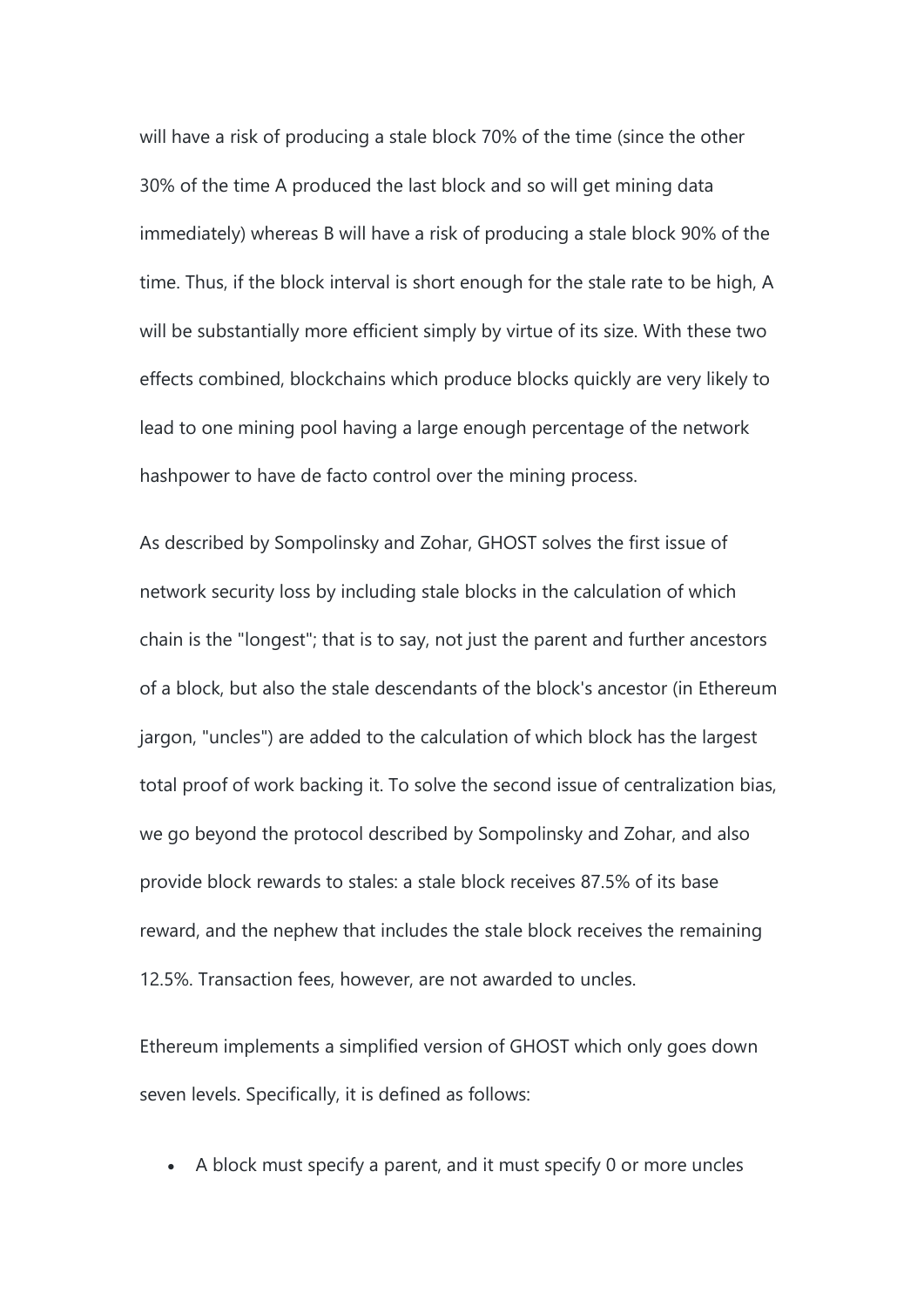- An uncle included in block B must have the following properties:
	- $\circ$  It must be a direct child of the kth generation ancestor of B, where  $2 \leq k \leq 7$ .
	- o It cannot be an ancestor of B
	- o An uncle must be a valid block header, but does not need to be a previously verified or even valid block
	- o An uncle must be different from all uncles included in previous blocks and all other uncles included in the same block (nondouble-inclusion)
- For every uncle U in block B, the miner of B gets an additional 3.125% added to its coinbase reward and the miner of U gets 93.75% of a standard coinbase reward.

This limited version of GHOST, with uncles includable only up to 7 generations, was used for two reasons. First, unlimited GHOST would include too many complications into the calculation of which uncles for a given block are valid. Second, unlimited GHOST with compensation as used in Ethereum removes the incentive for a miner to mine on the main chain and not the chain of a public attacker.

#### **Fees**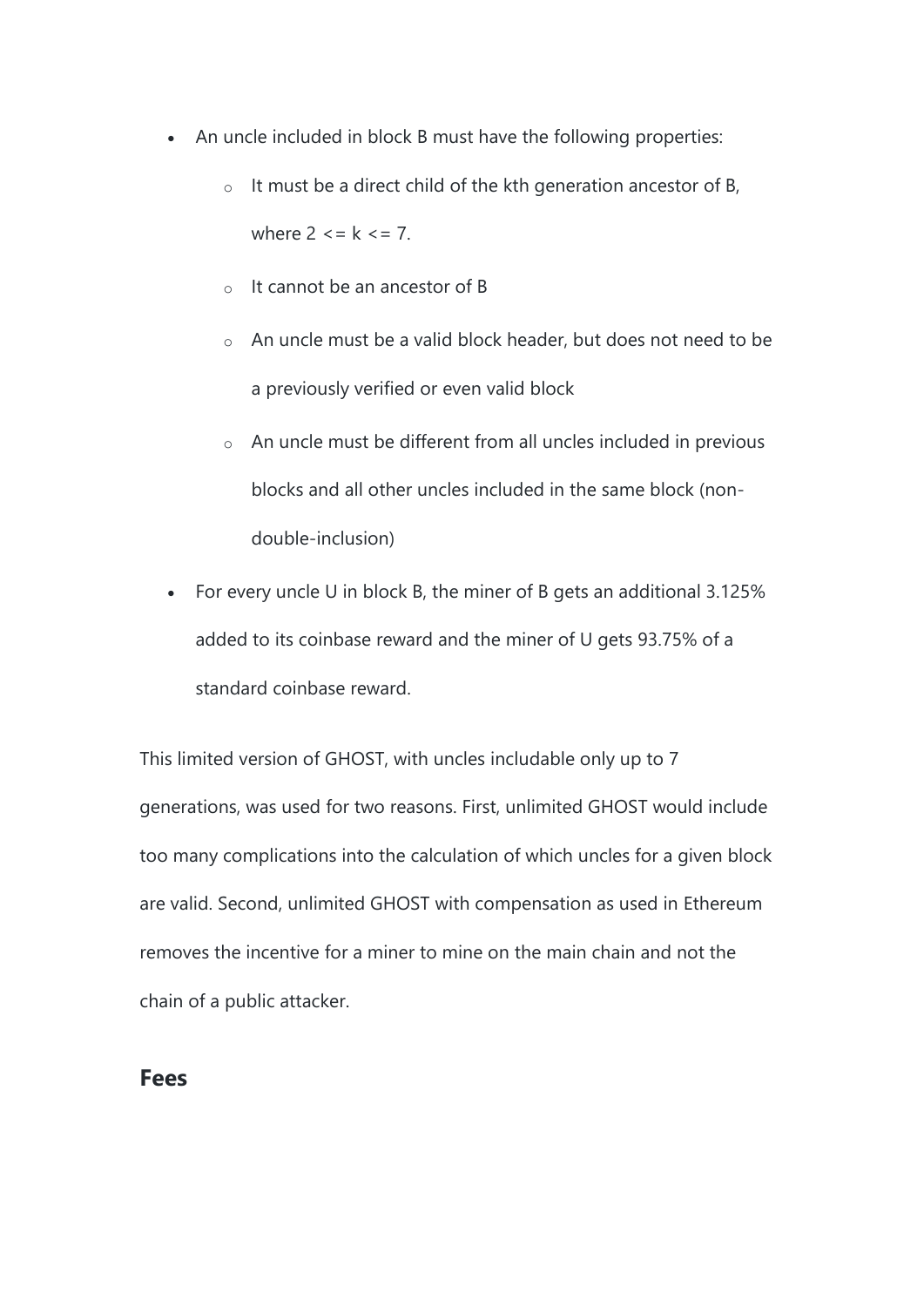Because every transaction published into the blockchain imposes on the network the cost of needing to download and verify it, there is a need for some regulatory mechanism, typically involving transaction fees, to prevent abuse. The default approach, used in Bitcoin, is to have purely voluntary fees, relying on miners to act as the gatekeepers and set dynamic minimums. This approach has been received very favorably in the Bitcoin community particularly because it is "market-based", allowing supply and demand between miners and transaction senders determine the price. The problem with this line of reasoning is, however, that transaction processing is not a market; although it is intuitively attractive to construe transaction processing as a service that the miner is offering to the sender, in reality every transaction that a miner includes will need to be processed by every node in the network, so the vast majority of the cost of transaction processing is borne by third parties and not the miner that is making the decision of whether or not to include it. Hence, tragedy-of-the-commons problems are very likely to occur.

However, as it turns out this flaw in the market-based mechanism, when given a particular inaccurate simplifying assumption, magically cancels itself out. The argument is as follows. Suppose that:

1. A transaction leads to k operations, offering the reward kR to any miner that includes it where R is set by the sender and k and R are (roughly) visible to the miner beforehand.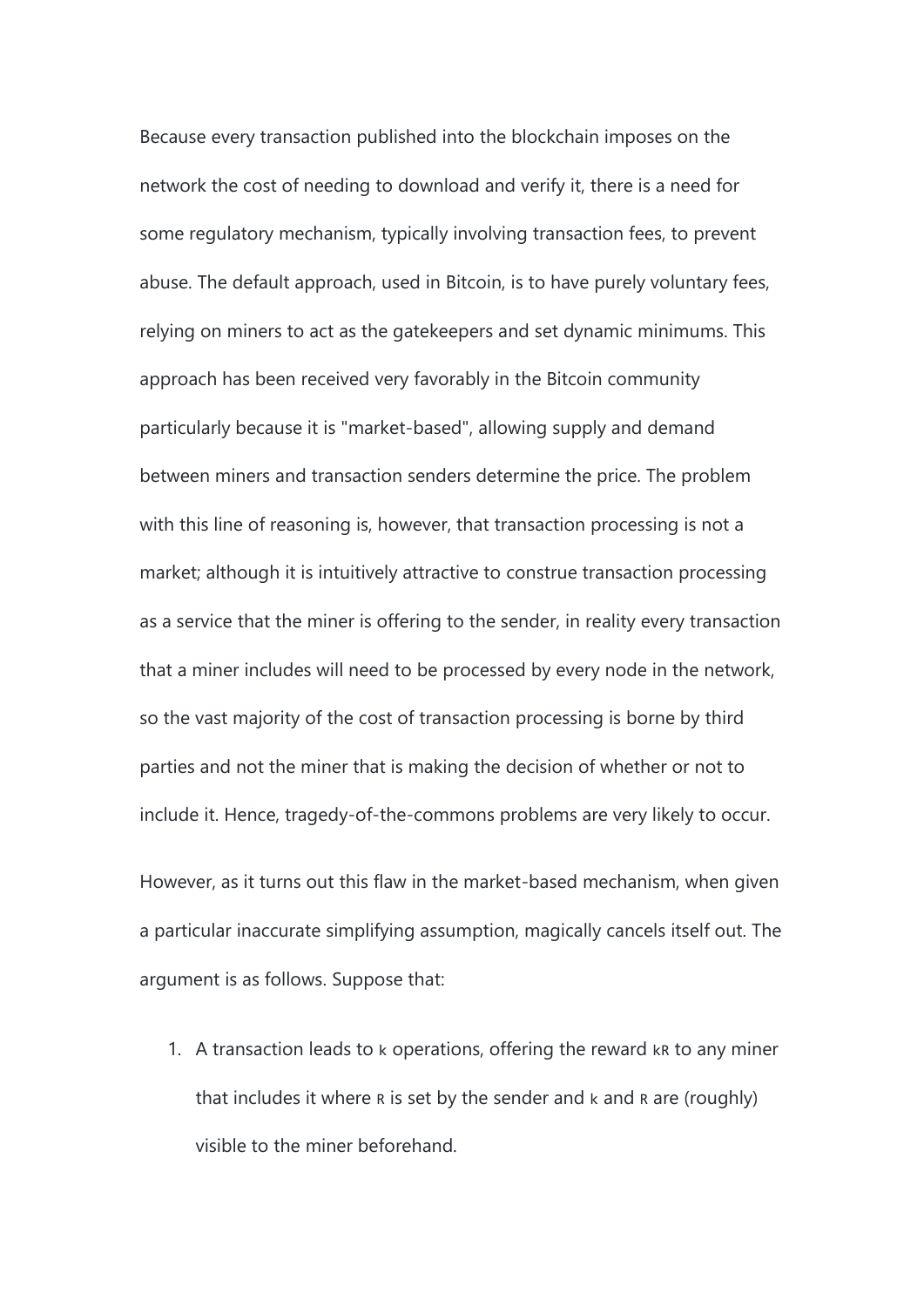- 2. An operation has a processing cost of c to any node (ie. all nodes have equal efficiency)
- 3. There are N mining nodes, each with exactly equal processing power (ie. 1/N of total)
- 4. No non-mining full nodes exist.

A miner would be willing to process a transaction if the expected reward is greater than the cost. Thus, the expected reward is kR/N since the miner has a 1/N chance of processing the next block, and the processing cost for the miner is simply kc. Hence, miners will include transactions where  $kR/N > kC$ , or  $R > NC$ . Note that R is the per-operation fee provided by the sender, and is thus a lower bound on the benefit that the sender derives from the transaction, and NC is the cost to the entire network together of processing an operation. Hence, miners have the incentive to include only those transactions for which the total utilitarian benefit exceeds the cost.

However, there are several important deviations from those assumptions in reality:

- 1. The miner does pay a higher cost to process the transaction than the other verifying nodes, since the extra verification time delays block propagation and thus increases the chance the block will become a stale.
- 2. There do exist nonmining full nodes.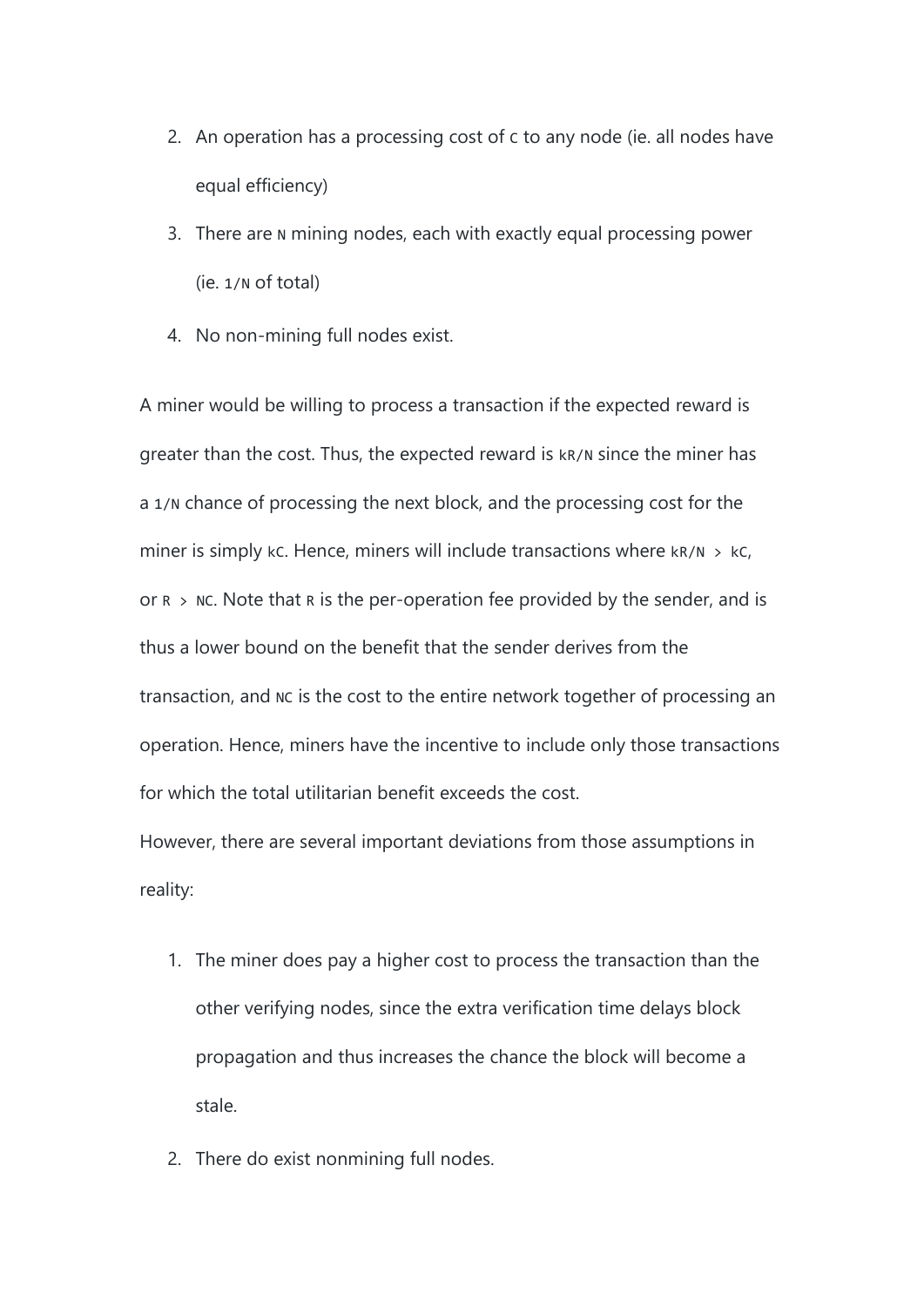- 3. The mining power distribution may end up radically inegalitarian in practice.
- 4. Speculators, political enemies and crazies whose utility function includes causing harm to the network do exist, and they can cleverly set up contracts where their cost is much lower than the cost paid by other verifying nodes.

(1) provides a tendency for the miner to include fewer transactions, and (2) increases NC; hence, these two effects at least partially cancel each other out. (3) and (4) are the major issue; to solve them we simply institute a floating cap: no block can have more operations than BLK\_LIMIT\_FACTOR times the longterm exponential moving average. Specifically:

blk.oplimit = floor((blk.parent.oplimit \* (EMAFACTOR - 1) + floor(parent.opcount \* BLK\_LIMIT\_FACTOR)) / EMA\_FACTOR)

BLK\_LIMIT\_FACTOR and EMA\_FACTOR are constants that will be set to 65536 and 1.5 for the time being, but will likely be changed after further analysis.

There is another factor disincentivizing large block sizes in Bitcoin: blocks that are large will take longer to propagate, and thus have a higher probability of becoming stales. In Ethereum, highly gas-consuming blocks can also take longer to propagate both because they are physically larger and because they take longer to process the transaction state transitions to validate. This delay disincentive is a significant consideration in Bitcoin, but less so in Ethereum because of the GHOST protocol; hence, relying on regulated block limits provides a more stable baseline.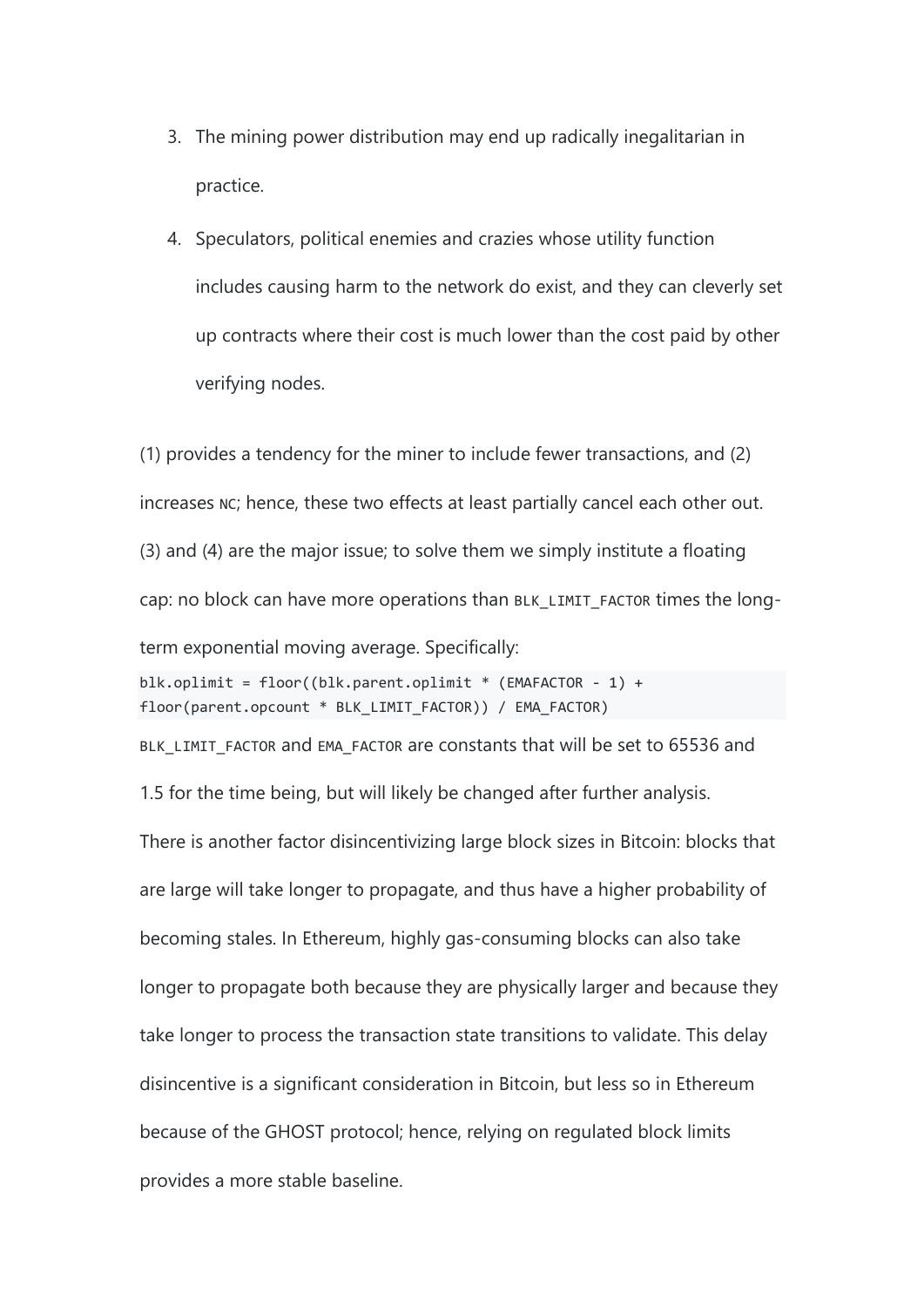#### **Computation And Turing-Completeness**

An important note is that the Ethereum virtual machine is Turing-complete; this means that EVM code can encode any computation that can be conceivably carried out, including infinite loops. EVM code allows looping in two ways. First, there is a JUMP instruction that allows the program to jump back to a previous spot in the code, and a JUMPI instruction to do conditional jumping, allowing for statements like while  $x \times 27$ :  $x = x * 2$ . Second, contracts can call other contracts, potentially allowing for looping through recursion. This naturally leads to a problem: can malicious users essentially shut miners and full nodes down by forcing them to enter into an infinite loop? The issue arises because of a problem in computer science known as the halting problem: there is no way to tell, in the general case, whether or not a given program will ever halt.

As described in the state transition section, our solution works by requiring a transaction to set a maximum number of computational steps that it is allowed to take, and if execution takes longer computation is reverted but fees are still paid. Messages work in the same way. To show the motivation behind our solution, consider the following examples:

• An attacker creates a contract which runs an infinite loop, and then sends a transaction activating that loop to the miner. The miner will process the transaction, running the infinite loop, and wait for it to run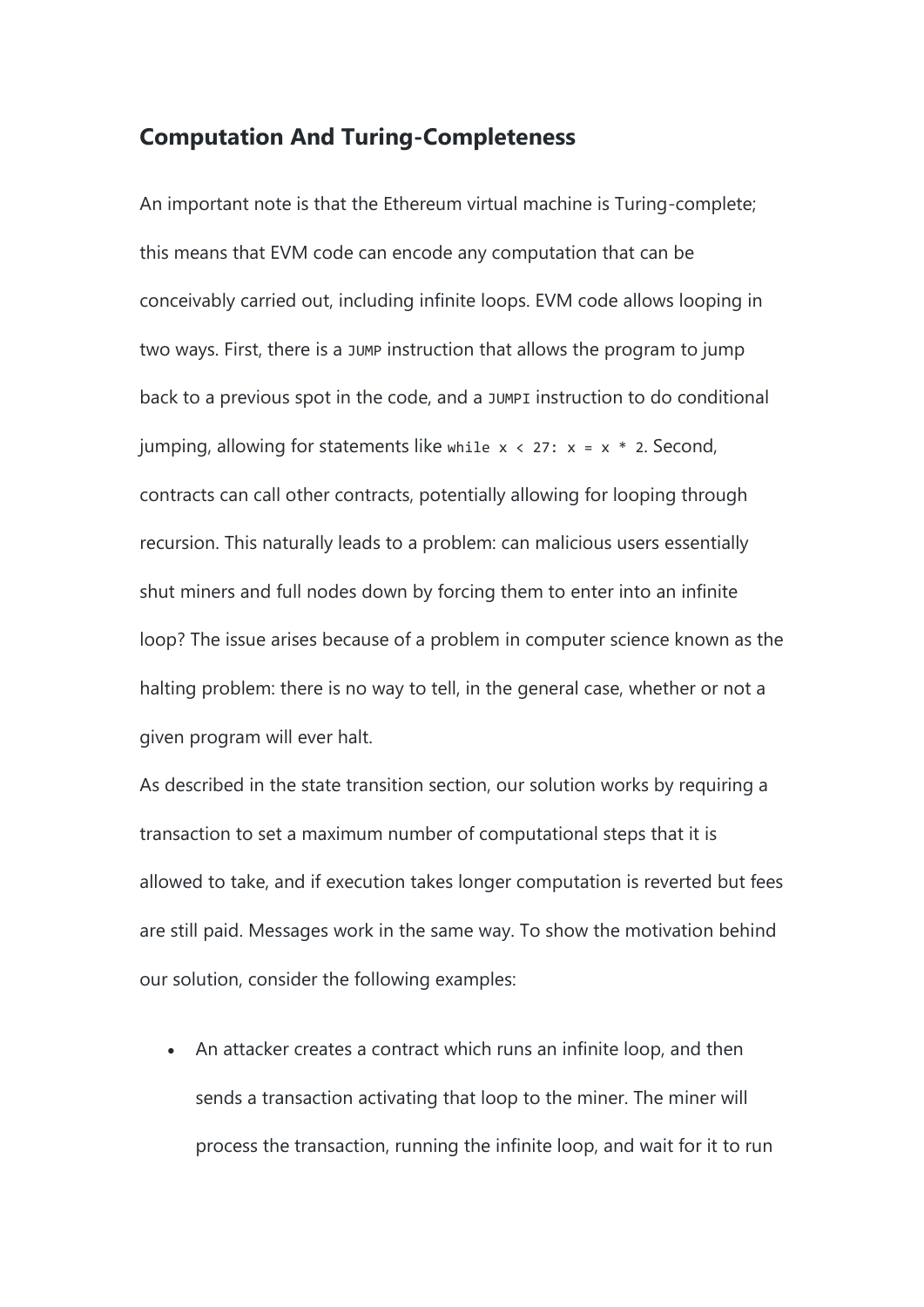out of gas. Even though the execution runs out of gas and stops halfway through, the transaction is still valid and the miner still claims the fee from the attacker for each computational step.

- An attacker creates a very long infinite loop with the intent of forcing the miner to keep computing for such a long time that by the time computation finishes a few more blocks will have come out and it will not be possible for the miner to include the transaction to claim the fee. However, the attacker will be required to submit a value for STARTGAS limiting the number of computational steps that execution can take, so the miner will know ahead of time that the computation will take an excessively large number of steps.
- An attacker sees a contract with code of some form

like send(A, contract.storage[A]); contract.storage[A] =  $\theta$ , and sends a transaction with just enough gas to run the first step but not the second (ie. making a withdrawal but not letting the balance go down). The contract author does not need to worry about protecting against such attacks, because if execution stops halfway through the changes get reverted.

 A financial contract works by taking the median of nine proprietary data feeds in order to minimize risk. An attacker takes over one of the data feeds, which is designed to be modifiable via the variable-addresscall mechanism described in the section on DAOs, and converts it to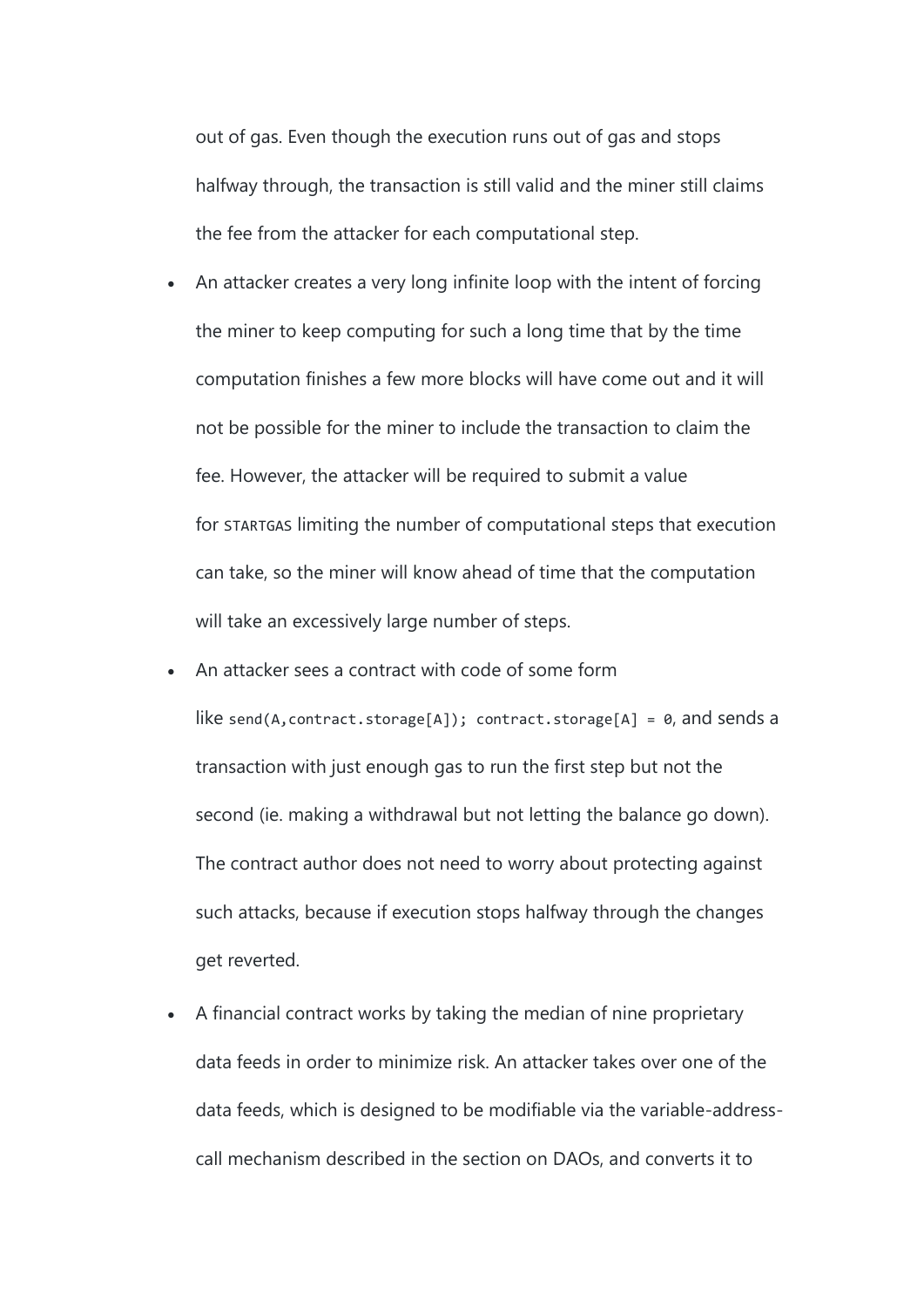run an infinite loop, thereby attempting to force any attempts to claim funds from the financial contract to run out of gas. However, the financial contract can set a gas limit on the message to prevent this problem.

The alternative to Turing-completeness is Turing-incompleteness, where JUMP and JUMPI do not exist and only one copy of each contract is allowed to exist in the call stack at any given time. With this system, the fee system described and the uncertainties around the effectiveness of our solution might not be necessary, as the cost of executing a contract would be bounded above by its size. Additionally, Turing-incompleteness is not even that big a limitation; out of all the contract examples we have conceived internally, so far only one required a loop, and even that loop could be removed by making 26 repetitions of a one-line piece of code. Given the serious implications of Turing-completeness, and the limited benefit, why not simply have a Turing-incomplete language? In reality, however, Turingincompleteness is far from a neat solution to the problem. To see why,

```
consider the following contracts:
```

```
C0: call(C1); call(C1);
C1: \text{call}(C2); \text{call}(C2);C2: \text{call}(C3); \text{call}(C3);...
C49: call(C50); call(C50);
C50: (run one step of a program and record the change in storage)
Now, send a transaction to A. Thus, in 51 transactions, we have a contract that 
takes up 250computational steps. Miners could try to detect such logic bombs
```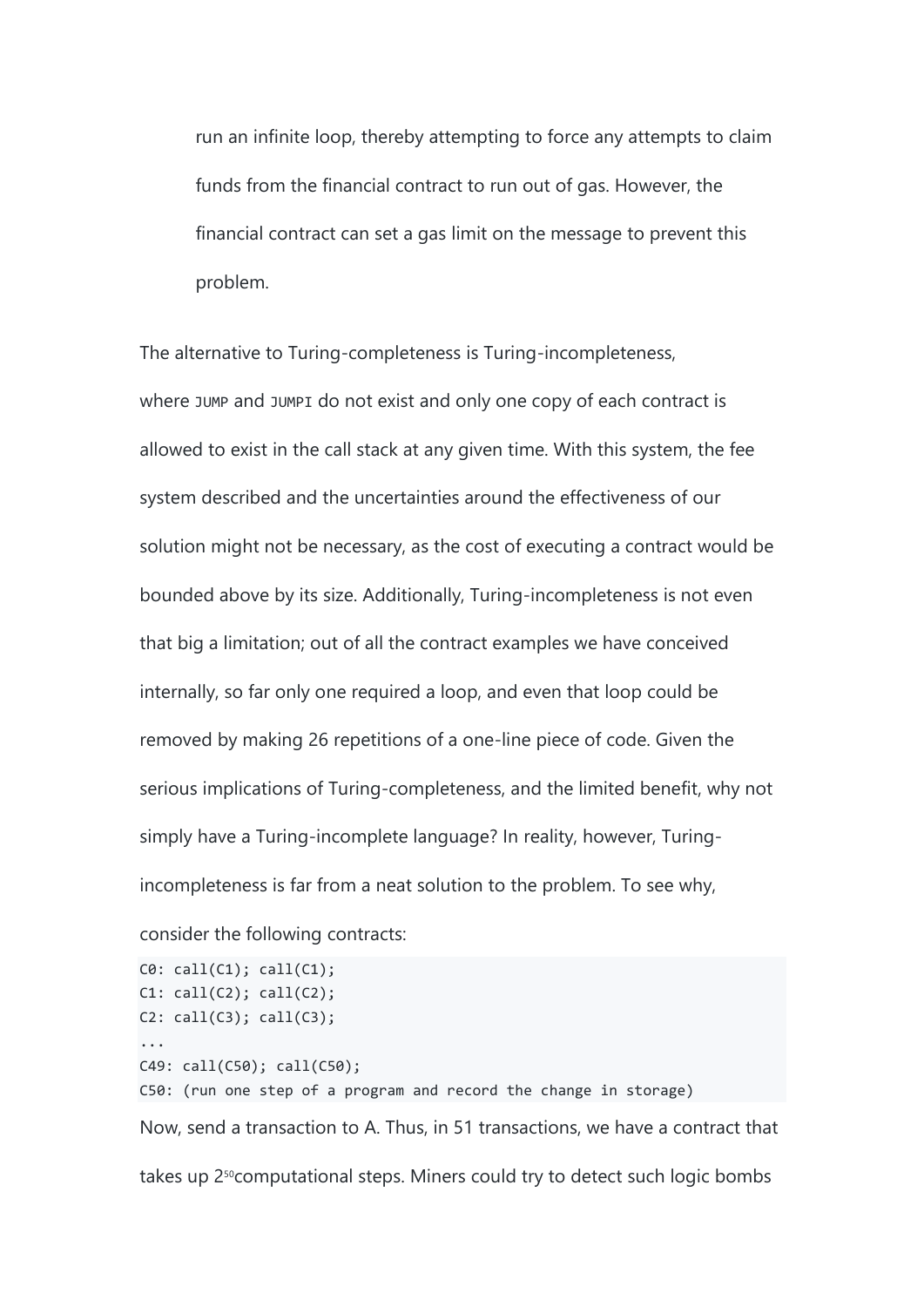ahead of time by maintaining a value alongside each contract specifying the maximum number of computational steps that it can take, and calculating this for contracts calling other contracts recursively, but that would require miners to forbid contracts that create other contracts (since the creation and execution of all 26 contracts above could easily be rolled into a single contract). Another problematic point is that the address field of a message is a variable, so in general it may not even be possible to tell which other contracts a given contract will call ahead of time. Hence, all in all, we have a surprising conclusion: Turing-completeness is surprisingly easy to manage, and the lack of Turing-completeness is equally surprisingly difficult to manage unless the exact same controls are in place - but in that case why not just let the protocol be Turing-complete?

#### **Currency And Issuance**

The Ethereum network includes its own built-in currency, ether, which serves the dual purpose of providing a primary liquidity layer to allow for efficient exchange between various types of digital assets and, more importantly, of providing a mechanism for paying transaction fees. For convenience and to avoid future argument (see the current mBTC/uBTC/satoshi debate in Bitcoin), the denominations will be pre-labelled:

- $\bullet$  1: wei
- $\bullet$  10<sup>12</sup> szabo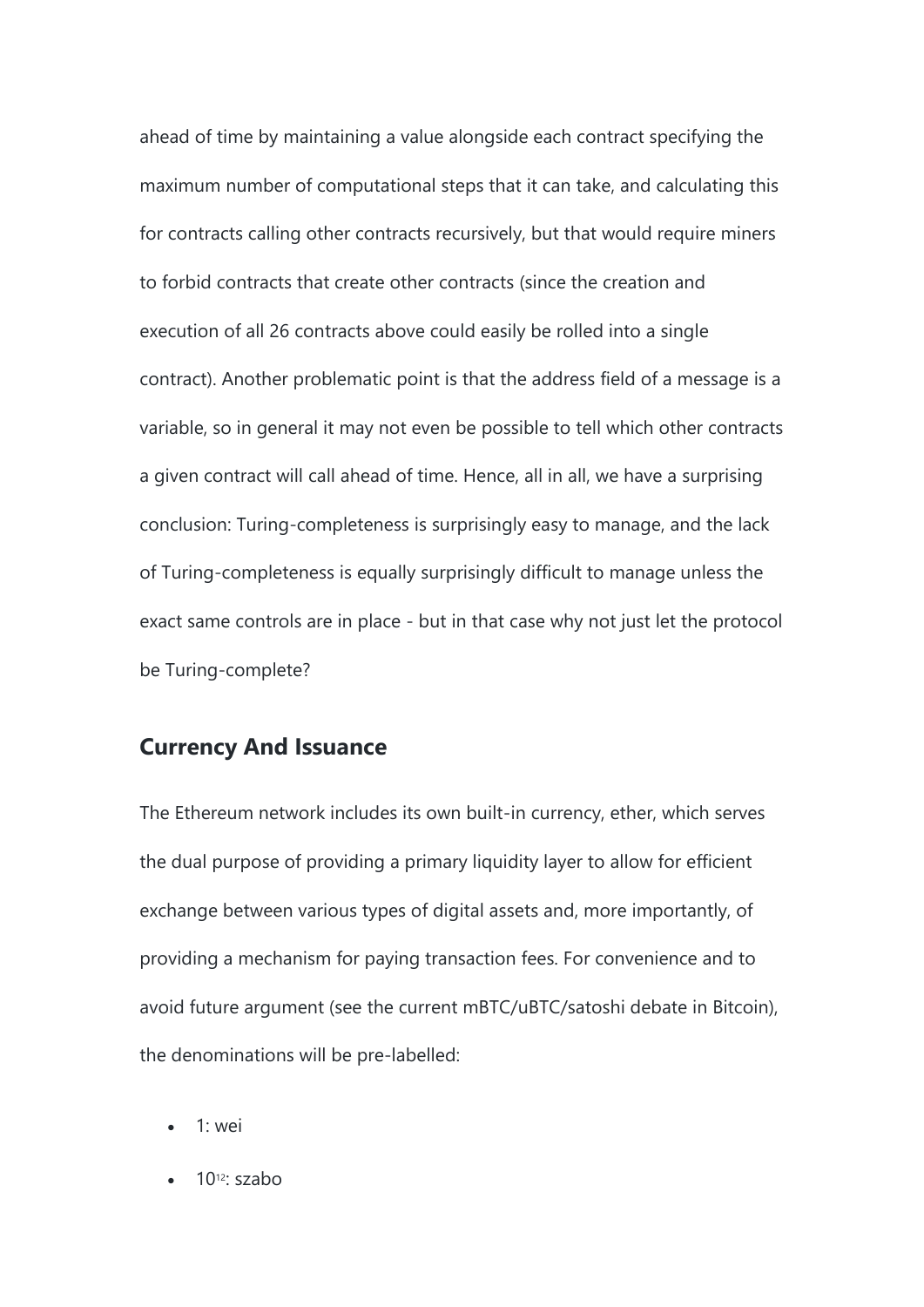- $\bullet$  10<sup>15</sup>: finney
- $\bullet$  10<sup>18</sup>: ether

This should be taken as an expanded version of the concept of "dollars" and "cents" or "BTC" and "satoshi". In the near future, we expect "ether" to be used for ordinary transactions, "finney" for microtransactions and "szabo" and "wei" for technical discussions around fees and protocol implementation; the remaining denominations may become useful later and should not be included in clients at this point.

The issuance model will be as follows:

- Ether will be released in a currency sale at the price of 1000-2000 ether per BTC, a mechanism intended to fund the Ethereum organization and pay for development that has been used with success by other platforms such as Mastercoin and NXT. Earlier buyers will benefit from larger discounts. The BTC received from the sale will be used entirely to pay salaries and bounties to developers and invested into various forprofit and non-profit projects in the Ethereum and cryptocurrency ecosystem.
- 0.099x the total amount sold (60102216 ETH) will be allocated to the organization to compensate early contributors and pay ETHdenominated expenses before the genesis block.
- 0.099x the total amount sold will be maintained as a long-term reserve.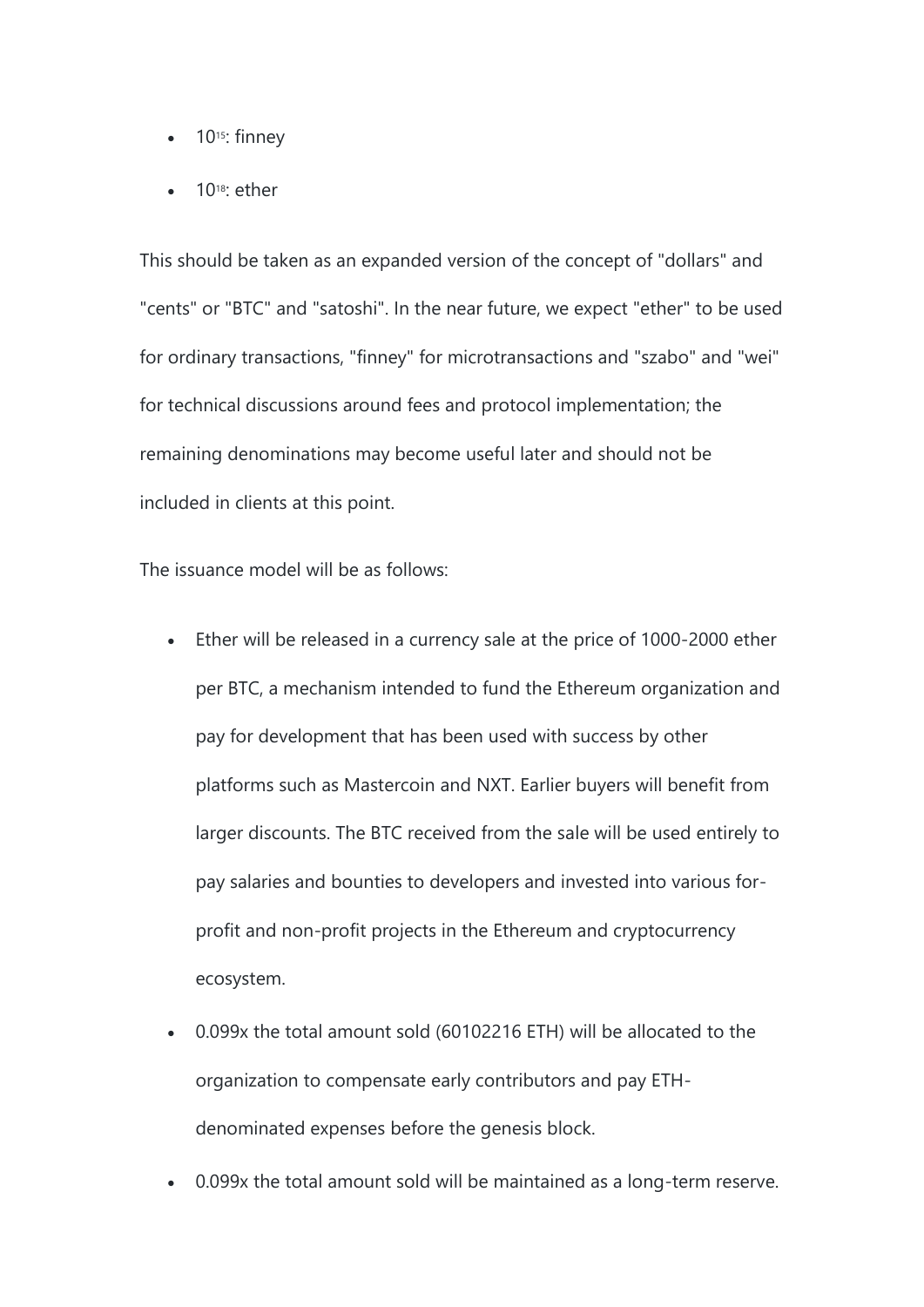0.26x the total amount sold will be allocated to miners per year forever after that point.

| Group                  | At launch | After 1 year | <b>After 5 years</b> |
|------------------------|-----------|--------------|----------------------|
| Currency units         | 1.198X    | 1.458X       | 2.498X               |
| Purchasers             | 83.5%     | 68.6%        | 40.0%                |
| Reserve spent pre-sale | 8.26%     | 6.79%        | 3.96%                |
| Reserve used post-sale | 8.26%     | 6.79%        | 3.96%                |
| <b>Miners</b>          | 0%        | 17.8%        | 52.0%                |

## **Long-Term Supply Growth Rate (percent)**

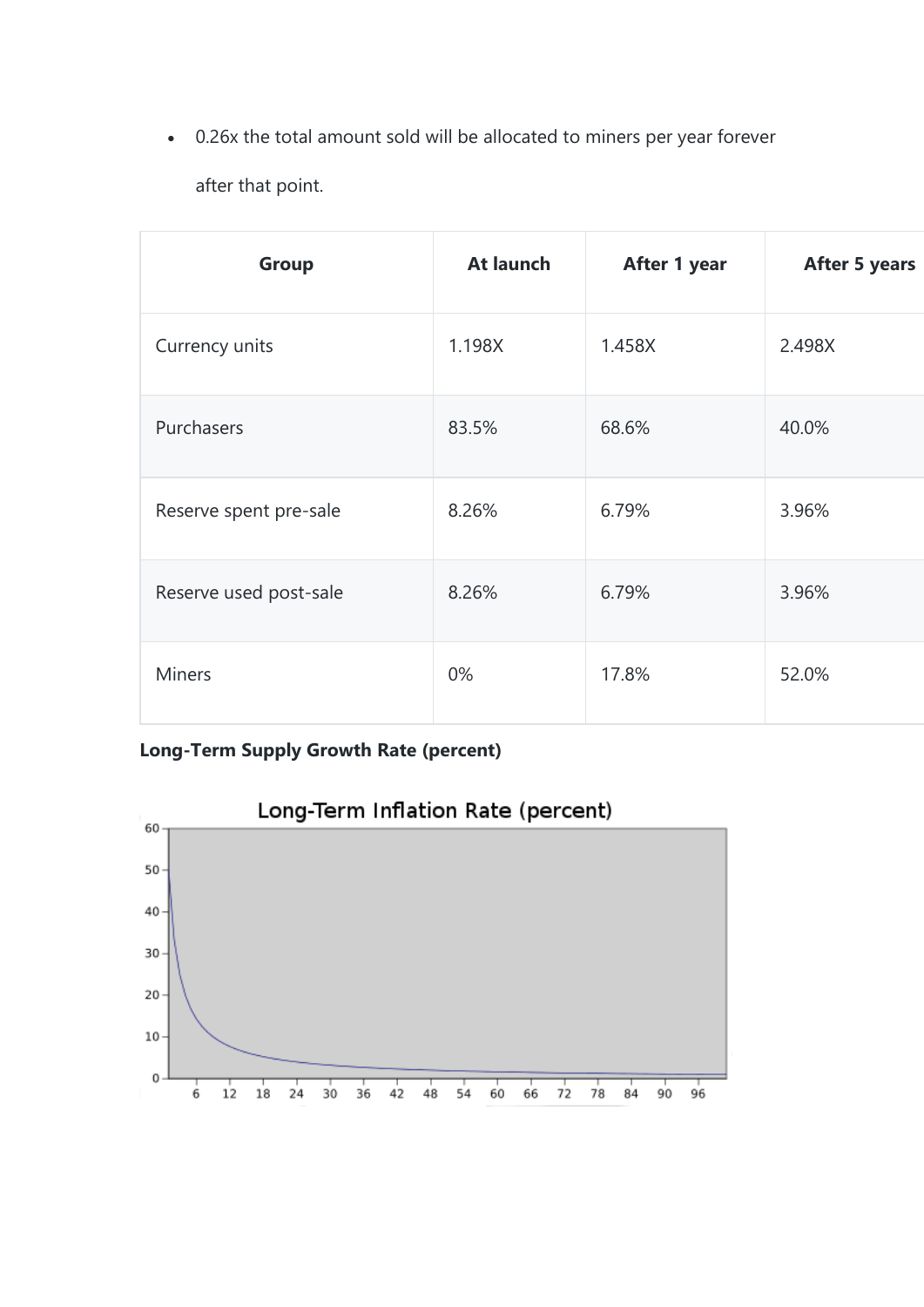*Despite the linear currency issuance, just like with Bitcoin over time the supply growth rate nevertheless tends to zero*

The two main choices in the above model are (1) the existence and size of an endowment pool, and (2) the existence of a permanently growing linear supply, as opposed to a capped supply as in Bitcoin. The justification of the endowment pool is as follows. If the endowment pool did not exist, and the linear issuance reduced to 0.217x to provide the same inflation rate, then the total quantity of ether would be 16.5% less and so each unit would be 19.8% more valuable. Hence, in the equilibrium 19.8% more ether would be purchased in the sale, so each unit would once again be exactly as valuable as before. The organization would also then have 1.198x as much BTC, which can be considered to be split into two slices: the original BTC, and the additional 0.198x. Hence, this situation is *exactly equivalent* to the endowment, but with one important difference: the organization holds purely BTC, and so is not incentivized to support the value of the ether unit.

The permanent linear supply growth model reduces the risk of what some see as excessive wealth concentration in Bitcoin, and gives individuals living in present and future eras a fair chance to acquire currency units, while at the same time retaining a strong incentive to obtain and hold ether because the "supply growth rate" as a percentage still tends to zero over time. We also theorize that because coins are always lost over time due to carelessness,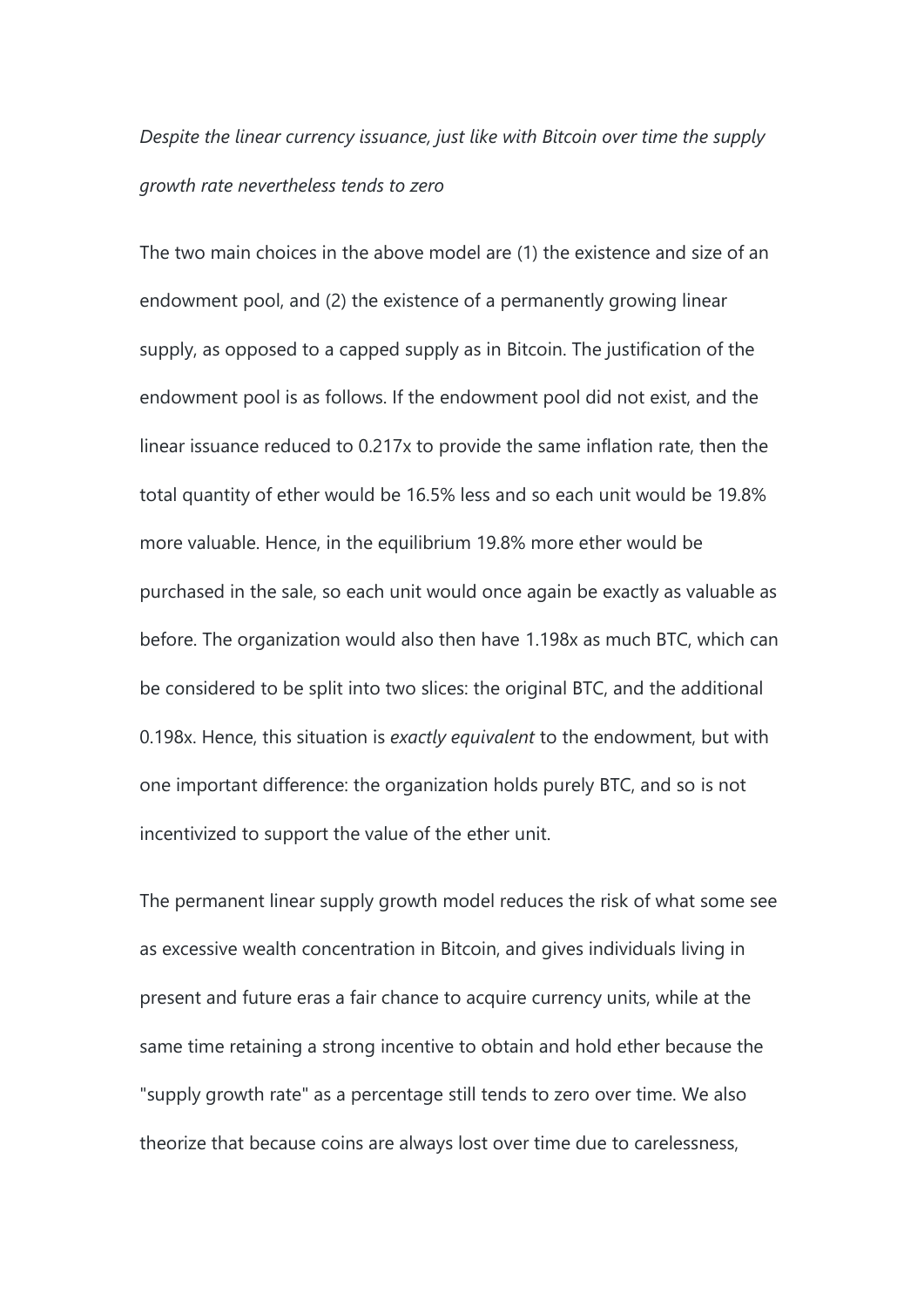death, etc, and coin loss can be modeled as a percentage of the total supply per year, that the total currency supply in circulation will in fact eventually stabilize at a value equal to the annual issuance divided by the loss rate (eg. at a loss rate of 1%, once the supply reaches 26X then 0.26X will be mined and 0.26X lost every year, creating an equilibrium).

Note that in the future, it is likely that Ethereum will switch to a proof-of-stake model for security, reducing the issuance requirement to somewhere between zero and 0.05X per year. In the event that the Ethereum organization loses funding or for any other reason disappears, we leave open a "social contract": anyone has the right to create a future candidate version of Ethereum, with the only condition being that the quantity of ether must be at most equal to 60102216  $*$  (1.198 + 0.26  $*$  n) where n is the number of years after the genesis block. Creators are free to crowd-sell or otherwise assign some or all of the difference between the PoS-driven supply expansion and the maximum allowable supply expansion to pay for development. Candidate upgrades that do not comply with the social contract may justifiably be forked into compliant versions.

### **Mining Centralization**

The Bitcoin mining algorithm works by having miners compute SHA256 on slightly modified versions of the block header millions of times over and over again, until eventually one node comes up with a version whose hash is less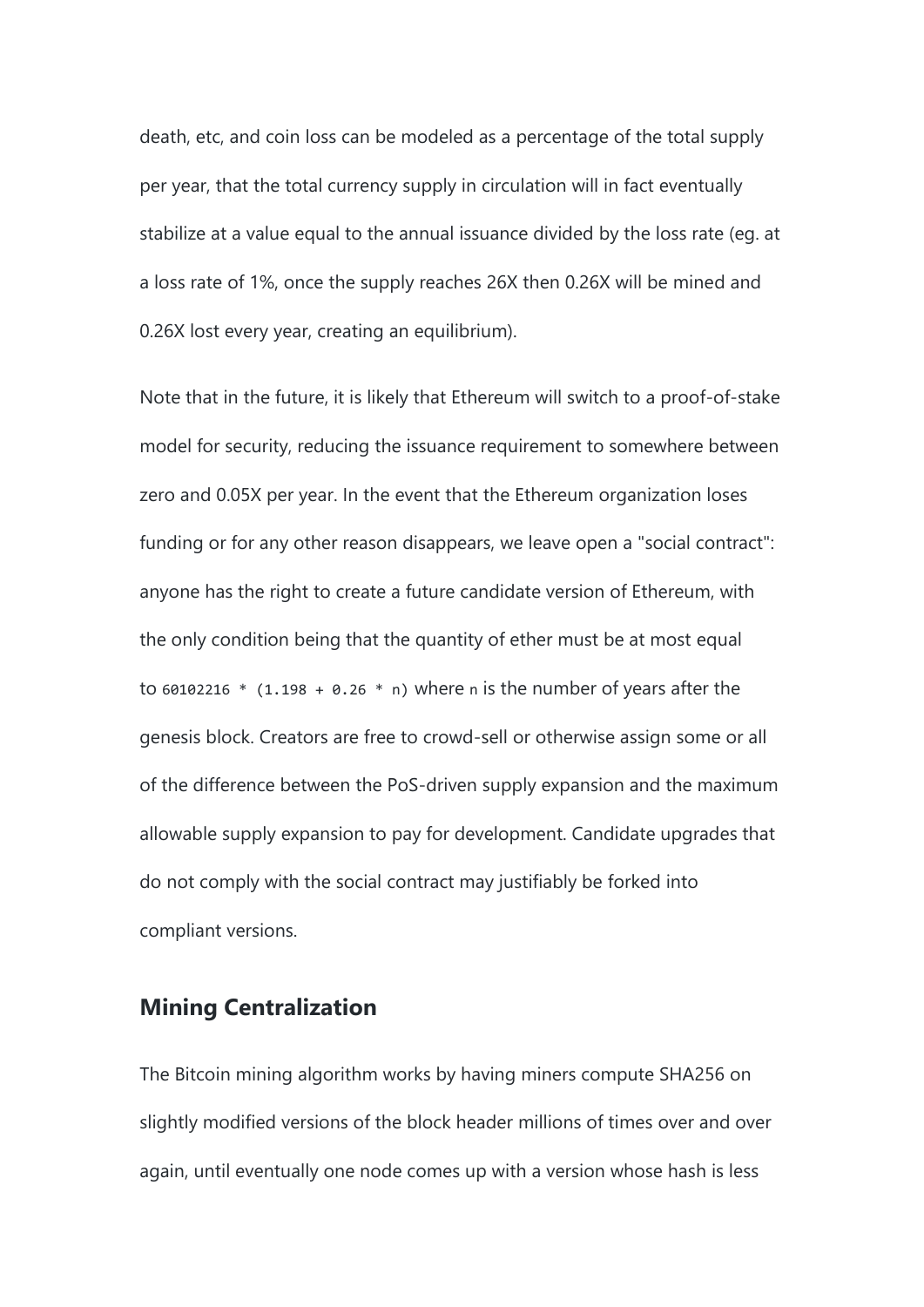than the target (currently around  $2^{192}$ ). However, this mining algorithm is vulnerable to two forms of centralization. First, the mining ecosystem has come to be dominated by ASICs (application-specific integrated circuits), computer chips designed for, and therefore thousands of times more efficient at, the specific task of Bitcoin mining. This means that Bitcoin mining is no longer a highly decentralized and egalitarian pursuit, requiring millions of dollars of capital to effectively participate in. Second, most Bitcoin miners do not actually perform block validation locally; instead, they rely on a centralized mining pool to provide the block headers. This problem is arguably worse: as of the time of this writing, the top three mining pools indirectly control roughly 50% of processing power in the Bitcoin network, although this is mitigated by the fact that miners can switch to other mining pools if a pool or coalition attempts a 51% attack.

The current intent at Ethereum is to use a mining algorithm where miners are required to fetch random data from the state, compute some randomly selected transactions from the last N blocks in the blockchain, and return the hash of the result. This has two important benefits. First, Ethereum contracts can include any kind of computation, so an Ethereum ASIC would essentially be an ASIC for general computation - ie. a better CPU. Second, mining requires access to the entire blockchain, forcing miners to store the entire blockchain and at least be capable of verifying every transaction. This removes the need for centralized mining pools; although mining pools can still serve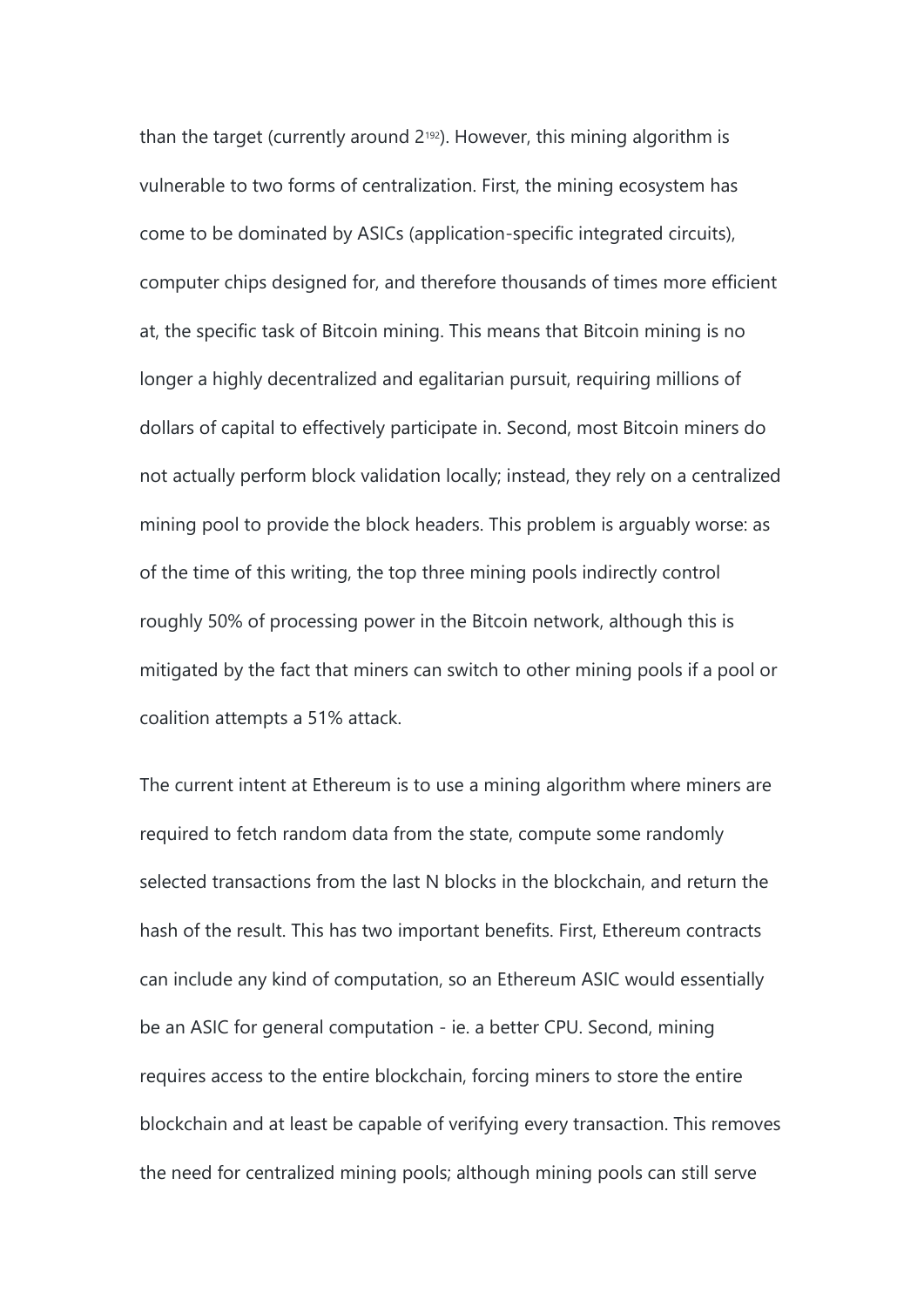the legitimate role of evening out the randomness of reward distribution, this function can be served equally well by peer-to-peer pools with no central control.

This model is untested, and there may be difficulties along the way in avoiding certain clever optimizations when using contract execution as a mining algorithm. However, one notably interesting feature of this algorithm is that it allows anyone to "poison the well", by introducing a large number of contracts into the blockchain specifically designed to stymie certain ASICs. The economic incentives exist for ASIC manufacturers to use such a trick to attack each other. Thus, the solution that we are developing is ultimately an adaptive economic human solution rather than purely a technical one.

#### **Scalability**

One common concern about Ethereum is the issue of scalability. Like Bitcoin, Ethereum suffers from the flaw that every transaction needs to be processed by every node in the network. With Bitcoin, the size of the current blockchain rests at about 15 GB, growing by about 1 MB per hour. If the Bitcoin network were to process Visa's 2000 transactions per second, it would grow by 1 MB per three seconds (1 GB per hour, 8 TB per year). Ethereum is likely to suffer a similar growth pattern, worsened by the fact that there will be many applications on top of the Ethereum blockchain instead of just a currency as is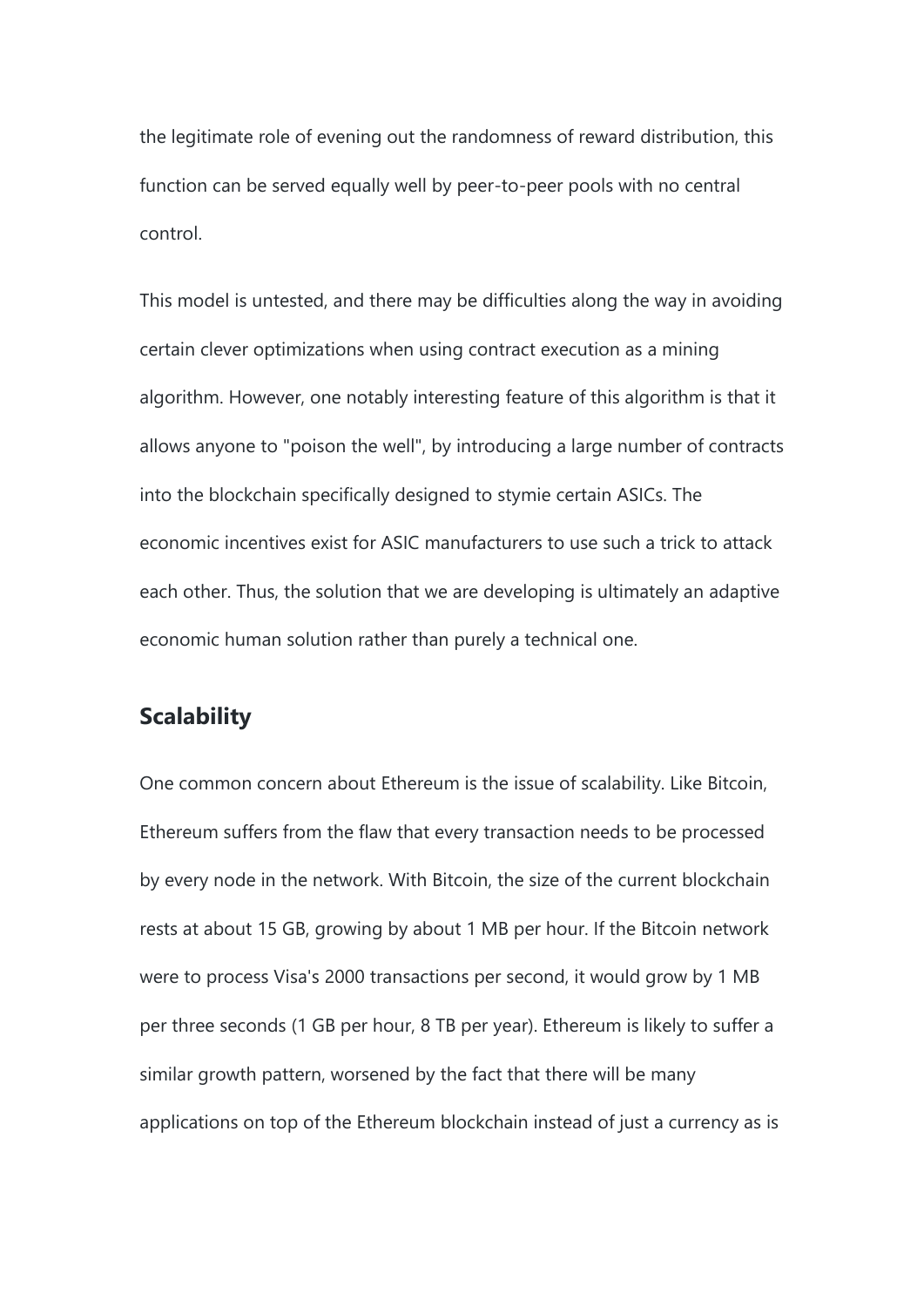the case with Bitcoin, but ameliorated by the fact that Ethereum full nodes need to store just the state instead of the entire blockchain history.

The problem with such a large blockchain size is centralization risk. If the blockchain size increases to, say, 100 TB, then the likely scenario would be that only a very small number of large businesses would run full nodes, with all regular users using light SPV nodes. In such a situation, there arises the potential concern that the full nodes could band together and all agree to cheat in some profitable fashion (eg. change the block reward, give themselves BTC). Light nodes would have no way of detecting this immediately. Of course, at least one honest full node would likely exist, and after a few hours information about the fraud would trickle out through channels like Reddit, but at that point it would be too late: it would be up to the ordinary users to organize an effort to blacklist the given blocks, a massive and likely infeasible coordination problem on a similar scale as that of pulling off a successful 51% attack. In the case of Bitcoin, this is currently a problem, but there exists a blockchain modification [suggested by Peter Todd](https://web.archive.org/web/20140623061815/http:/sourceforge.net/p/bitcoin/mailman/message/31709140/) which will alleviate this issue.

In the near term, Ethereum will use two additional strategies to cope with this problem. First, because of the blockchain-based mining algorithms, at least every miner will be forced to be a full node, creating a lower bound on the number of full nodes. Second and more importantly, however, we will include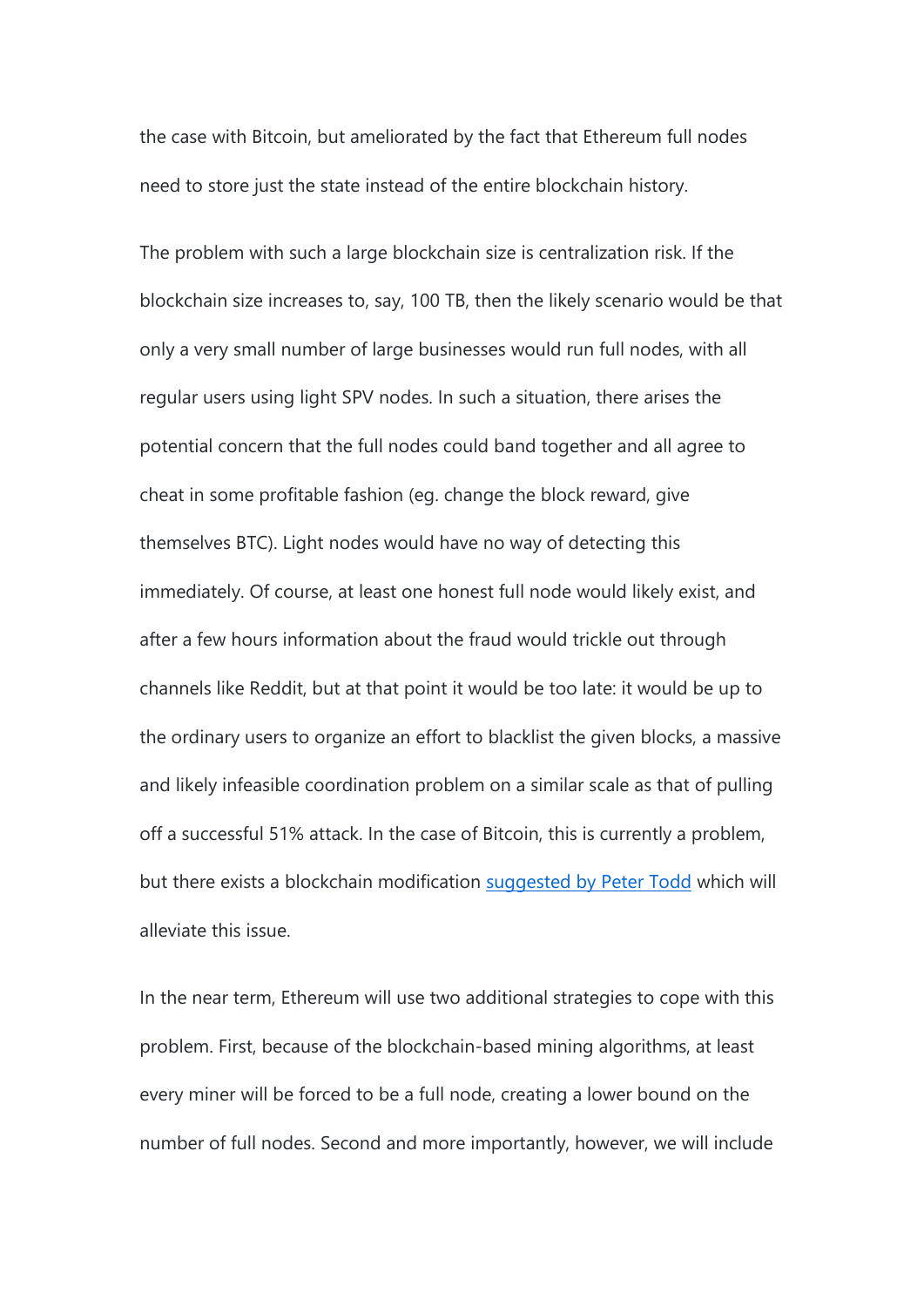an intermediate state tree root in the blockchain after processing each transaction. Even if block validation is centralized, as long as one honest verifying node exists, the centralization problem can be circumvented via a verification protocol. If a miner publishes an invalid block, that block must either be badly formatted, or the state  $S[n]$  is incorrect. Since  $S[0]$  is known to be correct, there must be some first state  $S[i]$  that is incorrect where  $S[i-1]$  is correct. The verifying node would provide the index i, along with a "proof of invalidity" consisting of the subset of Patricia tree nodes needing to process APPLY(S[i-1],TX[i]) -> S[i]. Nodes would be able to use those nodes to run that part of the computation, and see that the S[i] generated does not match the S[i] provided.

Another, more sophisticated, attack would involve the malicious miners publishing incomplete blocks, so the full information does not even exist to determine whether or not blocks are valid. The solution to this is a challengeresponse protocol: verification nodes issue "challenges" in the form of target transaction indices, and upon receiving a node a light node treats the block as untrusted until another node, whether the miner or another verifier, provides a subset of Patricia nodes as a proof of validity.

# **Conclusion**

The Ethereum protocol was originally conceived as an upgraded version of a cryptocurrency, providing advanced features such as on-blockchain escrow,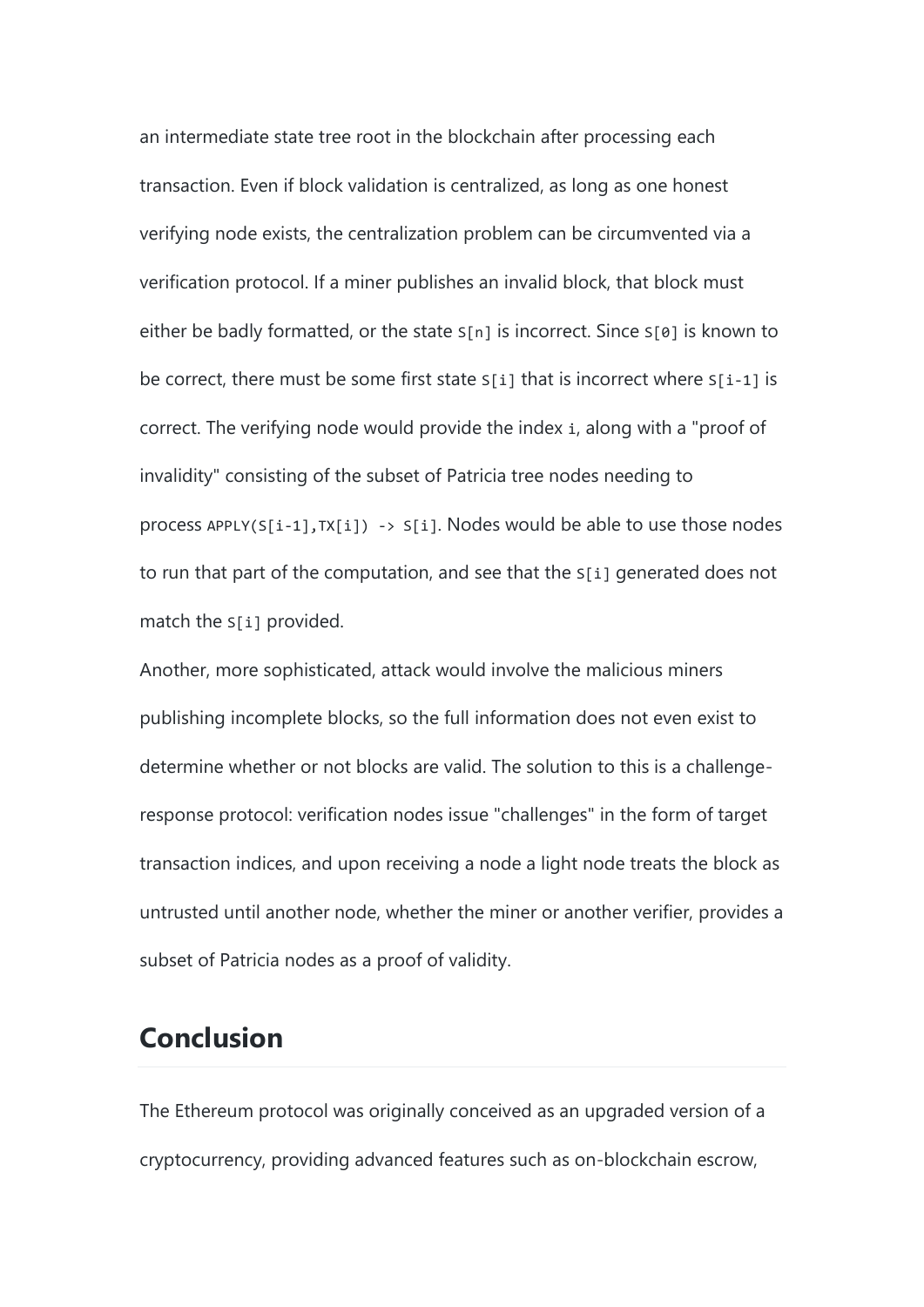withdrawal limits, financial contracts, gambling markets and the like via a highly generalized programming language. The Ethereum protocol would not "support" any of the applications directly, but the existence of a Turingcomplete programming language means that arbitrary contracts can theoretically be created for any transaction type or application. What is more interesting about Ethereum, however, is that the Ethereum protocol moves far beyond just currency. Protocols around decentralized file storage, decentralized computation and decentralized prediction markets, among dozens of other such concepts, have the potential to substantially increase the efficiency of the computational industry, and provide a massive boost to other peer-to-peer protocols by adding for the first time an economic layer. Finally, there is also a substantial array of applications that have nothing to do with money at all.

The concept of an arbitrary state transition function as implemented by the Ethereum protocol provides for a platform with unique potential; rather than being a closed-ended, single-purpose protocol intended for a specific array of applications in data storage, gambling or finance, Ethereum is open-ended by design, and we believe that it is extremely well-suited to serving as a foundational layer for a very large number of both financial and non-financial protocols in the years to come.

# **Notes and Further Reading**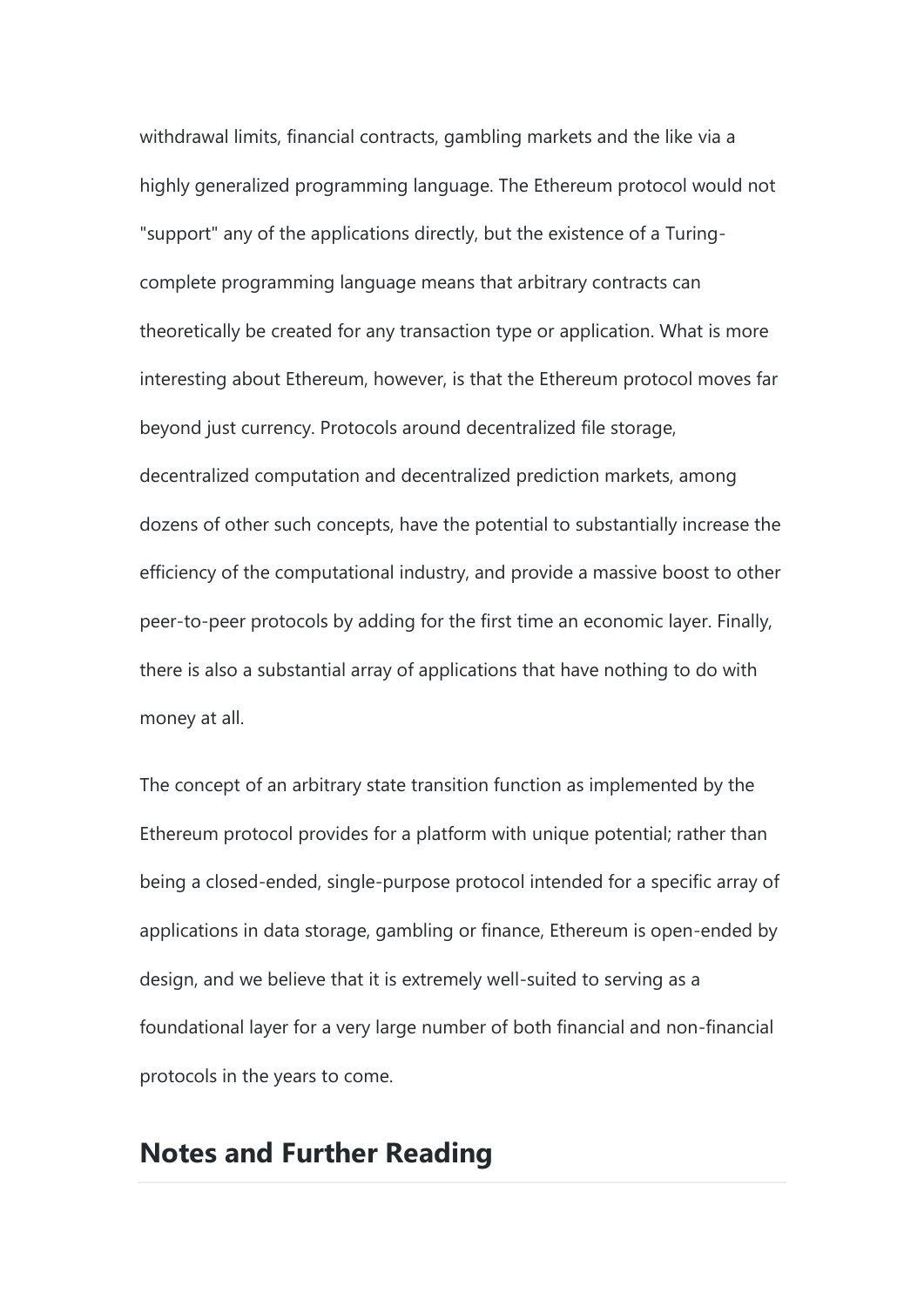#### **Notes**

- 1. A sophisticated reader may notice that in fact a Bitcoin address is the hash of the elliptic curve public key, and not the public key itself. However, it is in fact perfectly legitimate cryptographic terminology to refer to the pubkey hash as a public key itself. This is because Bitcoin's cryptography can be considered to be a custom digital signature algorithm, where the public key consists of the hash of the ECC pubkey, the signature consists of the ECC pubkey concatenated with the ECC signature, and the verification algorithm involves checking the ECC pubkey in the signature against the ECC pubkey hash provided as a public key and then verifying the ECC signature against the ECC pubkey.
- 2. Technically, the median of the 11 previous blocks.
- 3. Internally, 2 and "CHARLIE" are both numbers, with the latter being in big-endian base 256 representation. Numbers can be at least 0 and at most 2256-1.

#### **Further Reading**

1. Intrinsic value: [http://bitcoinmagazine.com/8640/an-exploration-of](http://bitcoinmagazine.com/8640/an-exploration-of-intrinsic-value-what-it-is-why-bitcoin-doesnt-have-it-and-why-bitcoin-does-have-it/)[intrinsic-value-what-it-is-why-bitcoin-doesnt-have-it-and-why-bitcoin](http://bitcoinmagazine.com/8640/an-exploration-of-intrinsic-value-what-it-is-why-bitcoin-doesnt-have-it-and-why-bitcoin-does-have-it/)[does-have-it/](http://bitcoinmagazine.com/8640/an-exploration-of-intrinsic-value-what-it-is-why-bitcoin-doesnt-have-it-and-why-bitcoin-does-have-it/)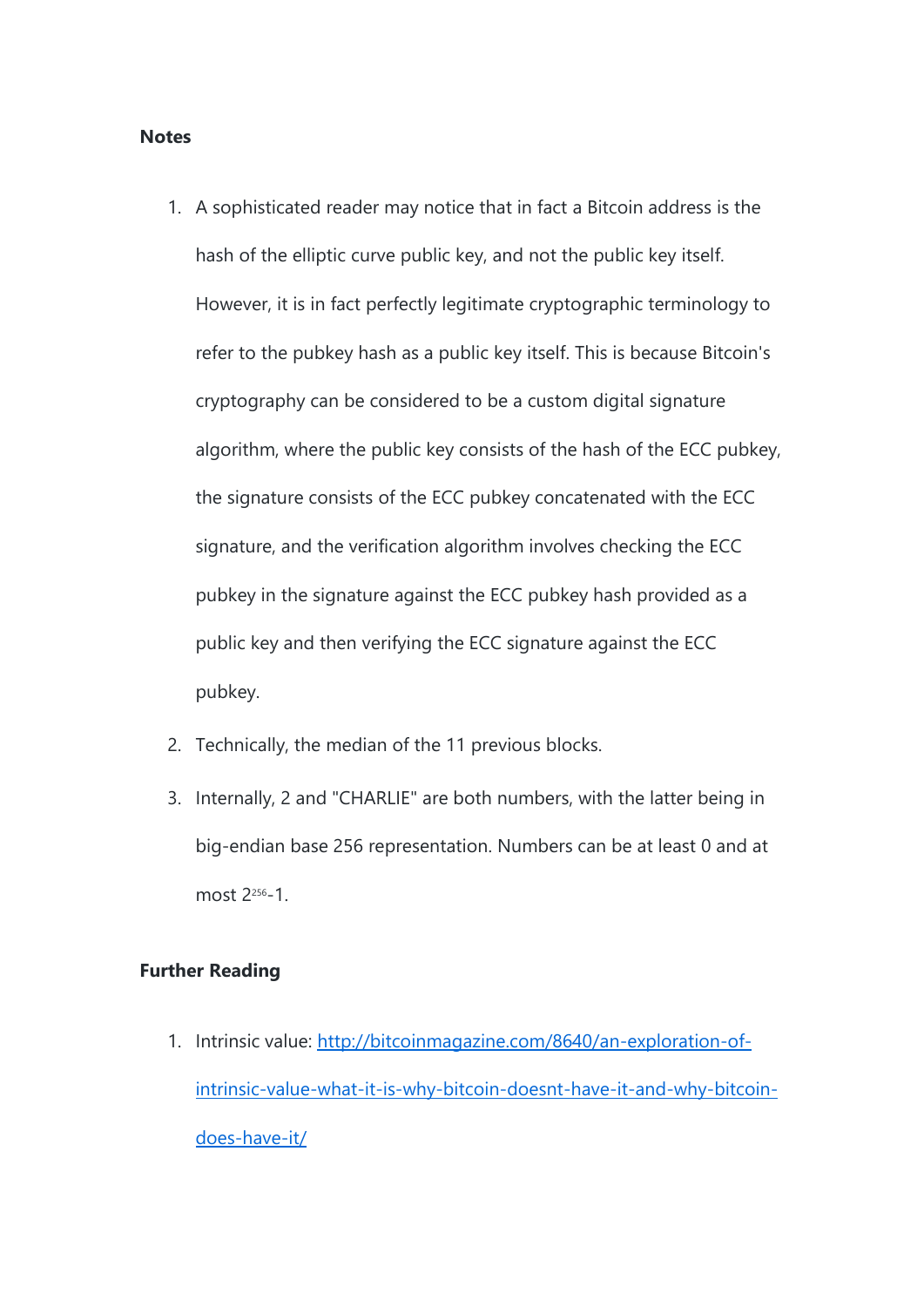- 2. Smart property: [https://en.bitcoin.it/wiki/Smart\\_Property](https://en.bitcoin.it/wiki/Smart_Property)
- 3. Smart contracts: <https://en.bitcoin.it/wiki/Contracts>
- 4. B-money: <http://www.weidai.com/bmoney.txt>
- 5. Reusable proofs of work: <http://www.finney.org/~hal/rpow/>
- 6. Secure property titles with owner authority: <http://szabo.best.vwh.net/securetitle.html>
- 7. Bitcoin whitepaper: <http://bitcoin.org/bitcoin.pdf>
- 8. Namecoin: <https://namecoin.org/>
- 9. Zooko's triangle: http://en.wikipedia.org/wiki/Zooko's triangle
- 10. Colored coins

whitepaper: [https://docs.google.com/a/buterin.com/document/d/1Ank](https://docs.google.com/a/buterin.com/document/d/1AnkP_cVZTCMLIzw4DvsW6M8Q2JC0lIzrTLuoWu2z1BE/edit)

[P\\_cVZTCMLIzw4DvsW6M8Q2JC0lIzrTLuoWu2z1BE/edit](https://docs.google.com/a/buterin.com/document/d/1AnkP_cVZTCMLIzw4DvsW6M8Q2JC0lIzrTLuoWu2z1BE/edit)

- 11. Mastercoin whitepaper: <https://github.com/mastercoin-MSC/spec>
- 12. Decentralized autonomous corporations, Bitcoin

Magazine: [http://bitcoinmagazine.com/7050/bootstrapping-a-](http://bitcoinmagazine.com/7050/bootstrapping-a-decentralized-autonomous-corporation-part-i/)

[decentralized-autonomous-corporation-part-i/](http://bitcoinmagazine.com/7050/bootstrapping-a-decentralized-autonomous-corporation-part-i/)

13. Simplified payment

verification: [https://en.bitcoin.it/wiki/Scalability#Simplifiedpaymentverifi](https://en.bitcoin.it/wiki/Scalability#Simplifiedpaymentverification) [cation](https://en.bitcoin.it/wiki/Scalability#Simplifiedpaymentverification)

- 14. Merkle trees: [http://en.wikipedia.org/wiki/Merkle\\_tree](http://en.wikipedia.org/wiki/Merkle_tree)
- 15. Patricia trees: [http://en.wikipedia.org/wiki/Patricia\\_tree](http://en.wikipedia.org/wiki/Patricia_tree)